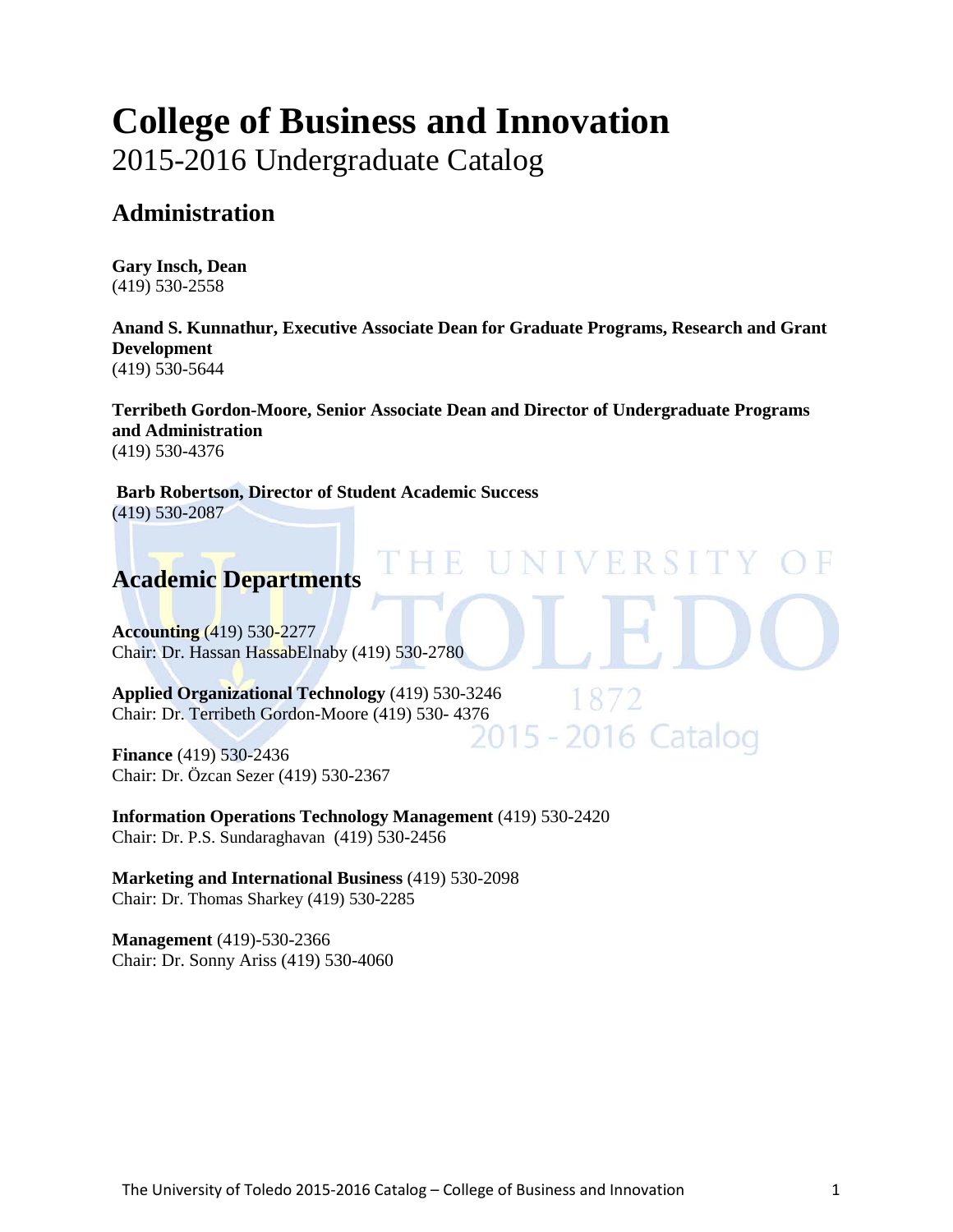## **Academic Support Services**

## **Office of Student Retention and Academic Success**

Savage & Associates Business Complex Suite 3130 Phone: 419.530.2087 Fax: 419.530.5353 [COBIadvising@utoledo.edu](mailto:COBIadvising@utoledo.edu)

## **Barb Robertson, Director of Student Academic Success**

[barb.robertson@utoledo.edu](mailto:barb.robertson@utoledo.edu)

**Deborah A. Jones, Academic Initiatives/Transfer & Partnership Programs** [deborah.jones2@utoledo.edu](mailto:deborah.jones2@utoledo.edu)

**Jennifer McDowell Tharpe, Academic Initiatives /Internal Processes & Honors Specialist** [jennifer.mcdowell@utoledo.edu](mailto:jennifer.mcdowell@utoledo.edu)

**Whitney Walker, Academic Initiatives/Internal Processes** [whitney.walker2@utoledo.edu](mailto:whitney.walker2@utoledo.edu)

**Jessica Weigle, Academic Initiatives/Online Learning & 2 yr. Programs** [jessica.weigle@utoledo.edu](mailto:jessica.weigle@utoledo.edu)

**Darlene Stevens, Enrollment Management Specialist**  [darlene.stevens@utoledo.edu](mailto:darlene.stevens@utoledo.edu)

**Carole Sedlock, Student Services Coordinator 2** [carole.sedlock@utoledo.edu](mailto:carole.sedlock@utoledo.edu)

## **Business Career Programs**

Savage & Associates Business Complex Suite 4120 016 Catalog Phone: 419.530.5400 Fax: 419.530.7744

**Terribeth Gordon-Moore, Senior Associate Dean and Director of Undergraduate Programs and Administration** [Terribeth.gordon@utoledo.edu](mailto:Terribeth.gordon@utoledo.edu)

**Craig Turner, Career Recruiter/Advisor** [craig.turner@utoledo.edu](mailto:craig.turner@utoledo.edu)

**Carol Stamm, Employer Relations /Job Development Specialist - MBA, MSA, EMBA & Alumni** [carol.stamm@utoledo.edu](mailto:carol.stamm@utoledo.edu)

**Alison Devolder, Secretary 2** [alison.devolder@utoledo.edu](mailto:alison.devolder@utoledo.edu)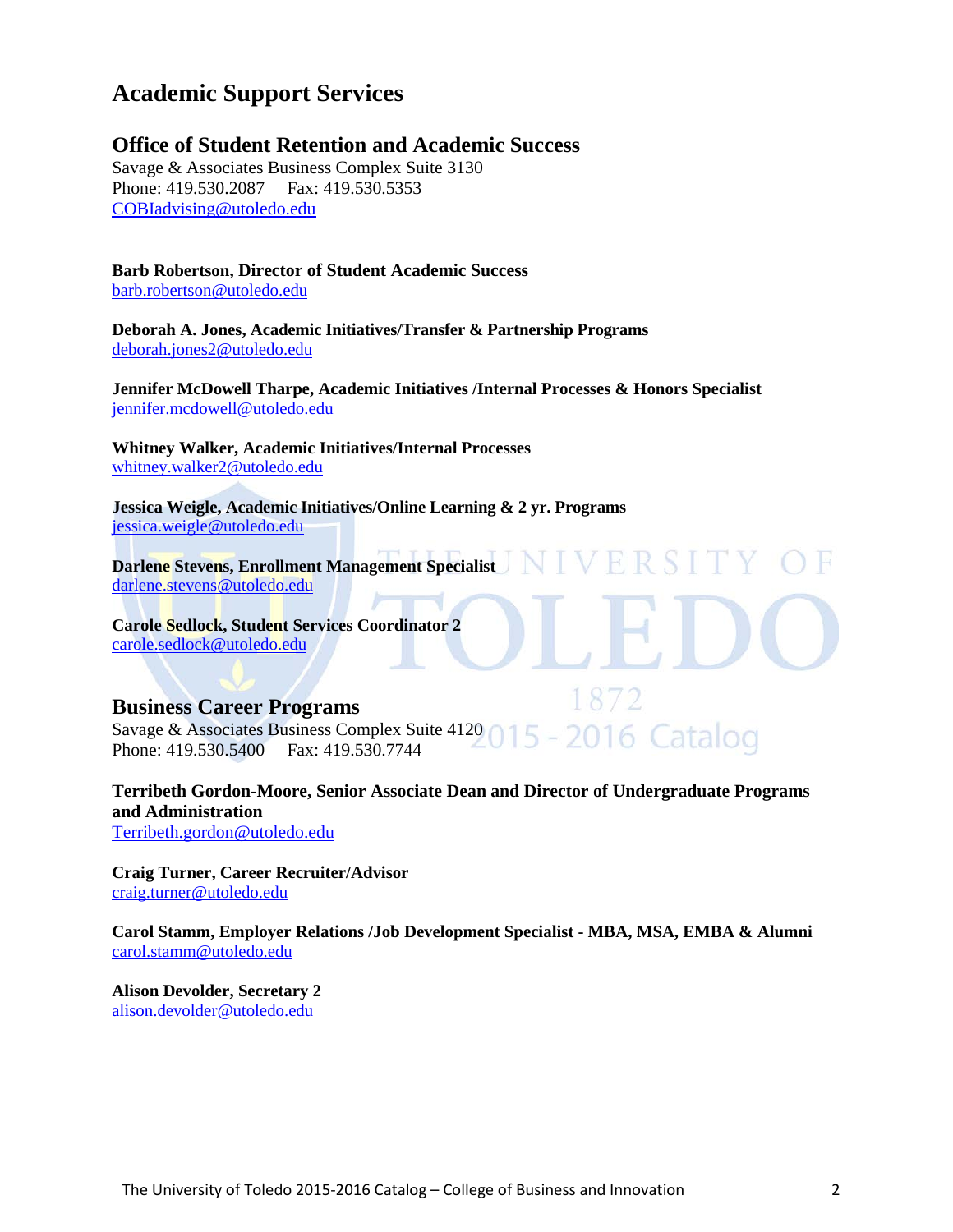## **Mission Statement** (adopted 10/02/07)

"Developing Lifelong Leaders for the World of Business."

 $\Box$  Preparing a diverse body of students for life-long careers as leaders and contributing professionals

 $\Box$  Delivering influential research and publications

 $\square$  Enhancing the world of business practice and serving as a resource for regional economic development

## **Accreditation**

The University of Toledo College of Business and Innovation has two undergraduate programs fully accredited at the undergraduate level by [The Association to Advance Collegiate Schools of Business](http://www.aacsb.edu/) (AACSB International). These include the bachelor of business administration (BBA) and the bachelor of science in information technology (BSIT). The Accounting Program has also received additional AACSB accreditation. The graduate programs are accredited by the AACSB as well.

# **[Degrees Offered](http://www.utoledo.edu/business/COBA/AcademicPrograms.html)**

## **[Bachelor of Business Administration](http://www.utoledo.edu/business/COBAProspectiveStudents/index.html) (BBA)**

The [Bachelor of Business Administration \(BBA\) undergraduate curriculum](http://www.utoledo.edu/business/FIBE/FIBEPSBBASample.html) includes a broad liberal arts background, a general core of business courses, and a specific area of specialization.

1872

2015 - 2016 Catalog

- **Accounting**
- **[Electronic Commerce](http://utoledo.edu/business/COBAProspectiveStudents/COBAPSDocs/Electronic_Commerce.pdf) / Digital Marketing**
- Entrepreneurship, Family,  $&$  Small Business
- Finance
- [Financial Services](http://utoledo.edu/business/COBAProspectiveStudents/COBAPSDocs/Financial_Services.pdf)
- General Management
- Human Resource Management
- [Information Systems](http://utoledo.edu/business/COBAProspectiveStudents/COBAPSDocs/Information_Systems.pdf)
- International Business
- **Marketing**
- Operations Management / Supply Chain Management
- [Organizational Leadership and Management](http://utoledo.edu/business/COBAProspectiveStudents/COBAPSDocs/Organizational_Leadership_and_.pdf)
- [Professional Sales](http://utoledo.edu/business/COBAProspectiveStudents/COBAPSDocs/Professional_Sales.pdf)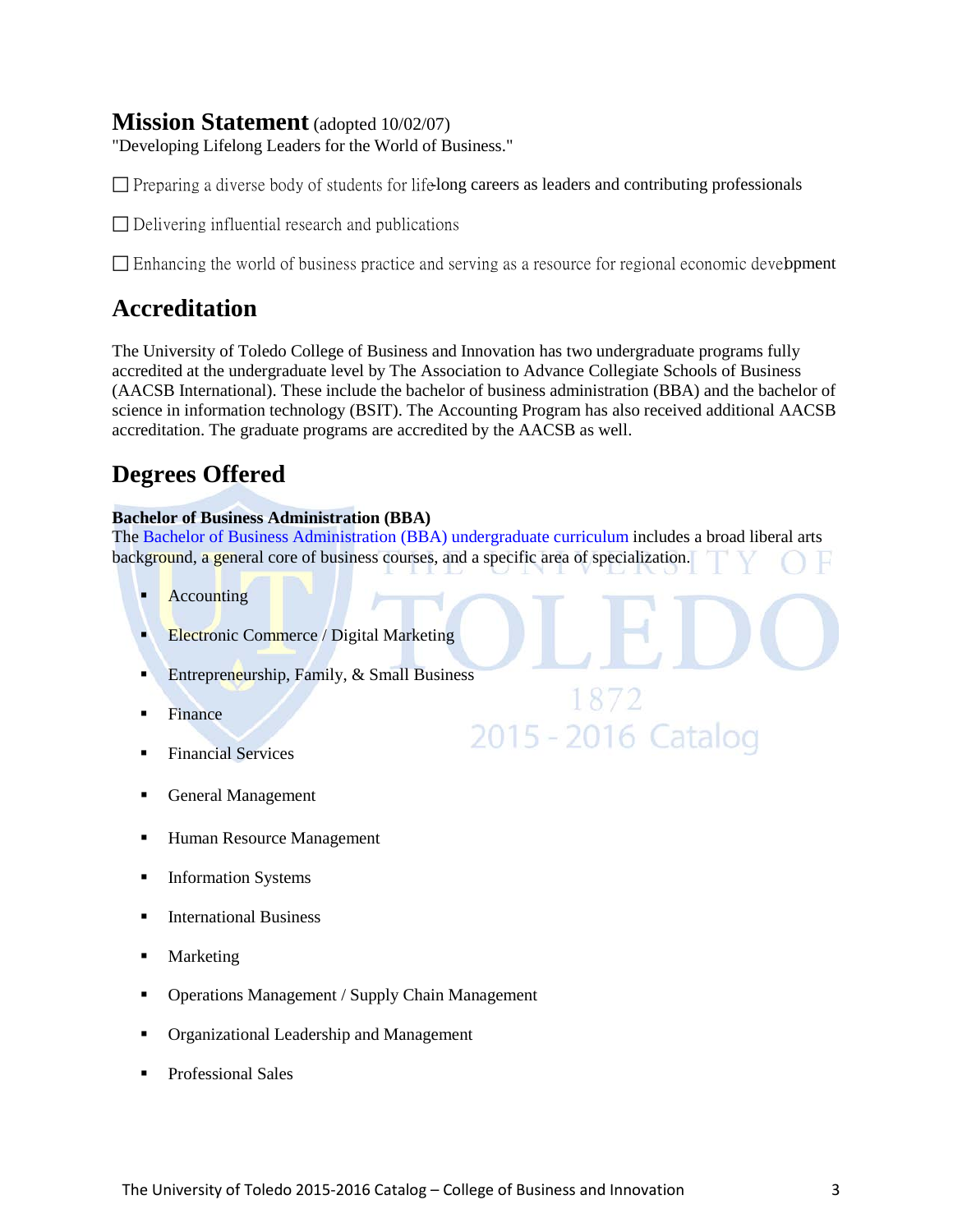#### **[Bachelor of Science in Information Technology \(BSIT\)](http://www.utoledo.edu/business/academic_programs/bsit.html)**

The Bachelor of Science in Information Technology (BSIT) program is offered jointly by the College of Engineering and the College of Business and innovation. The BSIT program features a hands-on education leading to careers in the management of the technology infrastructure of organizations of all types and sizes. The program specifically focuses on the technology side of information technology and emphasizes interfacing technologies and the management of technologies. The curriculum covers the operational support and administration of diverse computing systems and the integration of existing technologies, components and products The program will provide students with a breadth of skills in the core information technologies including programming, computer hardware and networking, databases and web technologies in order to prepare students for positions as information technologists providing operational and infrastructure support for computer and information systems in business, manufacturing and institutional organizations.

#### **[Bachelor of Applied Organizational Technology \(BAOT\)](http://www.utoledo.edu/business/academic_programs/applied_organization_technolog.html)**

The [Bachelor of Applied Organizational Technology \(BAOT\)](http://www.utoledo.edu/business/academic_programs/applied_organization_technolog.html) program is a 2+2 completion degree for students with a technical associate degree. It includes a general business focus as well as general education and higher level non-business coursework. Some students elect to include a minor from outside the college of business as part of their degree requirements. Students may also complete a business minor in addition to required courses. All transfer students must have a minimum GPA of 2.25 and have completed a technical associate degree to be accepted into the College of Business and Innovation for the bachelor of applied organizational technology. Transfer students' admission will be determined by the higher education (HEd) grade point average. The HEd GPA is based on all letter grades attained at all institutions of higher learning and uses the point average scale of "A" equaling four points.

2015 - 2016 Catalog

#### **[Associate Degree Program](http://www.utoledo.edu/business/aot/)**s

The Department of Applied Organizational Technology (DAOT) offers degrees in:

- Accounting Technology
- Business Management Technology
- **Computer Network Administration**
- **Computer Software Specialist**
- Graphic Design/Digital Imaging and Web Design (Technical Studies options)
- **Information Services and Support**
- **Intermodal Transportation Technology**
- Pre-Business  $(2+2 \text{ with } BBA)$
- **Programming and Software Development**
- **Technical Studies General**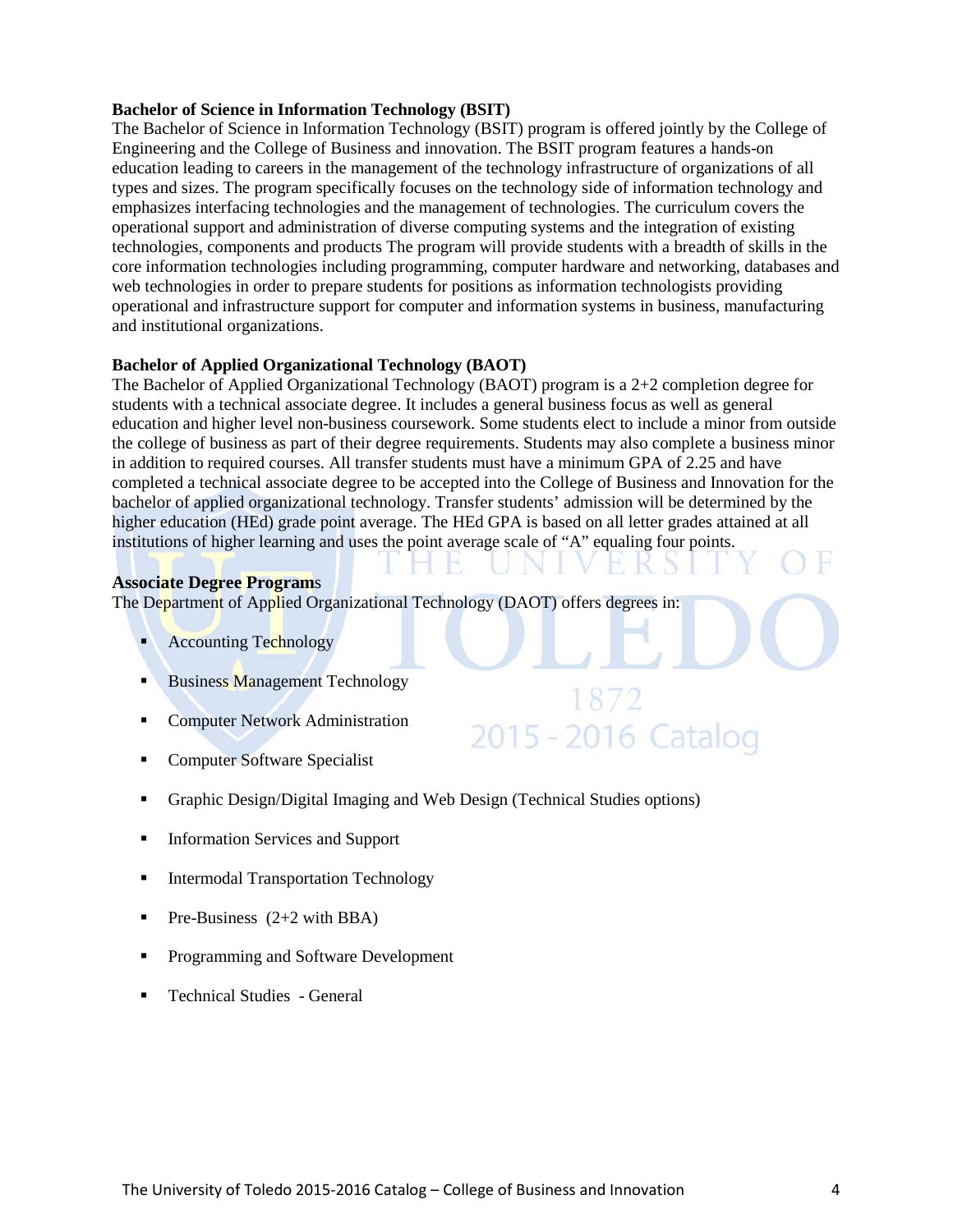## **[Workplace Certificates –Non-Degree Granting Programs](http://www.utoledo.edu/business/aot/)**

While not an official academic designation on a transcript, these workplace certificates have creditbearing courses which appear on an official transcript and give added value to career goals. Coursework may also be applied to future degree programs. Review of these scenarios must be discussed with a COBI academic adviser.

If a student is not in another degree-granting program at the University of Toledo, they will need to apply to UT as a non-degree student in order to enroll in the courses. Students must meet prerequisites to take all courses including junior standing for the Financial Planning and Real Estate certificates. Post baccalaureate workplace certificates (noted below) are designed for those students who have already completed a bachelor degree of some kind.

NIVERSITY OF

1872

2015 - 2016 Catalog

- Accounting Technology
- Business Management Technology
- Computer Network Administration
- **Computer Software Specialist**
- **Financial Planning**
- **Information Services and Support**
- Programming and Software Development
- Real Estate
- Web Design
- Digital Marketing (post baccalaureate)
- Consultative Sales (post baccalaureate)

# **Admission Requirements/Policies**

#### **General Requirements**

## **Bachelor of Business Administration (BBA)**

To be admitted to the bachelor of business administration program (BBA) at The University of Toledo, students need a minimum 2.80 cumulative high school grade point average (GPA) **or** a minimum 25 ACT composite /1150 SAT composite **or** a GED average score of 510 (2002 format)/710 (2014 format). Students who do not qualify for direct admission into the College of Business and Innovation BBA may be admitted to the associate of arts, AA, pre-business degree program. The AA PREB program is a  $2+2$ program with the bachelor of business administration degree, but students may move into the BBA program any time after they have earned a 2.4 UT GPA.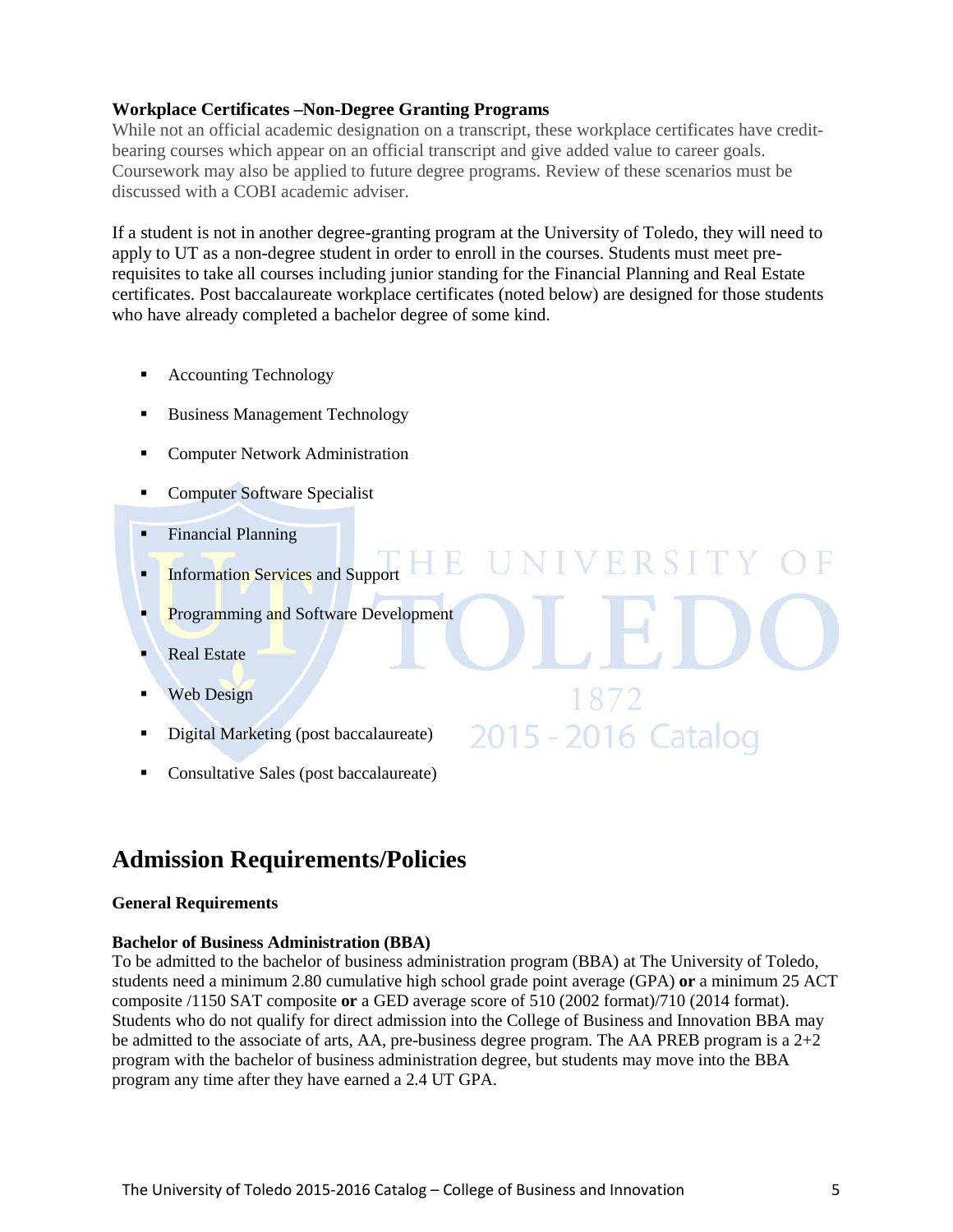#### **Bachelor of Science in Information Technology (BSIT)**

To be admitted to the bachelor of science in information technology program (BSIT) at The University of Toledo, students need a minimum 2.5 cumulative high school grade point average (GPA) **or** a GED average score of 480 (2002 format)/700 (2014 format) with a Mathematical Reasoning subscore of 180 **and** a minimum 21 ACT composite or 990 SAT.

#### **Bachelor of Applied Organizational Technology (BAOT)**

Students must have an earned technical associate degree and a minimum GPA of 2.25 to be admitted to the bachelor of applied organizational technology at The University of Toledo. Transfer students' admission will be determined by the higher education (HEd) grade point average. The HEd GPA is based on all letter grades attained at all institutions of higher learning and uses the point average scale of "A" equaling four points.

## **Associate Degree Programs**

To be admitted to an associate degree program in the College of Business and Innovation at The University of Toledo, students need a minimum 2.00 cumulative high school grade point average (GPA) **or** a minimum 18 ACT composite /870 SAT composite **or** a passing GED average score of 450 (2002 format)/600 (2014 format). Students who do not qualify for admission to the College of Business and Innovation will be admitted to the University of Toledo Learning Collaborative and may transfer to the College of Business and Innovation when the minimum requirements are met.

## **Admission to Divisions - BBA**

The qualifications for admission to the undergraduate degree program and to the upper division, the prerequisites for courses, and all other requirements apply equally to full-time, part-time and transfer students. For purposes of internal admissions, the College of Business and Innovation has the following divisions:

**1. The Lower Division –** Students admitted to the BBA enter this division upon admission to the University and to the college. In the lower division, students complete the pre-professional business and University Core/General Education Classes.

**2. The Upper Division –** Undergraduate students in the BBA apply for admittance to the upper division also known as the professional division or sequence when their earned hours plus their registered hours total at least 60 hours. In additional to the 60 hours, a student must have earned a minimum GPA of 2.25 in the following courses: BUAD 1010, 1020, 2040, 2050, 2060, 2070 and 2080; as well as an overall minimum GPA of 2.25. A student not meeting the overall standards but with a cumulative GPA of 2.0 upon appeal, will be reviewed by the college admission committee for admission to the upper division on an individual basis. Students may officially declare their major or area of specialization when applying to the upper division.

Students wishing to major in accounting have additional requirements which must be met to enter this major/area of specialization. To be admitted to the accounting area of specialization and to register for ACCT 3110, students must earn a minimum GPA of 2.750 in the introductory-level college accounting courses, including a grade of C (2.0) or higher in both BUAD 2040 and 2050 or equivalent courses, and an overall higher education minimum GPA of 2.750 in all prior college level courses. Any appeals are reviewed by the Accounting Department.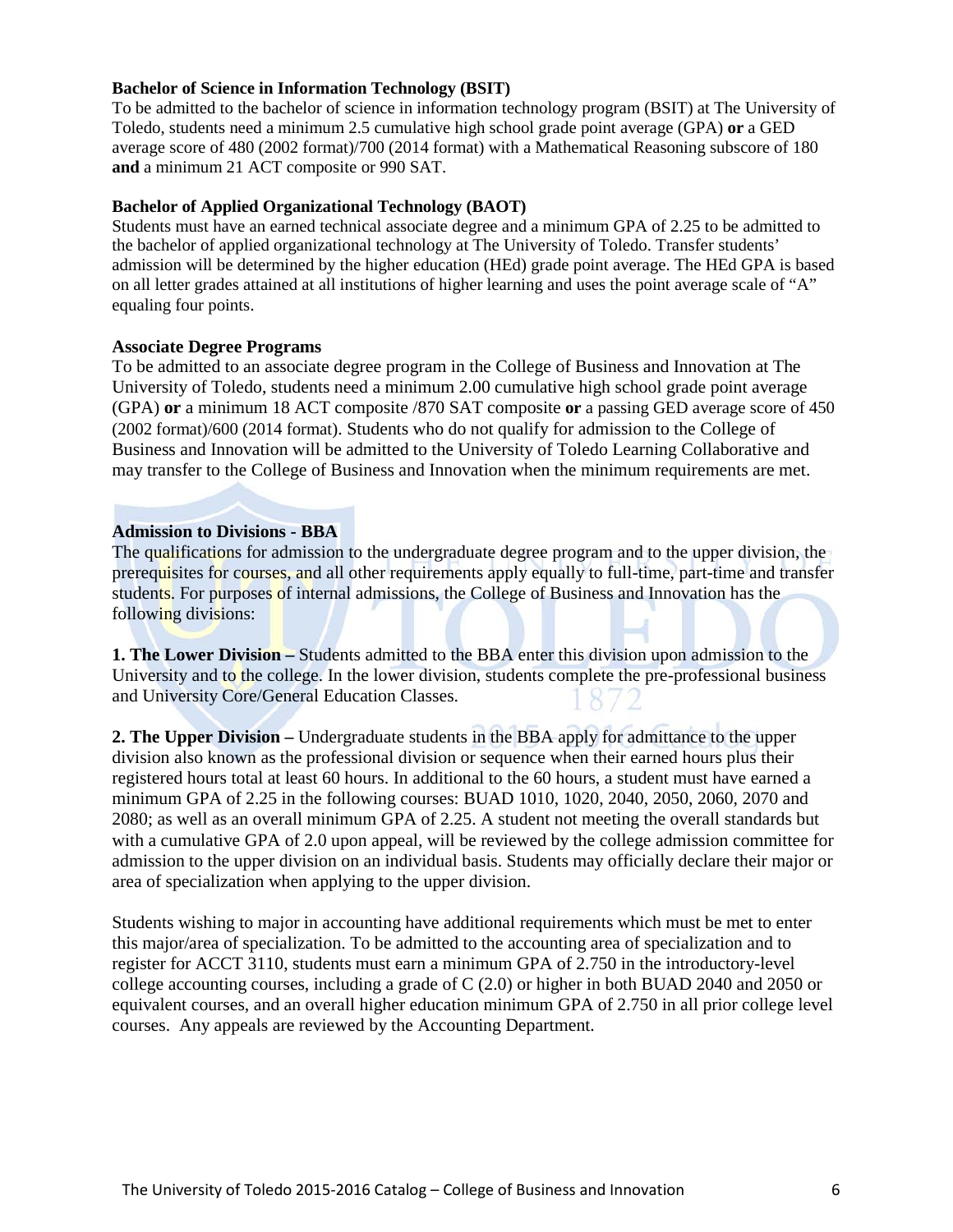## **Transfer / Change of College Admission Requirement**

All transfer students must have a minimum GPA of 2.40 to be accepted into the College of Business and Innovation to pursue a Bachelor of Business Administration (BBA), a minimum GPA of 2.25 to be accepted into Bachelor of Science in Information Technology (BSIT), a minimum GPA of 2.25 to pursue a Bachelor of Applied Organizational Technology (BAOT) and a minimum 2.00 GPA to pursue any associate degree in the College of Business. Transfer students' admission will be determined by the higher education (HE) grade point average. The HE GPA is based on all letter grades attained at all institutions of higher learning and uses the point average scale of an equaling four points.

The admission of students wishing to change from another college within The University of Toledo to the College of Business and Innovation is the same as for a transfer student.

## **College of Business and Innovation Honors Program**

#### **Jesup Scott Honors College**

The Jesup Scott Honors College is an opportunity for students of high ability and achievement to enrich their regular program of college work. Admission is based on grades, scores on achievement tests and an essay. The College of Business and Innovation's Honors Program is offered as part of the Jesup Scott Honors College. Students take honors courses in the Honors College, as well as in the College of Business and Innovation. Enrollment in honors courses is limited. Approximately 30 freshman students are admitted each fall to a program leading to receipt of the College of Business and Innovation honors citation upon graduation.

#### **Departmental Honors**

Currently enrolled University of Toledo students and transfer students may apply during their last semester in the college's lower division for admission to the College of Business and Innovation departmental Honors Program if they have completed at least 45 semester hours of college work and have earned a minimum GPA of 3.3 (4.0 scale). Students are admitted to the departmental honors program on a space-available basis. 2015 - 2016 Catalog

#### **Program Requirements**

#### **College of Business and Innovation College Honors Program**

To be eligible for the College of Business and Innovation Honors Program citation, a student must:

1. Fulfill all requirements for an approved degree program within the college with a minimum overall GPA of 3.3.

2. Complete a minimum of 33 hours of honors courses, which must include the courses listed below.

3. If a student already has non-Honors credit for a required course, another honors course will be substituted.

#### **Lower Division Courses:**

BUAD 1010 Introduction to Business BUAD 2040 Financial Accounting Information HON 1010 Readings Conference I HON 1020 Readings Conference II HON 2020 Multicultural Literatures: The North American Experience  **Or**  HON 2030 Multicultural Literatures: The Non-European World

The University of Toledo 2015-2016 Catalog – College of Business and Innovation 7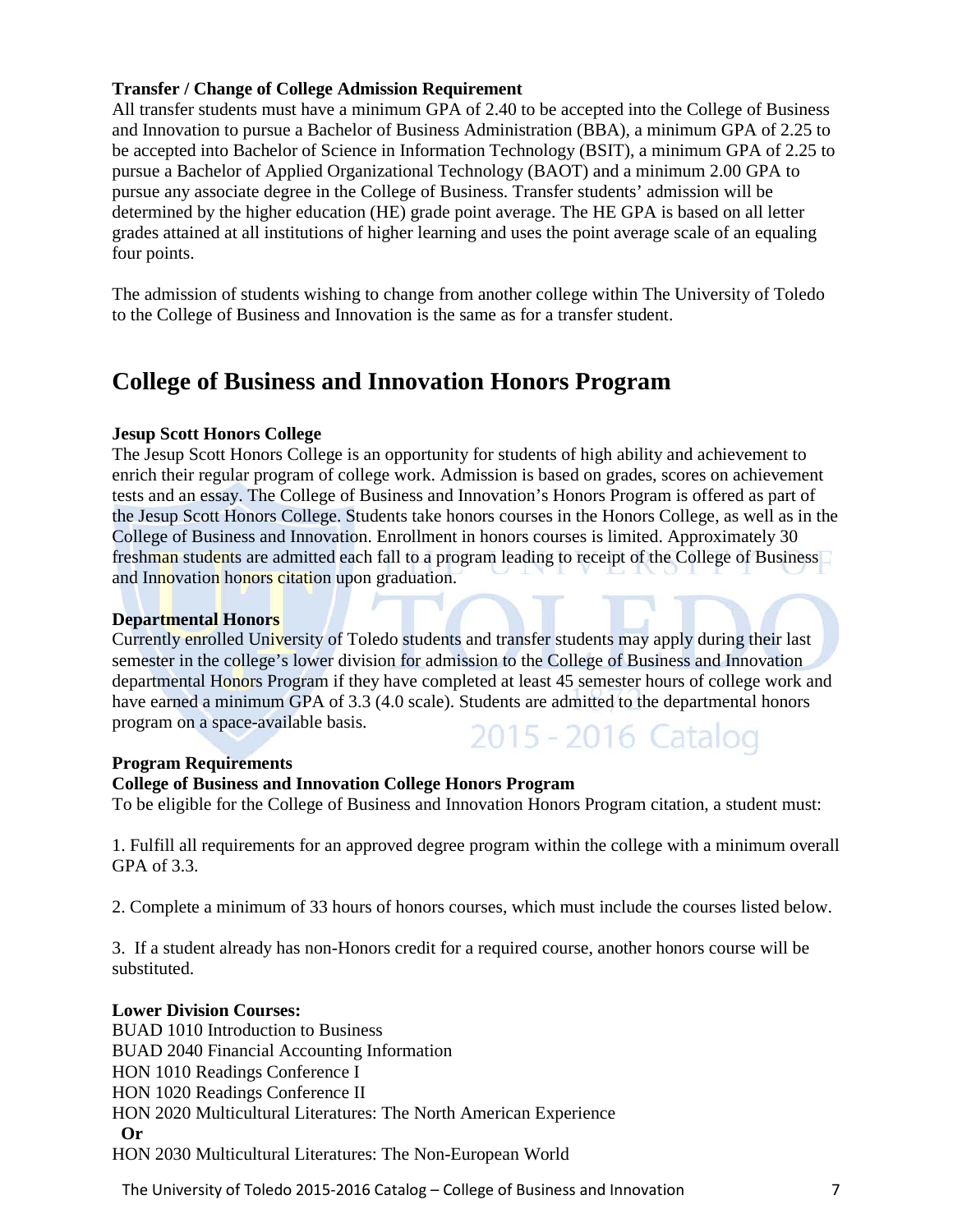## **Upper Division Courses:**

BUAD 3010 Principles of Marketing BUAD 3020 Principles of Manufacturing and Service Systems BUAD 3030 Managerial and Behavioral Processes in Organizations BUAD 3040 Principles of Financial Management BUAD 4020 Senior Business Policy Forum – Honors Project

Plus a minimum of three hours earned by successful completion of one upper-division interdisciplinary seminar offered through the University Honors College.

## **College of Business and Innovation Departmental Honors Program**

To be eligible for the College of Business and Innovation departmental Honors Program citation, a student must:

1. Fulfill all requirements for an approved degree program within the college with a minimum overall GPA of 3.3.

2. Complete a minimum of 15 hours of honors courses that must include the following: **Upper Division Courses:**  BUAD 3010 Principles of Marketing BUAD 3020 Principles of Manufacturing and Service Systems BUAD 3030 Managerial and Behavioral Processes in Organizations BUAD 3040 Principles of Financial Management VERSITY ( BUAD 4020 Senior Business Policy Forum-Honors Project

3. If a student already has non-Honors credit for a required course, another honors course will be substituted.

## **Honors Retention Standards**

To remain in good standing in the College of Business and Innovation Honors Program, a student must earn a minimum overall GPA of 3.0 by the end of the first year (typically at least 30 hours), 3.1 by the end of the second year (typically at least 60 hours), and 3.2 by the end of the third year (typically at least 90 hours), and make satisfactory progress toward fulfillment of the requirements for a degree "with honors" in the college.

## **Study Abroad Opportunities for Business Majors**

Participation in Study Abroad allows our students to gain hands-on, practical international experience for today's global marketplace. The University of Toledo has partnered with various consortia to include USAC (University Studies Abroad Consortium) ISA (International Studies Abroad) GlobaLinks Learning Abroad – AustraLearn / AsiaLearn / EuroLearn, and Semester at Sea. These partnerships allow UT students the opportunity to study at top-ranked, international universities throughout the world. Our most popular sites include: Torino Italy, Bilbao Spain, Gold Coast Australia, Shanghai China, Luneburg Germany, and Puntarenas Costa Rica.

All College of Business and Innovation students, regardless of their intended major(s), are strongly encouraged to study abroad throughout their undergraduate degree program. Study abroad programs assist students in the development of academic, intellectual, personal, professional, and cross-cultural skills. Students may choose to study abroad over a traditional fall or spring semester, over non-traditional, intensive summer sessions, or throughout the full academic year. Students typically enroll in a combination of upper-level business courses and core curricular courses (taught in English). Elementary, intermediate, and upper-level foreign language tracks are also available; multiple courses may be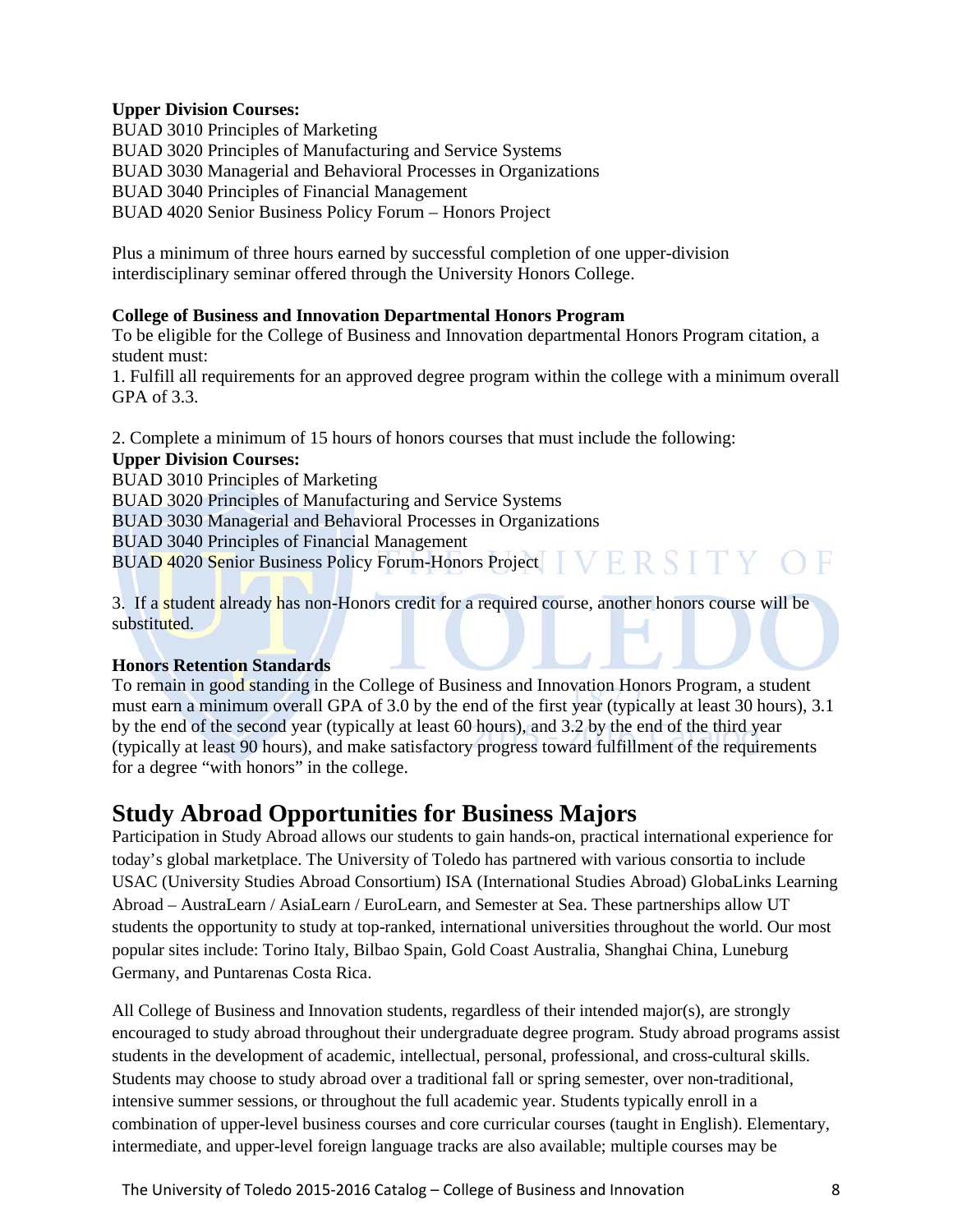completed in only one semester (particular programs determine language requirements). Foreign language proficiency prepares students for international internship opportunities.

Additionally, the College of Business and Innovation offers 10-day, faculty-led, international intensive immersion trips to Eastern Europe, Western Europe, and Asia throughout the academic year (to include summer semester). Intensive immersion opportunities vary from year to year.

COBI students will meet with the COBI Study Abroad Specialist, Deborah Krohn, who works in conjunction with the Director of Student Academic Success and the COBI department chairs to identify which study abroad courses will transfer into their specific degree program.

Please note that current students are also eligible to receive a free travel grant from The University of Toledo's Center for International Studies and Programs Office. For more information on any of the aforementioned programs, please contact Deborah Krohn, the College of Business and Innovation Study Abroad Specialist, at [deborah.krohn@utoledo.edu](mailto:deborah.krohn@utoledo.edu) or the OSRAS at 419-530-2087 for a referral. Please note that early preparation (first-year planning) is imperative to successful study abroad opportunities!

# **Academic Policies**

## **Class Rank**

In the College of Business and Innovation, class rank is determined as follows:

| Rank          | <b>Hours Earned</b> |
|---------------|---------------------|
| Freshman      | $0 - 29.99$         |
| Sophomore     | 30-59.99            |
| Junior        | 60-89.99            |
| <b>Senior</b> | $9()+$              |

**[UT Policy -](http://www.utoledo.edu/policies/academic/undergraduate/pdfs/3364-71-03%20%20Class%20rank.pdf) Class Rank** 

#### **Academic Advising**

Students receive advising concerning their academic program from the college professional advisers located in the Office of Student Retention and Academic Success in Savage Business Complex Room 3130. Students may self-select which of the COBI advisers to work with or the office will make recommendations based on need and adviser level of expertise. Advisers are cross-trained in a variety of areas so that someone is always available to answer specific questions. Appointments and walk-in hours are available throughout the year. Students may also email general questions to the staff through [COBIadvising@utoledo.edu.](mailto:COBIadvising@utoledo.edu) Degree audits (DARS) are available in the office and online through Student Self-Service through the myUT portal.

Although advisers assist students as needed, *the final responsibility for fulfilling all degree requirements rests with the student.* 

## **Degree Audit Requirement (DARS)**

The Degree Audit Reporting System is an automated record that contains all of a student's graduation requirements and tracks that student's progress toward meeting those requirements. Degree audits are available to students upon request from the Office of Student Retention and Academic Success and online through the myUT portal Student Self-Service. Students are encouraged to keep current degree audits for their personal use and to discuss their degree audits with their academic advisers.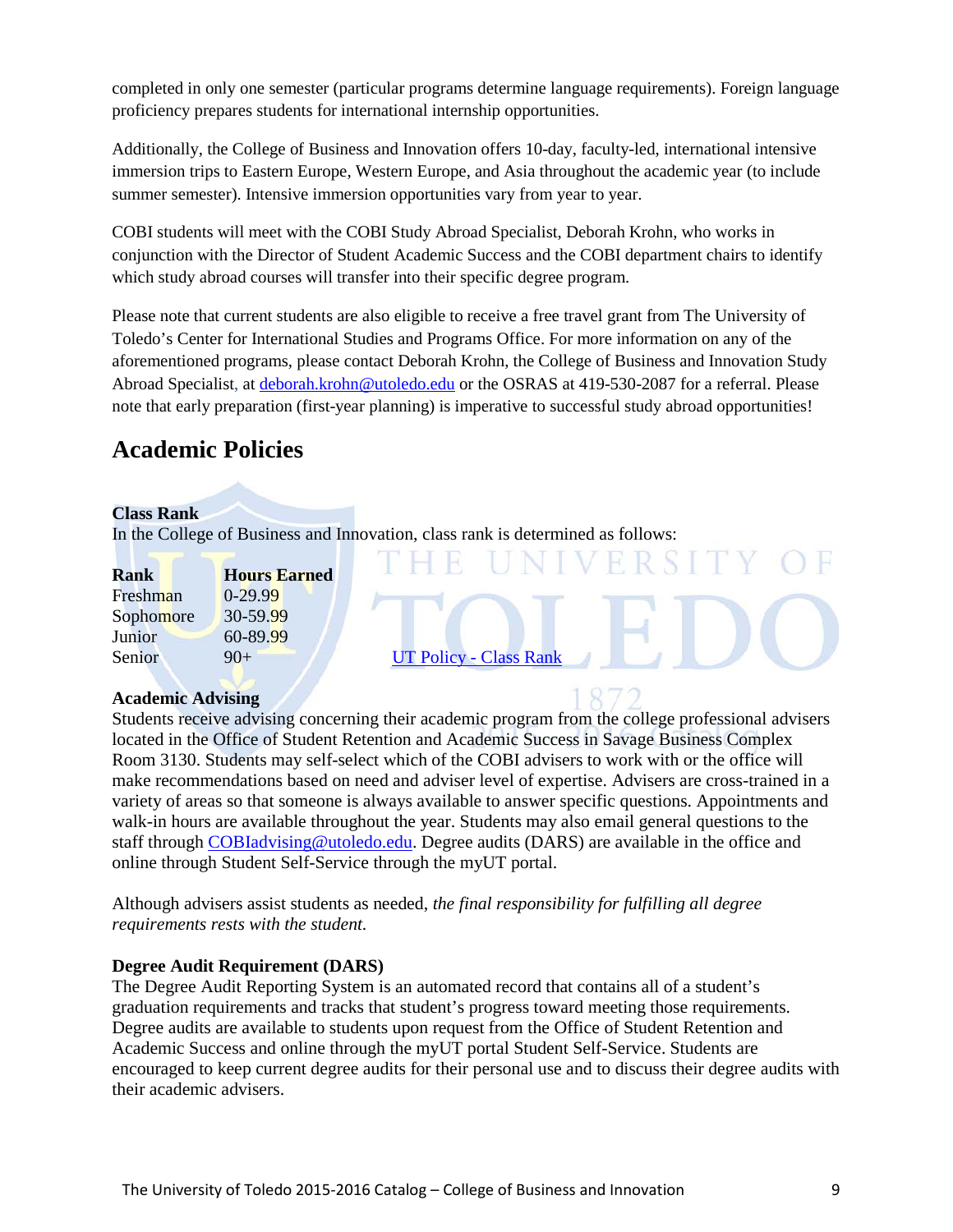## **Declaring or Changing a Major and/or Minor**

Forms for declaring or changing a college major and/or minor are available in the Office of Student Retention and Academic Success or online at<http://www.utoledo.edu/business/StuServ/Forms.html>

#### **Transfer /Change of College Degree Requirements**

All College of Business and Innovation degree requirements are the same for students whether or not they begin at UT or transfer into a program at some point.

Transfer courses will be evaluated by the College of Business and Innovation after the student has submitted official transcripts from all colleges/universities attended and has been accepted by the college. The student must complete the evaluation process before the end of the first term of attendance at UT.

For purposes of determining the UT GPA, grades from another institution do not transfer. The GPA will be based on the course work taken while enrolled in The University of Toledo. For students transferring into the College of Business and Innovation from another college within The University of Toledo, all undergraduate hours attempted and earned, as well as the GPA, will transfer. To qualify for the bachelor of business administration degree, students must fulfill all College of Business and Innovation course and grade requirements.

Transfer students should note The University of Toledo will include all course work taken at all institutions of higher education in the calculation to determine if a student will graduate with honors. All college course work taken is computed in determining eligibility for graduation with honors, although no student will be awarded a level of honors above that indicated by The University of Toledo cumulative GPA. The University of Toledo requires a minimum of 30 semester hours of standard letter-graded courses from UT in order to qualify for graduation with honors.

Students must complete at least 50% of all business courses, as well as 50% of major/area of specialization courses and 50% of business minor courses at the University of Toledo.

#### **Evaluation of Transfer Courses**

The College of Business and Innovation Office of Student Retention and Academic Success (OSRAS) will complete the evaluations for business coursework based on course equivalencies determined by the appropriate academic unit. In many cases, courses from other universities/colleges have been pre-approved for equivalency and will transfer with confirmation. Equivalent courses from AACSB-accredited schools automatically transfer. When automatic transfer does not exist, it may be possible for a student to obtain course equivalency by petitioning to take a proficiency exam to validate the credit. Students should provide a course syllabus and/or any additional documentation with the petition. Students should contact the [OSRAS](http://www.utoledo.edu/business/StuServ/index.html) for additional information. The evaluation of non-business coursework is coordinated by the Registrar's Office and completed by the appropriate corresponding college.

 $15$ 

#### **Testing for Course Credit**

In the College of Business and Innovation, there are two distinct areas of testing for credit related to COBI courses – (1) testing to validate transfer or native coursework that was not applied at the desired level of credit based on accreditation or other issues for credit and (2) testing based on knowledge earned outside the classroom as defined by the university policy on credit for prior learning.

Students who have transfer or native credit that was not initially accepted for course credit or course credit at the desired level, possibly based on accreditation issues, may pursue testing for credit based on departmental approval and test availability to hopefully validate their transfer credit to the desired level.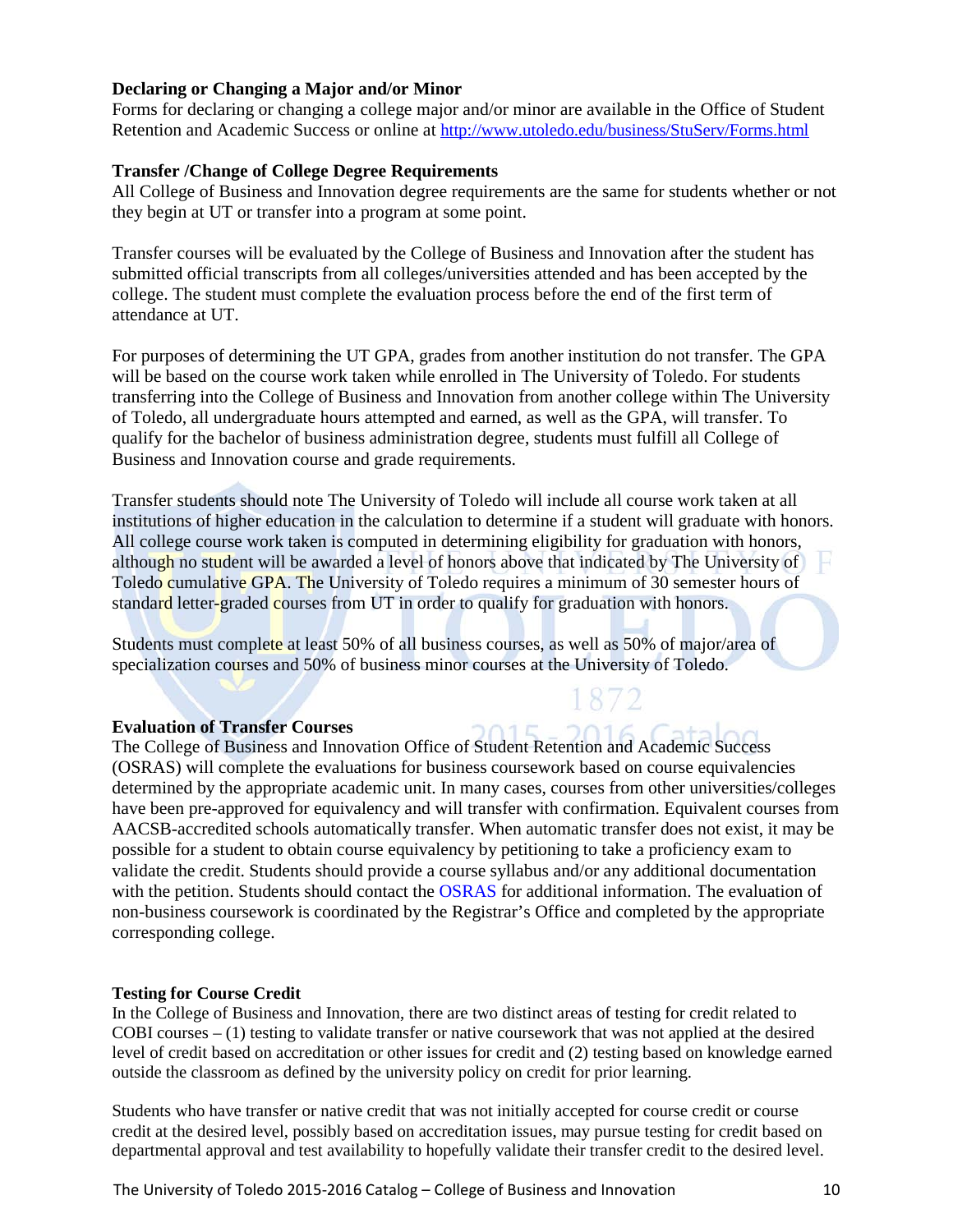In many departments, testing for credit is only allowed for COBI CORE courses designated by a "BUAD/Business Administration" prefix. A maximum of 50% of major or minor courses as well as 50% of all business courses may be taken as transfer credit. Some departments/majors have transfer agreements in place with other Universities that set additional conditions or procedures which supersede this general college policy.

Students who feel they have significant knowledge in a COBI CORE subject area may pursue a "testing for credit" option through university procedures\*. COBI CORE subject areas are limited to BUAD courses and are not major specific. Courses in the AOT department are currently not subject to these limitations and are open to any testing procedures as approved by the university. Please see the Credit By Assessment Form located on the Registrar's Office website for additional information: <http://www.utoledo.edu/offices/registrar/forms.html> UT Policy - [Credit for prior learning](http://www.utoledo.edu/policies/academic/undergraduate/pdfs/3364-71-17%20%20Credit%20for%20Prior%20Learning%20Policy.pdf)

There are no fees associated with the validation of transfer course credit, but university fees do apply for other testing options. **All COBI testing procedures** are coordinated through the specific department chairs, the Office of Student Retention and Academic Success and the Dean's Office. Any test for a course may only be attempted once.

#### **Code of Student Academic Conduct and Student Academic Grievance Procedure**

Issues related to charges of student academic misconduct or disputes as to final course grades, and the procedures for resolving such issues are set forth by the specific language of the COBI Code of Student Academic Conduct and the procedures for resolution of such issues in the COBI Student Academic Grievance Procedure. For non-College of Business course grievances and in situations where a student has exhausted COBI procedures but is not satisfied with the outcome, students are directed to the UT Grievance Procedure. COBI Procedural guidelines are located on the college's Web site at<http://www.utoledo.edu/business/COBI/COBICCD/COBIStudentResources.asp>

UT Policy - [Academic Dishonesty](http://www.utoledo.edu/policies/academic/undergraduate/pdfs/3364-71-04%20%20Academic%20dishonesty.pdf) UT Policy - [Academic Grievance](http://www.utoledo.edu/policies/academic/undergraduate/pdfs/3364-71-05%20%20Academic%20grievance.pdf)

#### **GPA Recalculation for Repeated Courses**

Effective fall 2006, if a student repeats a UT course and receives a higher grade, a request to delete the original grade, as long as the original course grade was lower, can be made. Prior to fall 2006, if a student repeats a UT course and receives a grade of  $C(2.0)$  or higher, a request to delete the original grade, as long as the original course grade was a C- or lower, can be made. The request form is available in the Student Services Center. If the original grade was earned because of cheating or academic dishonesty, it will not be deleted. A maximum of 12 credit hours can be deleted by university policy. UT Policy - [GPA Recalculation for repeated courses](http://www.utoledo.edu/policies/academic/undergraduate/pdfs/3364-71-07%20%20Repeating%20a%20course%20and%20recaluation%20of%20GPA.pdf)

#### **Residency Requirement**

To earn a BBA degree from the College of Business and Innovation, a student must complete at least 50 percent of business credits from the college as well as 50 percent of their major and minor course work. The senior year (final 30 semester hours) in the baccalaureate program must be taken in residence at UT by all business students. Under certain circumstances, appeals to the senior residency rule are approved for up to 15 semester hours. For associate degrees, the final 15 semester hours or a minimum 15 semester hours must be taken in residence at the University of Toledo. [UT Policy -](http://www.utoledo.edu/policies/academic/undergraduate/pdfs/3364-71-10%20%20Residency%20requirement%20for%20a%20degree.pdf) [Residency Requirement](http://www.utoledo.edu/policies/academic/undergraduate/pdfs/3364-71-10%20%20Residency%20requirement%20for%20a%20degree.pdf)

#### **Additional Degrees / Course work**

While students may return to complete additional course work or degrees after an initial bachelor degree is awarded, a second BBA will not be awarded if the initial degree was also a BBA or an equivalent degree in Business.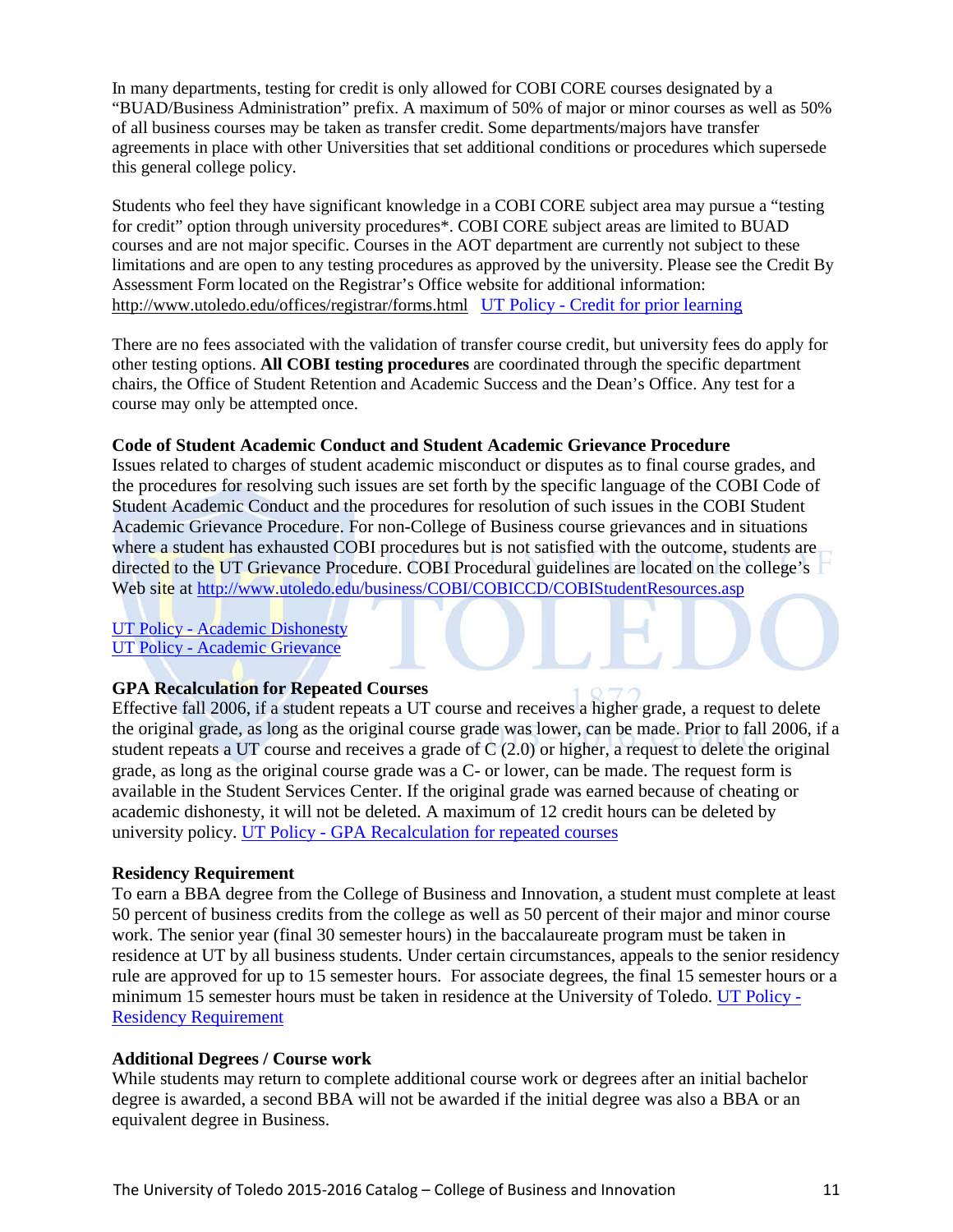## **Academic Probation**

When a student's cumulative GPA falls below 2.0, the student is automatically placed on probation. Students are recommended to reduce their enrolled hours and meet with an adviser to develop a plan of action to improve their GPA.

#### **Academic Suspension**

Academic suspension means a student is not eligible to enroll in courses from The University of Toledo or any other college/university for a minimum period of one semester. A student is subject to academic suspension if he/she falls below the minimum requirements or fails to make sufficient progress toward attainment of the degree. No course work taken at any other educational institution during the student's suspension shall be accepted as transfer credit without approval. However, students may remove incompletes while under suspension.

UT Policy - [Academic Standing/Suspension](http://www.utoledo.edu/policies/academic/undergraduate/pdfs/3364-71-01%20Academic%20standing.pdf)

University standards for required minimum GPA associated with attempted quality hours

- **Minimum 1.00 GPA, after attempting 10-19 semester hours**
- **Minimum 1.50 GPA, after attempting 20-29 semester hours**
- Minimum 1.70 GPA, after attempting 30-39 semester hours
- Minimum 1.80 GPA, after attempting 40-49 semester hours
- **Minimum 1.90 GPA, after attempting 50-59 semester hours**
- Minimum 2.00 GPA, after attempting 60 semester hours

## **Readmission**

Suspended students cannot enroll at UT for at least one semester. A suspended student must submit an appeal in writing for readmission to the College of Business and Innovation Academic Standards Committee at COBI advising @utoledo.edu . Students suspended for a second time cannot enroll at UT for at least one year. Appeals must be received at least one month prior to the beginning of the academic term.

1872

2015 - 2016 Catalog

#### **Additional UT Undergraduate Academic Polices**

- UT Policy [Enrollment Status](http://www.utoledo.edu/policies/academic/undergraduate/pdfs/3364-71-02%20Enrollment%20status.pdf)
- UT Policy [Academic Forgiveness](http://www.utoledo.edu/policies/academic/undergraduate/pdfs/3364-71-06%20%20Academic%20forgiveness.pdf)
- UT Policy [Adding/Dropping a course](http://www.utoledo.edu/policies/academic/undergraduate/pdfs/3364-71-08%20%20Adding%20or%20dropping%20a%20course.pdf)
- UT Policy [Dual Degrees](http://www.utoledo.edu/policies/academic/undergraduate/pdfs/3364-71-09%20Dual%20degrees.pdf)
- UT Policy [Grades and Grading](http://www.utoledo.edu/policies/academic/undergraduate/pdfs/3364-71-11%20%20Grades%20and%20grading.pdf)
- UT Policy [Priority Registration](http://www.utoledo.edu/policies/academic/undergraduate/pdfs/3364-71-12%20%20Priority%20registration.pdf)
- UT Policy [Graduation with Honors distinction; Dean's List; President's List](http://www.utoledo.edu/policies/academic/undergraduate/pdfs/3364-71-13%20%20Graduation%20with%20honors%20distinction.pdf)
- UT Policy [Missed Class Policy](http://www.utoledo.edu/policies/academic/undergraduate/pdfs/3364-71-14%20Missed%20class%20policy.pdf)
- UT Policy [Confidentiality of student records \(FERPA\)](http://www.utoledo.edu/policies/academic/undergraduate/pdfs/3364-71-15%20%20Confidentiality%20of%20student%20records.pdf)
- UT Policy [Administrative adjustment for extenuating circumstances](http://www.utoledo.edu/policies/academic/undergraduate/pdfs/3364-71-16%20Administrative%20adjustment%20for%20extenuating%20circumstance.pdf)
- UT Policy [Veteran and service members' support and assistance](http://www.utoledo.edu/policies/academic/undergraduate/pdfs/3364_71_18.pdf)

# **Degree Requirements for the Bachelor of Business Administration (B.B.A.)**

**Grade and Hour Requirements** 

In order to earn a B.B.A. degree, students must complete a minimum of 126 semester hours of course work, with a minimum cumulative 2.0 GPA on a 4.0 scale. All General Education/University Core, lower division and upper division requirements must be satisfied. Students must earn a minimum of a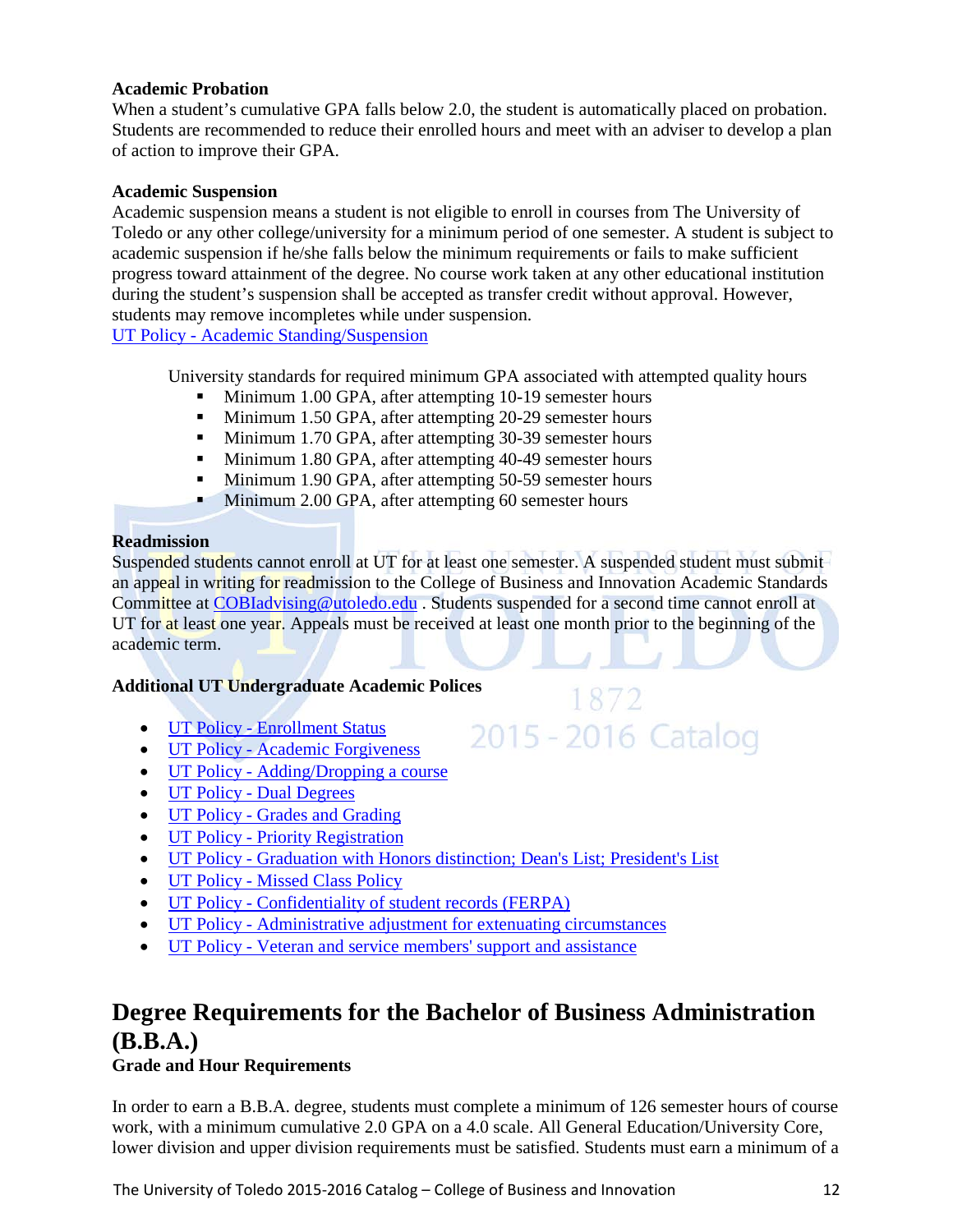C (2.0) grade in each course in the major/area of specialization, in the Communication requirement, and in each course in a business minor (if one is completed). The departmental chair has the prerogative of substituting an additional course in the area of specialization or minor, rather than requiring the student to repeat the course in which a grade below C was received. The student must earn a C or higher in the substituted course for it to satisfy the requirements of the specialization or minor.

## **Lower Division Curricular Requirements**

Students earning bachelor degrees in all colleges and programs are required to complete 36 credit hours of courses that comprise the General Education/University Core Curriculum. The courses are distributed in the areas of English composition, humanities/fine arts, social sciences, natural sciences, mathematics and multicultural studies.

Lower Division courses that each student is required to take in the College of Business and Innovation, regardless of area of specialization, are identified below. Students must earn a minimum 2.25 GPA in the subset courses (\*) to meet graduation requirements. Students must also earn a grade of "C" (2.00) or higher in their Executive Communication course.

| <b>BUAD 1000</b> | <b>Orientation for Business Students</b>                                        |
|------------------|---------------------------------------------------------------------------------|
| <b>BUAD 1010</b> | Introduction to Business $(*)$ (or course equivalent)                           |
| <b>BUAD 1020</b> | Microcomputer Applications (*) (or course equivalent)                           |
| <b>BUAD 2000</b> | Career Development I                                                            |
| <b>BUAD 2030</b> | Executive Communication Essentials (or equivalent) Grade of $C(2.00)$ or higher |
| <b>BUAD 2040</b> | Financial Accounting Information (*) (or course equivalent)                     |
| <b>BUAD 2050</b> | Accounting for Business Decision Making (*) (or course equivalent)              |
| <b>BUAD 2060</b> | Data Analysis for Business (*) (or course equivalent)                           |
| <b>BUAD 2070</b> | Application of Statistics in Business Decision Making (*)                       |
| <b>BUAD 2080</b> | Global Environment of Business (*) (or course equivalent)                       |
|                  |                                                                                 |

## **Upper Division Curricular Requirements**

All students must make formal application for admission to the upper division one semester before the semester in which they earn 60 hours.

2015 - 2016 Catalog

The core junior and senior years of the curriculum consist of the following upper division business requirements, an area of specialization, and a minor or business elective courses. Students must earn a minimum 2.25 GPA in the subset courses (\*) to meet graduation requirements. Students must also earn a grade of "C" (2.00) or higher in all major and minor courses.

- BUAD 3000 Career Development II
- BUAD 3010 Principles of Marketing (\*)
- BUAD 3020 Principles of Manufacturing and Service Systems (\*)
- BUAD 3030 Managerial and Behavioral Processes in Organizations (\*)
- BUAD 3040 Principles of Financial Management (\*)
- BUAD 3050 Information Technology Management (\*)
- BUAD 3470 Legal and Ethical Environment of Business (\*)
- BUAD 4020 Senior Business Policy Forum (\*)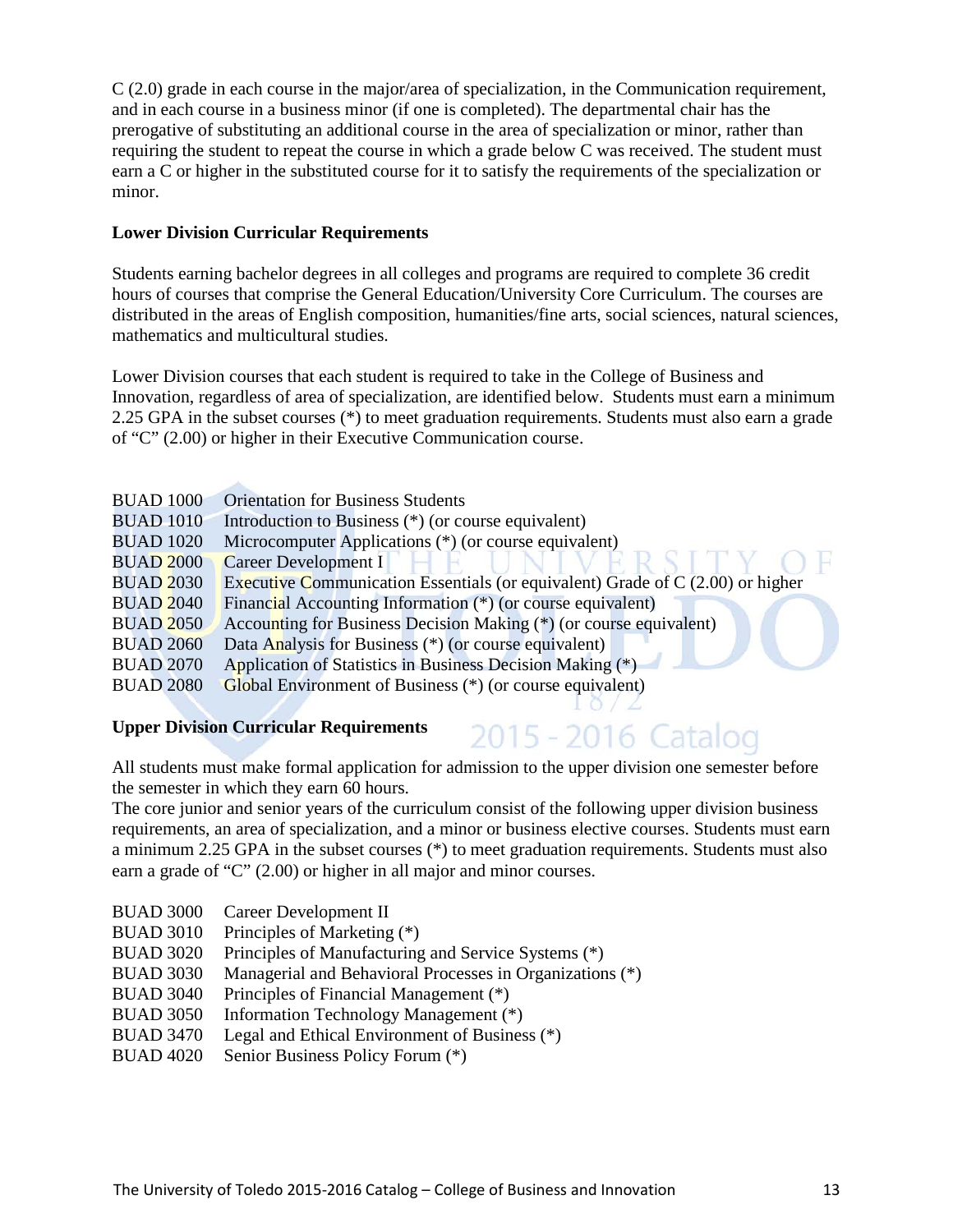#### **The University of Toledo College of Business and Innovation**

Generic BBA Degree Requirements Beginning With MATH 1730

|                |      |             |      | <b>Fall Semester</b>                   |                |             |      | <b>Spring Semester</b>                |              |
|----------------|------|-------------|------|----------------------------------------|----------------|-------------|------|---------------------------------------|--------------|
|                |      | <b>BUAD</b> | 1000 | Orientation                            | $\mathbf{1}$   | <b>BUAD</b> | 1020 | <b>Micro-Computer Applications</b>    | 3            |
|                |      | <b>BUAD</b> | 1010 | Intro. To Business                     | 3              | <b>ENGL</b> | 2960 | <b>Organizational Report Writing</b>  | 3            |
|                |      | ENGL        | 1110 | College Composition 1                  | 3              | <b>ECON</b> | 1200 | Intro to Micro Economics              | 3            |
| Freshman       | Year | Math        | 1730 | Calculus w/ Apps to Bus. And Fin.      | 5              |             |      | Natural Science Lecture               | 3            |
|                |      | <b>ECON</b> | 1150 | Intro to Macro Economics               | 3              |             |      | Natural Science Lab                   | 1            |
|                |      |             |      |                                        |                |             |      | <b>Humanities</b>                     | 3            |
|                |      |             |      | <b>Total Hours</b>                     | 15             |             |      | <b>Total Hours</b>                    | 16           |
|                |      | <b>BUAD</b> | 2060 | Data Analysis for Business             | 3              | <b>BUAD</b> | 2030 | <b>Executive Comm Essentials</b>      | 3            |
|                |      | <b>BUAD</b> | 2040 | <b>Financial Accounting Info</b>       | 3              | <b>BUAD</b> | 2050 | <b>Accounting for Decision Making</b> | 3            |
|                |      | <b>BUAD</b> | 2000 | Career Development I                   | 1              | <b>BUAD</b> | 2070 | <b>Applications of Statistics</b>     | 3            |
| Sophomore      | Year |             |      | Social Science                         | 3              | <b>BUAD</b> | 2080 | <b>Global Environment of Business</b> | 3            |
|                |      |             |      | Natural Science Lecture                | 3              |             |      | Multicultural U.S. Diversity          | 3            |
|                |      |             |      | <b>Humanities</b>                      | 3              |             |      | Elective                              | 1            |
|                |      |             |      | <b>Total Hours</b>                     | 16             |             |      | <b>Total Hours</b>                    | 16           |
|                |      | <b>BUAD</b> | 3010 | <b>Principles of Marketing</b>         | 3              | <b>BUAD</b> | 3470 | Legal Environment of Business         | 3            |
|                |      | <b>BUAD</b> | 3020 | Principles of Manuf-Service Systems    | 3              |             |      | Major /Area of Specialization         | 3            |
|                |      | <b>BUAD</b> | 3030 | <b>Managerial and Behav. Processes</b> | $\overline{3}$ |             |      | Major /Area of Specialization         | 3            |
| Junior         | Year | <b>BUAD</b> | 3040 | Principles of Financial Mgmt.          | 3              |             |      | Minor/ Business Elective              | 3            |
|                |      | <b>BUAD</b> | 3050 | Information Technology Mgmt.           | $\overline{3}$ |             |      | <b>General Education/Elective</b>     | 3            |
|                |      | <b>BUAD</b> | 3000 | <b>Career Development II</b>           | $\mathbf{1}$   |             |      | Elective                              | $\mathbf{1}$ |
|                |      |             |      | <b>Total Hours</b>                     | 16             |             |      | <b>Total Hours</b>                    | 16           |
|                |      |             |      | Major /Area of Specialization          | 3              |             |      | Major / Area of Specialization        | 3            |
|                |      |             |      | Major /Area of Specialization          |                |             |      | Major /Area of Specialization         | 3            |
| Senior<br>Year |      |             |      | Major /Area of Specialization          | $\overline{3}$ |             |      | Minor/ Business Elective              | 3            |
|                |      |             |      | Minor/ Business Elective               | 3              | <b>BUAD</b> | 4020 | <b>Senior Business Policy</b>         | 3            |
|                |      |             |      | Multicultural Non Western              | 3              |             |      | Elective                              | 3            |
|                |      |             |      | Elective                               | 1              |             |      |                                       |              |
|                |      |             |      | <b>Total Hours</b>                     | 16             |             |      | <b>Total Hours</b>                    | 15           |

*Sample Full-Time Plan of Study*

Notes: \* Select from approved General Education/University Core course work, see Degree Audit for course selections.

Sample plans beginning with Math 1200 or Math 1320, possible prerequisites to Math 1730 based on placement, may be found on the COBI homepage. These plans may still be completed within the minimum 126 credit hours required for the BBA.

Requirements for areas of specialization and minors are identified by functional area in the following pages. Students in the College of Business and Innovation wishing to pursue a second area of specialization can count up to two relevant courses (6 hours) taken in their first specialization toward a second specialization. Relevance of the courses is at the discretion of the two departments. Such a program may require taking more than the minimum of 126 hours for the B.B.A. degree.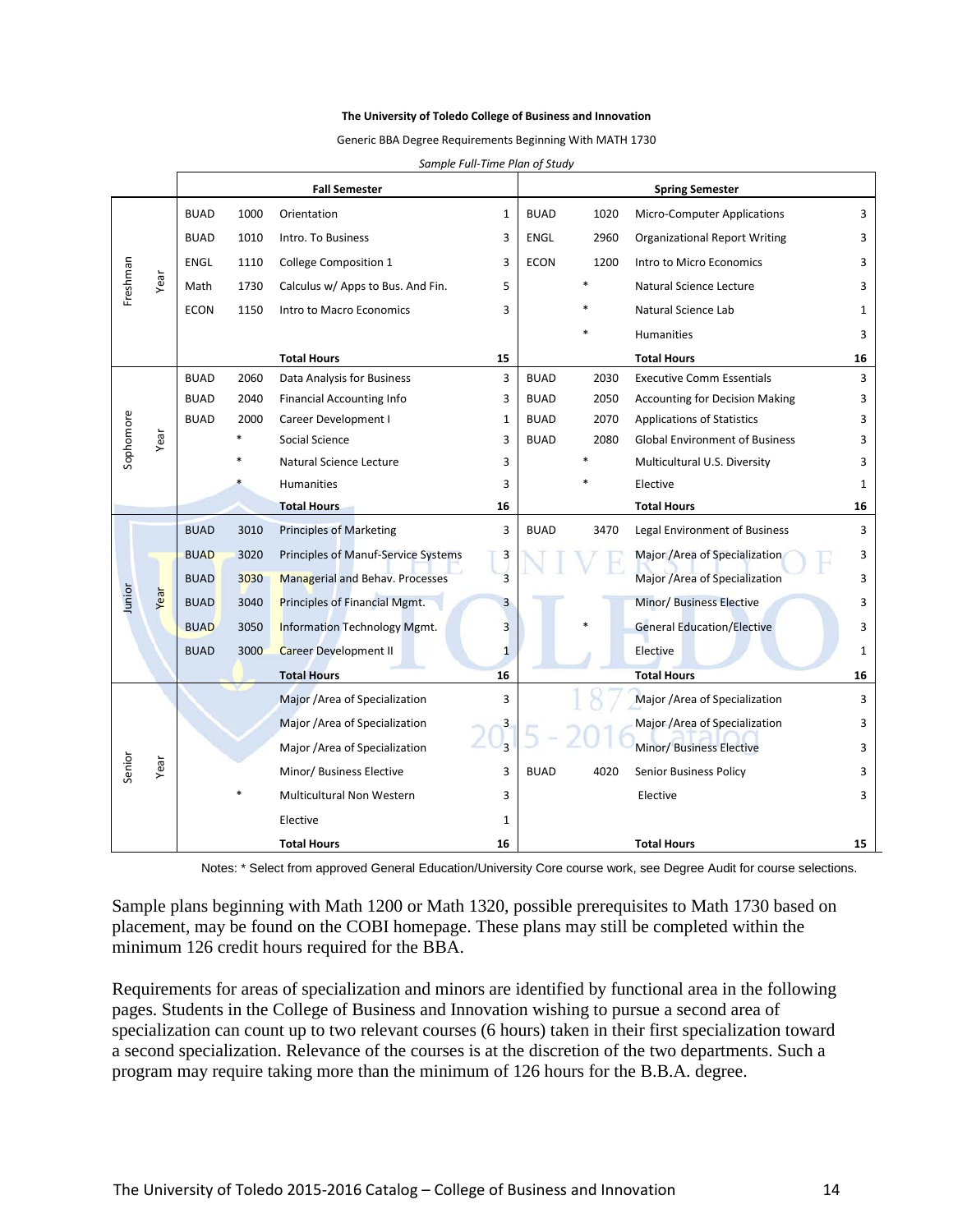# **Programs of Study - BBA**

## **Areas of Specialization / Majors**

Students must take a minimum of 10 courses between their area of specialization/major and either a business minor, second specialization or other 3000/4000 level business electives. Courses in the area of specialization may consist of required and/or elective courses and an internship opportunity. Students should consult their degree audit for specific degree and major requirements. Students wishing to complete 2 COBI majors may only double count up to 2 courses in their majors. While 3 majors are allowed, the DARS system cannot display 3 majors. Therefore it is a student's responsibility to notify their adviser prior to any advising appointment or questions regarding degree completion so that additional steps may be taken to access the correct information.

## **Accounting**

## *Dr. Hassan HassabElnaby, departmental mentor*

Accountants work as financial consultants who help their clients or employers find creative solutions to business problems. Accountants provide the necessary information and analysis companies need to become more effective and efficient. Accountants perform a wide range of services, requiring a broad-based skill set.

The department of accounting offers courses in the areas of financial accounting, management accounting, auditing, accounting systems and taxation. Completion of an accounting area of specialization leads to professional careers in public accounting, business and government and begins the preparation for the Certified Public Accountant (CPA), Certified Management Accountant (CMA) and Certified Internal Auditor (CIA) examinations.

The specialization in accounting is designed to enable students to advance more rapidly to positions of responsibility and leadership in their chosen fields. In the state of Ohio, all candidates taking the CPA exam must have completed 150 credit hours. Accounting career fields other than public accounting have not adopted the 150-hour requirement. Students should discuss additional CPA requirements with their Accounting faculty members.) 15 - 2016 Catalog

The department of accounting offers a graduate degree, the MS in Accounting, which can be pursued after completion of the bachelor's degree.

## **Program Requirements**

No junior-level accounting courses may be attempted until a student is admitted to the upper division and the Accounting major by the College of Business and Innovation Accounting Department.

#### **Required Courses: 19 hours**

- ACCT 3110 External Financial Reporting I (4 hrs)
- ACCT 3120 External Financial Reporting II
- ACCT 3210 Individual Taxation
- ACCT 3310 Accounting Information Systems and Controls
- ACCT 3320 Internal Reporting
- ACCT 4420 Auditing

## **Elective: Choose one of the following - 3 hours:**

- ACCT 4130 External Financial Reporting III
- ACCT 4250 Taxation of Business Entities
- ACCT 4410 Governmental and Not-For-Profit Accounting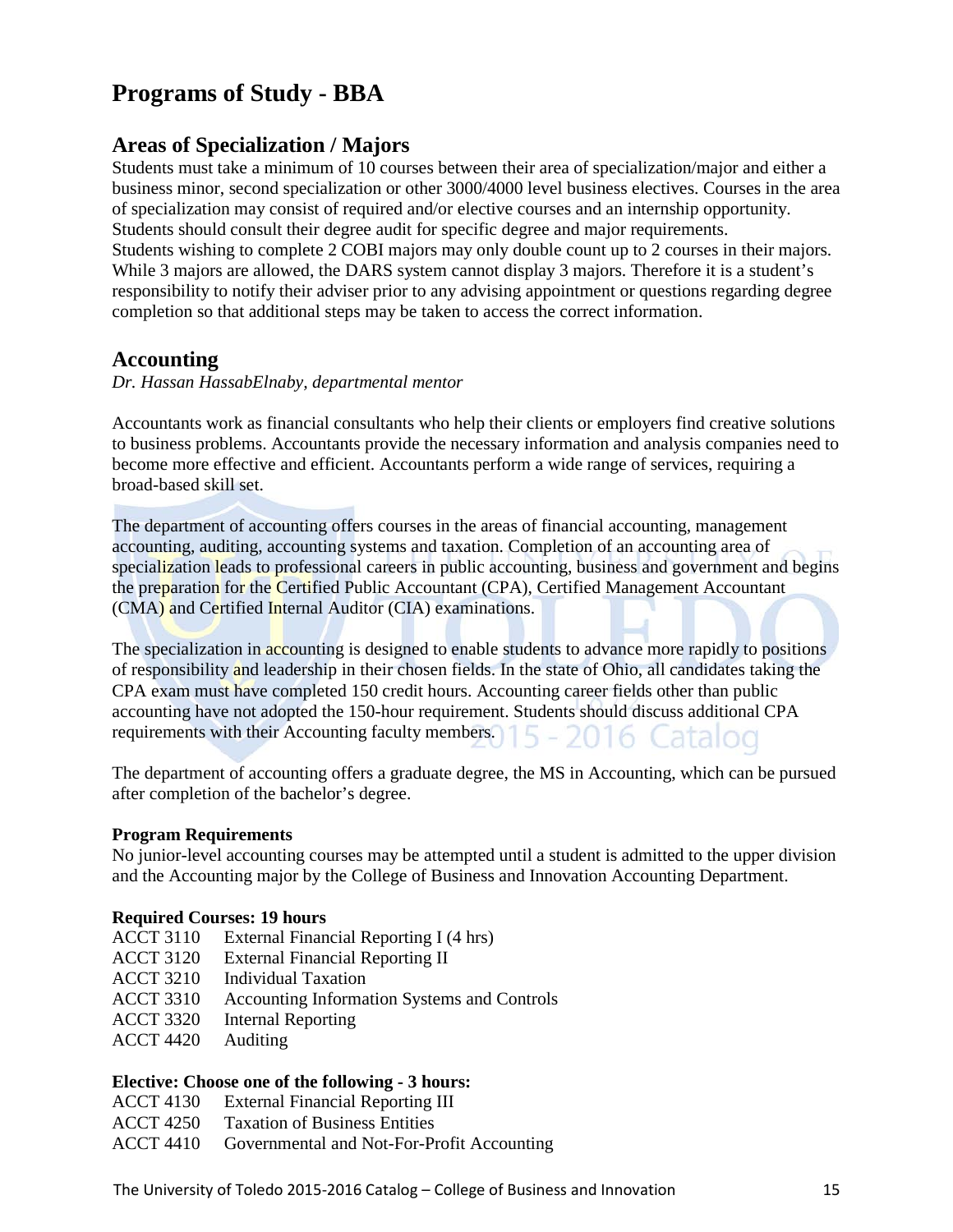Students wishing to register for ACCT 3110 must meet the following prerequisites: a GPA of 2.750 or better in all introductory level college accounting courses, including a grade of C (2.0) or higher in BUAD 2040 and 2050 or equivalent courses, and an overall higher education GPA of 2.750 or higher in all prior college-level courses. A permit must be entered to allow a student to register for ACCT 3110.

## **Electronic Commerce / Digital Marketing**

*Irena Pentina, departmental mentor*

The electronic commerce (e-commerce) specialization provides students with the managerial and technical skills for successful careers in the Internet economy. E-commerce competencies are essential for business professionals in fields such as marketing, financial services, international business, purchasing, information systems, operations management and professional sales.

## **Program Requirements**

## **Required Courses: 12 hours**

| <b>EBUS 3090</b> | E-Commerce and the Networked Economy            |
|------------------|-------------------------------------------------|
| <b>EBUS 3180</b> | Web Design for Business Communication           |
| <b>EBUS 4040</b> | E-Commerce Intelligence Management              |
| <b>EBUS 4150</b> | E-Commerce Business Models & Project Management |
|                  |                                                 |

|                                 |                                             | Electives – Choose one of the following career tracks: 9 hours |
|---------------------------------|---------------------------------------------|----------------------------------------------------------------|
| <b>Digital Technology Track</b> |                                             | TVERSITY                                                       |
| <b>INFS 3380</b>                |                                             | Web Application Development I                                  |
| <b>INFS 3240</b>                | <b>Business Intelligence Systems</b>        |                                                                |
| <b>INFS 3780</b>                |                                             | <b>Enterprise Wide Information System Management</b>           |
| Or                              |                                             |                                                                |
|                                 | <b>Digital Marketing Applications Track</b> |                                                                |
|                                 |                                             | MKTG 3280 Internet Marketing (required in this career track)   |
| and 2 courses from              |                                             |                                                                |
| <b>MKTG 3260</b>                |                                             | Global Framework for E-commerce/Mobile marketing 6 Catalog     |
| <b>MKTG 4980</b>                | <b>Special Topics</b>                       |                                                                |
| <b>MKTG 4940</b>                | Internship                                  |                                                                |

## **Entrepreneurship, Family, & Small Business**

*Sonny Ariss, departmental mentor*

Entrepreneurship can be viewed as a personal passion for success, the desire to operate your own business, and spread your own wings. Success in your own business can be an exhilarating experience, but success does not just happen; it takes knowledge, preparation and skilled application.

The major in entrepreneurship educates and prepares students to succeed in their own business, or to achieve enhanced success in an existing business. Several key disciplines are pursued within the major, including finance, management, communications, human resources, ethics and critical thinking. Graduates of the entrepreneurship major will be prepared to begin implementing their own business idea, acquire a franchise, or work for an established company seeking creative people to develop and manage new products.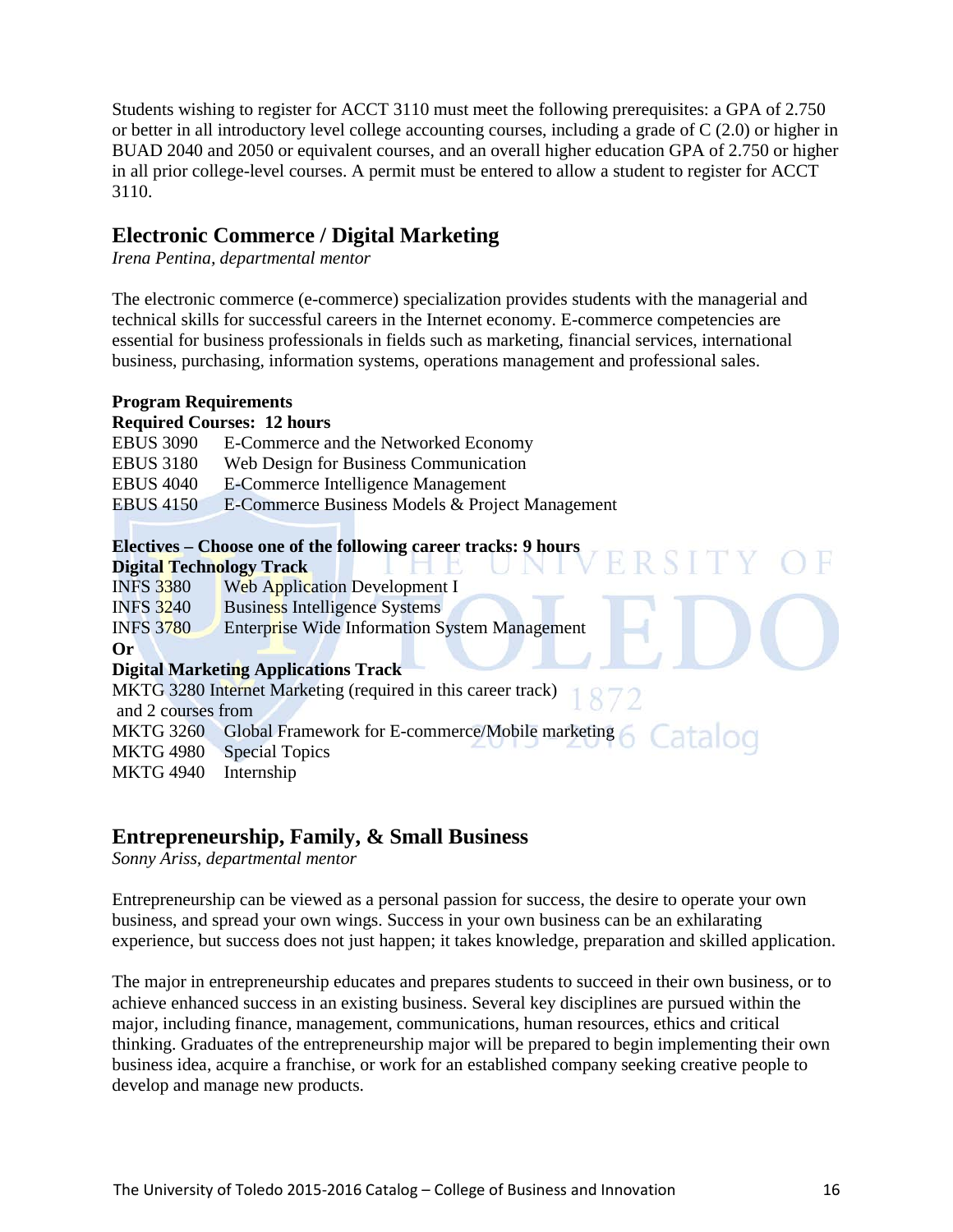#### **Program Requirements Required Courses: 18 hours**

|                  | Required Courses. To hours                            |
|------------------|-------------------------------------------------------|
| <b>EFSB 3480</b> | <b>Entrepreneurial Finance</b>                        |
| <b>EFSB 3590</b> | <b>Entrepreneurship and Small Business Management</b> |
| <b>EFSB 4010</b> | Growing Family and Entrepreneurial Businesses         |
| <b>EFSB 4690</b> | Innovation and Technology Commercialization           |
| <b>EFSB 4790</b> | Franchising                                           |
| <b>BLAW 3570</b> | Laws of Structuring and Operating a Business          |
|                  |                                                       |

Additionally, EFSB 4940 - Internship, or a 3000/40000 level business elective is the  $7<sup>th</sup>$  course in the major requirement.

## **Finance**

## *Özcan Sezer, departmental mentor*

Finance is the management of money, banking, investments and credit. Finance majors gain an understanding of how to acquire, manage and invest corporate funds. They also study financial institutions, financial markets, security analysis and investments

For this area of specialization, students must earn a grade of C (2.0) or higher in BUAD 3040 and complete a total of 21 hours. The Finance Department offers two majors in Corporate Finance and Financial Services leading to challenging careers in the business, government, and the non-profit sectors. Within the majors, students will select a career track with specialized coursework. The majors consist of four –six required courses beyond BUAD 3040, and additional finance electives to equal the 21 hours.

## **Program Requirements**

| <b>Finance major - Investments and Financial Analysis Track</b> |  |
|-----------------------------------------------------------------|--|
| <b>Required Courses: 4 courses/ 12 hours</b>                    |  |

| <b>FINA 3480</b> | Investments |
|------------------|-------------|
|------------------|-------------|

- FINA 4080 Intermediate Corporate Finance
- FINA 4090 Financial Markets and Institutions
- FINA 4100 Security Analysis & Portfolio Management

## **Elective Courses: 3 courses/9 hours**

- FINA 3070 Business Fluctuations and Outlooks (formerly BANS 3070)
- FINA 3080 Management Economics (formerly BANS 3060)
- FINA 3500 International Business Finance
- FINA 3600 Risk Management
- FINA 3890 Financial Modeling with Excel
- FINA 4200 Fixed-Income Securities
- FINA 4340 Derivatives, Securities & Markets
- FINA 4480 Student Managed Portfolio with departmental approval
- FINA 4940 Finance Internship with departmental approval

## **Program Requirements**

## **Finance major – Corporate Finance Track**

#### **Required Courses: 4 courses/ 12 hours**

- FINA 3480 Investments
- FINA 4080 Intermediate Corporate Finance
- FINA 4090 Financial Markets and Institutions
- FINA 4670 Advanced Corporate Finance

The University of Toledo 2015-2016 Catalog – College of Business and Innovation 17

6 Catalog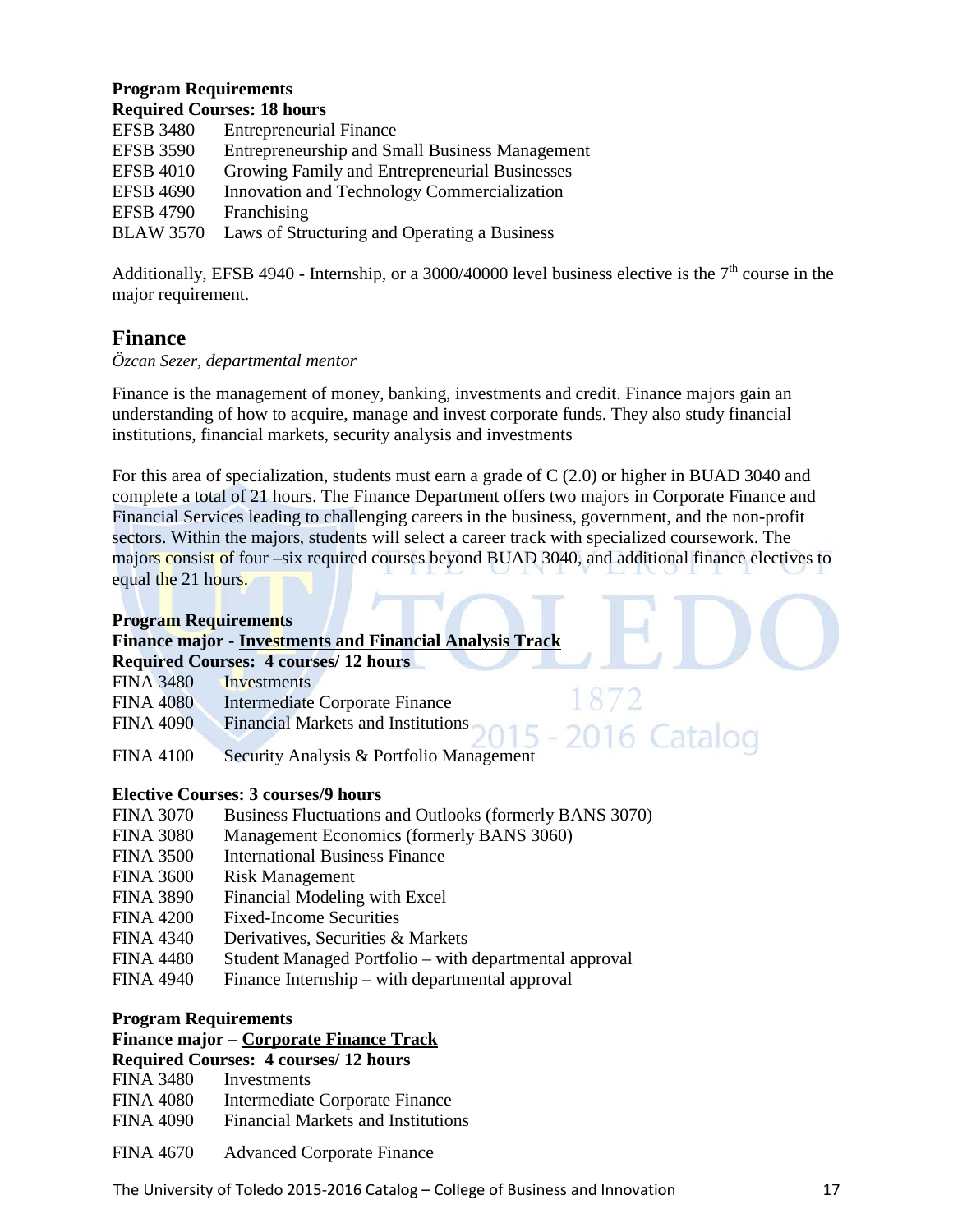#### **Elective Courses: 3 courses/9 hours**

| <b>FINA 3070</b> | Business Fluctuations and Outlooks (formerly BANS 3070) |
|------------------|---------------------------------------------------------|
| <b>FINA 3080</b> | Management Economics (formerly BANS 3060)               |
| <b>FINA 3500</b> | <b>International Business Finance</b>                   |
| <b>FINA 3890</b> | Financial Modeling with Excel                           |
| <b>FINA 4200</b> | <b>Fixed-Income Securities</b>                          |
| <b>FINA 4340</b> | Derivatives, Securities & Markets                       |
| <b>FINA 4940</b> | Finance Internship – with departmental approval         |
| <b>FINA 4480</b> | Student Managed Portfolio – with departmental approval  |

## **Financial Services**

*Özcan Sezer, departmental mentor*

Whereas finance is the management of money, banking, investments and credit, those in financial services take these skills further to communicate and advise customers about finance decisions. Financial markets are quickly changing by incorporating e-commerce and sales management into the field. Financial services majors focus more on the interpersonal side of finance to meet the needs as professionals in this rapidly changing environment. Often times, the workload of a financial service major is mostly self-determined.

Within the major, students will select one of two career tracks with specialized coursework. A third career track in Banking Management may be available in the future. The majors consist of six required courses beyond BUAD 3040, and an additional finance elective to equal the 21 hours.

1872

2015 - 2016 Catalog

## **Program Requirements**

| <b>Financial Services major - Financial Planning Track</b> |  |  |  |
|------------------------------------------------------------|--|--|--|
| <b>Required Courses: 6 courses/18 hours</b>                |  |  |  |

| $2224$ and $225$ and $225$ | --------    |
|----------------------------|-------------|
| <b>FINA 3480</b>           | Investments |

- FINA 4090 Financial Markets and Institutions
- PSLS 3440 Professional Sales
- FINA 3600 Risk Management
- FINA 3610 Life and Health Insurance
- FINA 4890 Estate Planning

## **Elective Course: 1 course/3 hours**

- FINA 4100 Security Analysis
- FINA 4200 Fixed-Income Securities
- FINA 4340 Derivatives, Securities & Markets
- FINA 4480 Student Managed Portfolio with departmental approval
- FINA 4940 Finance Internship with departmental approval

#### **Program Requirements**

**Financial Services major – Real Estate Track**

## **Required Courses: 6 courses/ 18 hours**

- FINA 3480 Investments
- FINA 4090 Financial Markets and Institutions
- PSLS 3440 Professional Sales
- FINA 3660 Real Estate Principles
- FINA 3670 Real Estate Valuation
- FINA 3680 Real Estate Law Insurance & Taxes

The University of Toledo 2015-2016 Catalog – College of Business and Innovation 18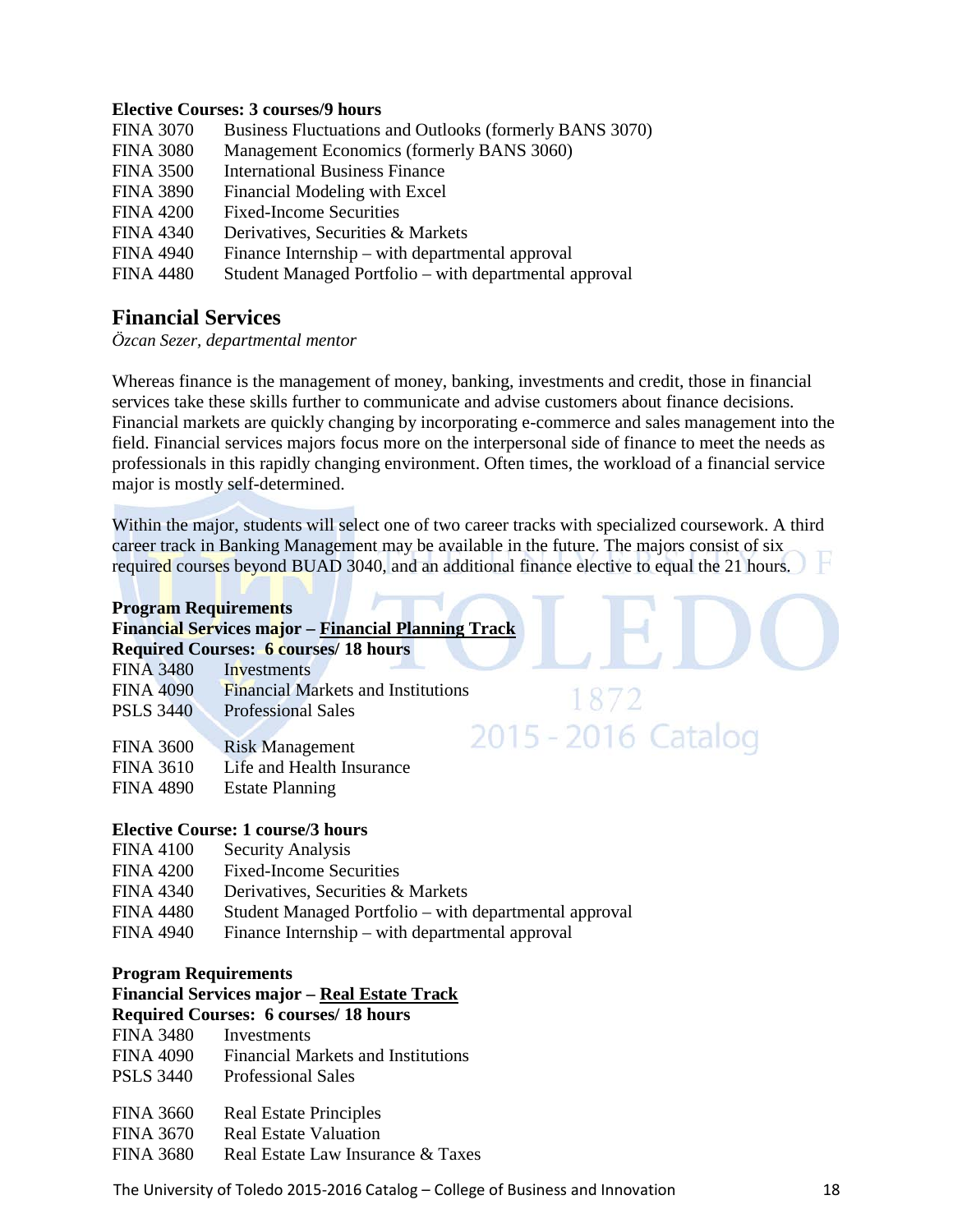## **Elective Course: 1 course/3 hours**

Any FINA course EXCEPT: FINA 2000 & 3060

## **General Management**

*Sonny Ariss, departmental mentor*

This area is designed to be more of a General Business option for students possibly interested in completing their degree or wishing to focus in a variety of Business courses in addition to a general management focus. Students seeking the complete array of course work in an intense Management curriculum should select the Organizational Leadership and Management area of specialization/major listed later in this section.

| <b>Program Requirements</b> |                                                                           |
|-----------------------------|---------------------------------------------------------------------------|
|                             | <b>Required Departmental Courses: 12 hours</b>                            |
|                             | Select four courses from with a maximum two courses from each alpha code: |
| <b>BLAW 3550</b>            | Legal and Safety Compliance                                               |
| <b>BLAW 3570</b>            | The Laws of Structuring and Operating a Business                          |
| <b>BLAW 3670</b>            | <b>International Business Law</b>                                         |
|                             | BLAW 4570 Legal and Ethical Aspects of Managing Innovation and Technology |
| <b>BLAW 4580</b>            | Detection and Prevention of Deceptive Business Practices                  |
| <b>EFSB 4010</b>            | Growing Family and Entrepreneurial Businesses                             |
| <b>EFSB 3480</b>            | <b>Entrepreneurial Finance</b>                                            |
| <b>EFSB 4590</b>            | <b>Entrepreneurship and Small Business Management</b>                     |
| <b>EFSB 4690</b>            | Innovation and Technology Commercialization                               |
| <b>EFSB 4790</b>            | Franchising                                                               |
| <b>EFSB 4940</b>            | Internship                                                                |
| <b>HURM 3220</b>            | <b>Human Resource Management</b>                                          |
| <b>HURM 4250</b>            | Performance Management for Individuals and Teams (formerly MGMT 4250)     |
| <b>HURM 4640</b>            | Benefits, Health and Wellness                                             |
| <b>HURM 4650</b>            | 2015 - 2016 Catalog<br>Compensation                                       |
| <b>HURM 4660</b>            | Planning, Selection & Recruitment                                         |
| <b>HURM 4710</b>            | Training and Evaluation                                                   |
| <b>MGMT 3630</b>            | Conflict Management: Mediation and Negotiations (formerly HURM 3630)      |
| <b>MGMT 3770</b>            | Ethics in Leadership and Management                                       |
| <b>MGMT 4210</b>            | Leading and Managing Organizational Improvement                           |
| <b>MGMT 4880</b>            | Sports Leadership (previously offered under 4900)                         |
| <b>MGMT 4330</b>            | Organizational Leadership and Management Practicum                        |
| <b>MGMT 4780</b>            | Leadership & Managerial Competencies                                      |
| <b>MGMT 4940</b>            | Management Internship                                                     |
|                             |                                                                           |

## **Electives: choose three additional courses from the following – 9 hours**

Any 3000/4000 Business level courses not used in a minor from:

| <b>ACCT</b> | <b>BANS</b> | <b>EBUS</b> | <b>FINA</b> |             |
|-------------|-------------|-------------|-------------|-------------|
| <b>IBUS</b> | <b>INFS</b> | <b>MKTG</b> | <b>OPMT</b> | <b>PSLS</b> |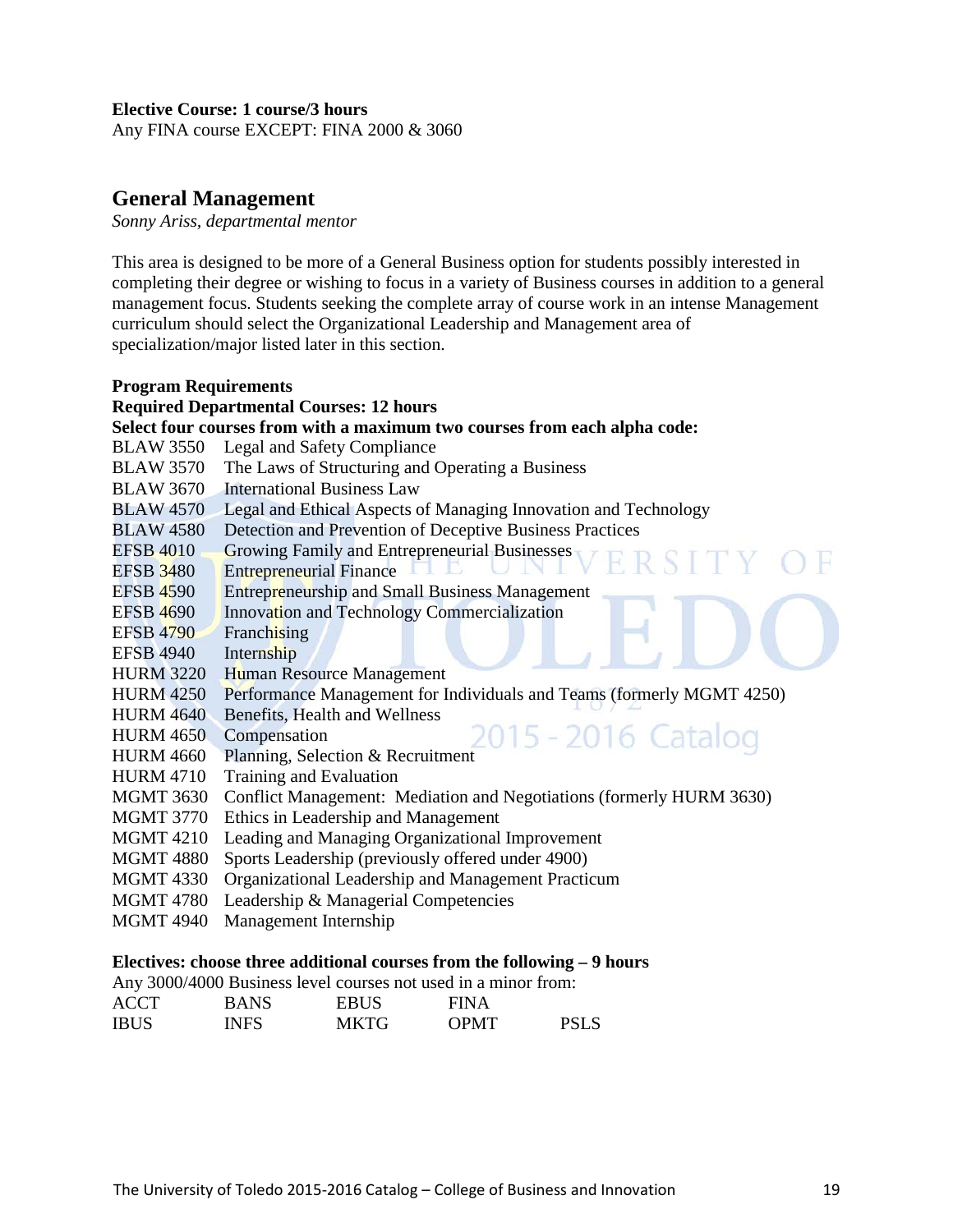## **Human Resource Management**

*Sonny Ariss, departmental mentor*

Human resource managers are needed in every size and type of organization. They help attract, develop and retain the people who make the organization successful. Human resource managers also work with team-building, problem-solving and interpersonal communication talents.

UT's human resource management program teaches students about a wide variety of HR issues – selection, training, recruitment, compensation, benefits, legal issues, employee relations and safety. Human resource management is designed to prepare candidates to assume positions as human resource practitioners in domestic and international business organizations, hospitals, nonprofit organizations, and local, state and federal government agencies.

## **Program Requirements**

#### **Required Courses: 21 hours**

BLAW 3550 Legal and Safety Compliance

- HURM 3220 Human Resource Management
- HURM 4250 Performance Management for Individuals and Teams (formerly MGMT 4250)
- HURM 4640 Benefits, Health and Wellness
- HURM 4650 Compensation
- HURM 4660 Planning, Selection & Recruitment
- HURM 4710 Training and Evaluation

## **Information Systems**

*P.S. Sundar, Departmental mentor*

Information systems provides the student with the managerial and technical skills required to enter the challenging and dynamic field of computers and information systems. The student acquires knowledge involving a variety of topics, including widely used business programming languages, the design and implementation of management information systems, networking and communications, the managerial aspects of system development and the latest technological developments in database management, computer software and information technology. COBI students wishing to add INF as a second major within the College of Business may be eligible to double count two courses from their current COBI major. A COBI adviser will evaluate a student's eligibility to double count course work.

THE UNIVERSITY OF

#### **Program Requirements**

#### **Required Courses: 9 hours**

| <b>INFS 3380</b> | Web Application Development I |
|------------------|-------------------------------|
| <b>INFS 3770</b> | Data Base Management Systems  |
| <b>INFS 4510</b> | Systems Analysis & Design     |

## **Electives: choose four from the following – 12 hours**

| <b>INFS 3150</b> | <b>INFS 3160</b> | <b>INFS 3240</b> | <b>INFS 3250</b> | <b>INFS 3370</b> | <b>INFS 3780</b> |
|------------------|------------------|------------------|------------------|------------------|------------------|
| <b>INFS 3980</b> | <b>INFS 4300</b> | <b>INFS 4320</b> | <b>INFS 4620</b> | <b>INFS 4810</b> | <b>INFS 4940</b> |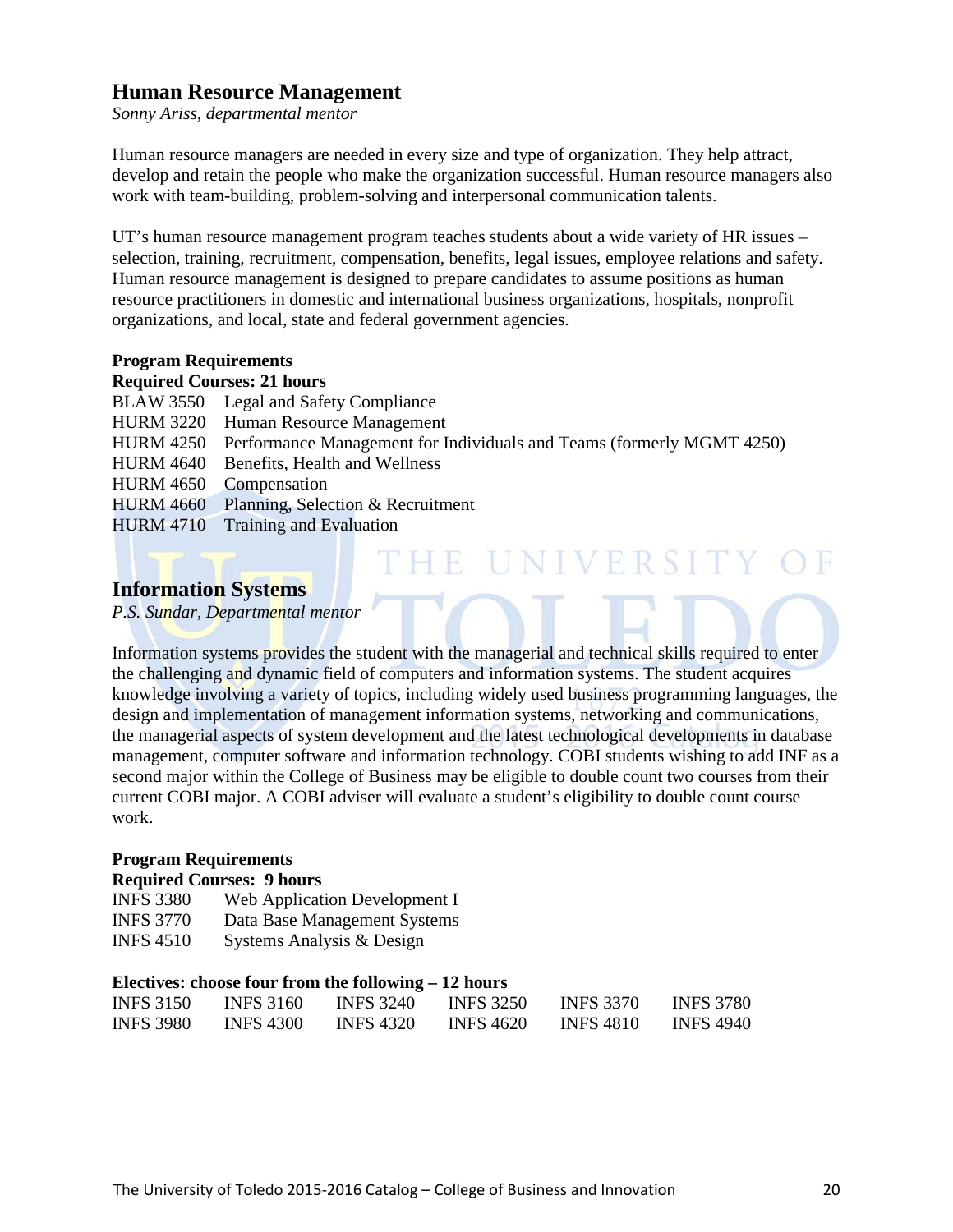## **International Business**

*Thomas Sharkey and Sam Okoroafo, departmental mentors*

The international business area of specialization plays a key role in preparing future business managers for today's dynamic global marketplace. The program provides training for careers in small, mid-sized and large companies and government and international agencies with a global orientation, particularly multinational corporations, export-import firms, banks, transportation and logistics firms, and government and international agencies involved in international trade, finance and economic development.

## **Program Requirements**

| <b>Required Courses: 12 hours</b> |  |
|-----------------------------------|--|
|-----------------------------------|--|

| <b>FINA 3500</b> | <b>International Finance</b>      |
|------------------|-----------------------------------|
| <b>IBUS 3600</b> | <b>International Management</b>   |
| <b>IBUS 4360</b> | <b>Global Business Strategies</b> |
| <b>MKTG 3140</b> | <b>International Marketing</b>    |

## **Electives: Select any two – 6 hours**

|                  | <b>BLAW 3670</b> International Business Law                                                                              |
|------------------|--------------------------------------------------------------------------------------------------------------------------|
| <b>IBUS 3150</b> | <b>Understanding Cultural Differences for Business</b>                                                                   |
|                  | MKTG 3260 Global Framework for E-Commerce                                                                                |
|                  |                                                                                                                          |
|                  | MKTG 4220 International Sourcing, Logistics and Transportation<br>PSLS 4500 International Sales Negotiation<br>TRSITY OF |
|                  |                                                                                                                          |

Other courses subject to approval as electives, including study abroad courses and IBUS 4100.

Plus IBUS 4940 or 3000/4000 level business elective as the  $7<sup>th</sup>$  course in the major requirement.

## **Foreign Language Requirements for International Business Area of Specialization**

Students with an area of specialization in international business must demonstrate foreign language proficiency by satisfying one of the following requirements:

a) Completing four years of one foreign language in high school with a grade of B or higher in each course; or

b) Completing a university-level fourth semester (2150 or Intermediate II) foreign language course; or

c) Have a proficiency in a native language other than English.

## **Marketing**

*Thomas Sharkey, Departmental mentor* 

The marketing specialization provides the student with the skills to make decisions about product design and quality, pricing, channels of distribution, advertising and personal selling in ways that enhance consumer satisfaction and further the goals of the organization. The student learns to approach problems with a clear understanding of the relationship between marketing and other business functions.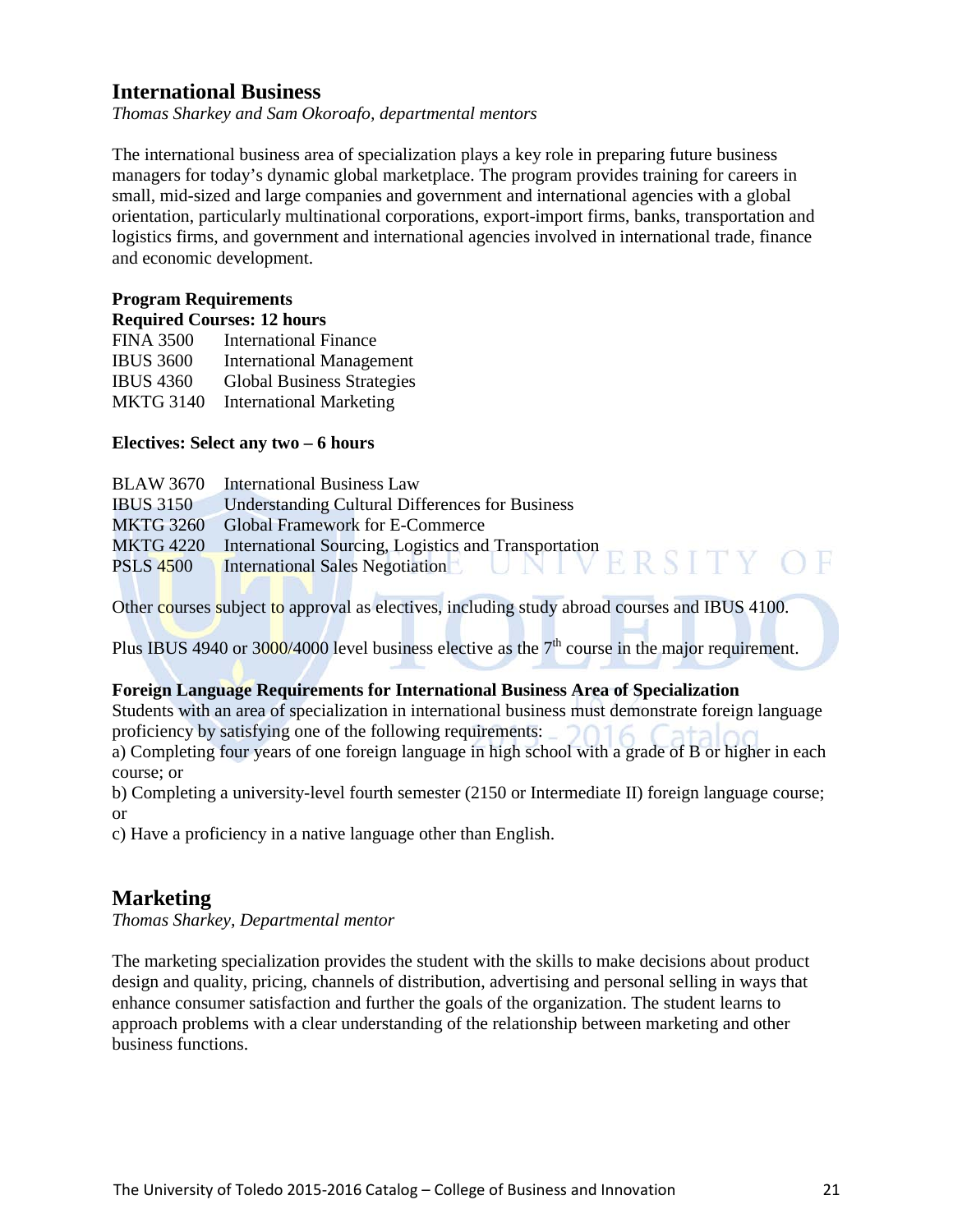## **Program Requirements Required Courses: 9 hours (3 courses)**

- MKTG 3850 Buyer Behavior and Relationship Marketing
- MKTG 3880 Marketing Research & Data-Based Management
- MKTG 4130 Marketing Analysis & Decision Making

## **Electives: Select 6 hours (2 courses) from module I and and an additional 6 hours (2 courses) from either module 1 or module II to equal 12 hours (4 courses)**

| Module I:        |                                                    |
|------------------|----------------------------------------------------|
| <b>MKTG 3140</b> | <b>International Marketing</b>                     |
| <b>MKTG 3280</b> | <b>Internet Marketing</b>                          |
| <b>MKTG 3690</b> | Principles of Marketing Communication              |
| <b>MKTG 4540</b> | <b>Business Marketing</b>                          |
| <b>MKTG 4940</b> | Internship                                         |
| <b>PSLS 3440</b> | <b>Professional Sales</b>                          |
| Module II:       |                                                    |
| <b>MKTG 3130</b> | <b>Supply Chain Management</b>                     |
| <b>MKTG 3260</b> | <b>Global Framework for E-Commerce</b>             |
| <b>MKTG 3870</b> | <b>Advertising Strategy</b>                        |
| <b>MKTG 3910</b> | <b>Direct Marketing</b>                            |
| <b>MKTG 4110</b> | <b>Sports Marketing</b>                            |
| <b>MKTG 4120</b> | <b>Marketing Channels Management</b>               |
| <b>MKTG 4220</b> | International Sourcing, Logistics & Transportation |
| <b>MKTG 4520</b> | <b>Advanced Market Analysis</b>                    |
| <b>MKTG 4570</b> | <b>Product &amp; Pricing Management</b>            |
| <b>MKTG 4980</b> | <b>Special Topics</b>                              |
| <b>MKTG 4990</b> | <b>Independent Study</b>                           |
| <b>PSLS 3080</b> | Purchasing & Business Relationship Mgmt            |
| <b>PSLS 4710</b> | <b>Sales Force Leadership</b>                      |
|                  |                                                    |

# **Operations / Supply Chain Management 015 - 2016 Catalog**

*Paul Hong, departmental mentor*

Operations & Supply Chain Management is designed for students who are interested in the revitalization and enhancing the competitiveness of America's industrial base or who want to pursue careers in the rapidly expanding service sector. Students select either the Operations or Supply Chain track. In operations management, students acquire the knowledge and skills to manage people and resources. Students are given a broad overview of operations from product design, process selection, TQM, production planning and scheduling In supply chain management, the emphasis will lie in sourcing, industrial marketing, logistics, transportation, quality, information systems, emerging practices in supply chain management and e-commerce..

## **Program Requirements**

#### **Operations & Supply Chain Mgmt Required Courses: 9 hours**

|  |  | OPMT 3340 Quality Management & Process Improvement (proposed code OSCM 3340) |  |  |
|--|--|------------------------------------------------------------------------------|--|--|
|--|--|------------------------------------------------------------------------------|--|--|

- OPMT 3610 Operations Planning and Control (proposed code OSCM 3610)
- OPMT 3660 Strategic Sourcing (proposed code OSCM 3660)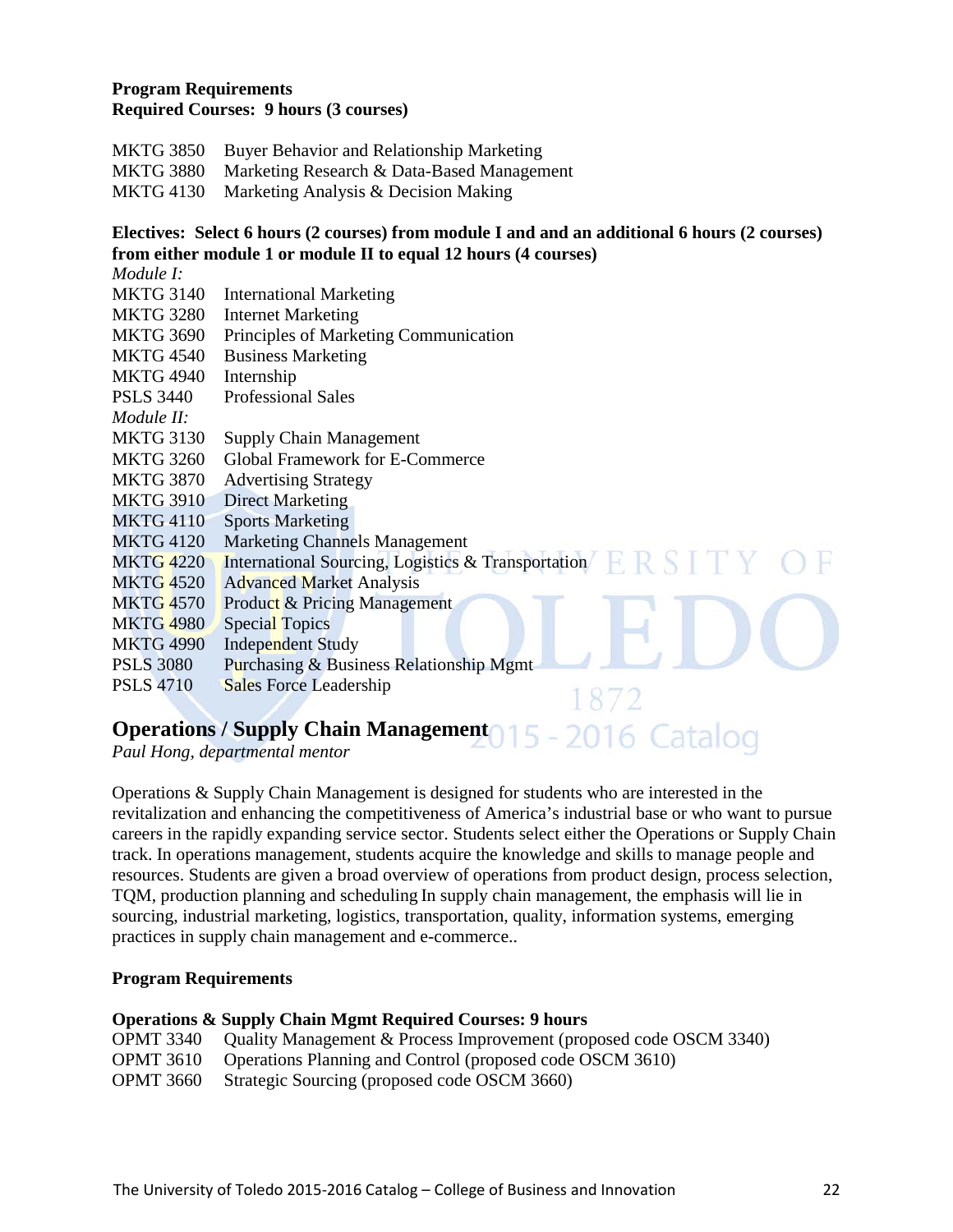## **Elective Courses: 12 hours (4 courses)**

| <b>MKTG 3130</b> | <b>Supply Chain Management</b>                                    |
|------------------|-------------------------------------------------------------------|
| <b>MKTG 4220</b> | International Sourcing, Logistics, and Transportation             |
| OPMT/OSCM 4420   | <b>Service Operations Management</b>                              |
| OPMT/OSCM 4760   | Simulation Modeling and Analysis of Manufacturing/Service Systems |
| OPMT/OSCM 4940   | Internship                                                        |
| OPMT/OSCM 4150   | <b>Supply Chain Analytics and Cases</b>                           |
| OPMT/OSCM 4210   | <b>Project Management</b>                                         |
| OPMT/OSCM 4450   | <b>Business Forecasting</b>                                       |
| <b>INFS 4980</b> | <b>Contemporary Topics</b>                                        |

## **Organizational Leadership and Management**

*Sonny Ariss, departmental mentor*

The area of specialization in organizational leadership and management prepares students to enter a variety of organizations, both for profit and not-for-profit. Graduates of this program receive assessment and training in a number of areas that are crucial to a manager's success – planning, ethical decision-making, interpersonal skills, team-building, performance development and evaluation, conflict management, motivation and leading change.

#### **Program Requirements**

## **Complete the following courses: 21 hours**

| <b>HURM 3220</b> Human Resource Management                                      |  |
|---------------------------------------------------------------------------------|--|
| HURM 4250 Performance Management for Individuals and Teams (formerly MGMT 4250) |  |
| MGMT 3630 Conflict Management: Mediation and Negotiations (formerly HURM 3630)  |  |
| <b>MGMT 3770</b> Ethics in Leadership and Management                            |  |
| MGMT 4210 Leading and Managing Organizational Improvement                       |  |
| MGMT 4330 Organizational Leadership and Management Practicum                    |  |
| MGMT 4780 Leadership & Managerial Competencies                                  |  |

1872

## **Professional Sales**

*Ellen Pullins, departmental mentor* 2015 - 2016 Catalog

In business, nothing happens until somebody sells something. Sales is the part of a firm that is responsible for generating the revenue. The sales force is the direct link between the firm and its customers. Professional salespeople consult with customers to understand their business, needs and problems, and offer specific solutions to each customer's situation. The professional sales area of specialization prepares students for distinguished careers in business-to-business selling.

#### **Program Requirements**

#### **Required professional sales and business courses: 21 hours**

| <b>PSLS 3080</b> | Purchasing & Business Relationship Management |
|------------------|-----------------------------------------------|
| <b>PSLS 3440</b> | <b>Professional Sales</b>                     |
| <b>PSLS 3450</b> | <b>Account &amp; Territory Management</b>     |
| <b>PSLS 4710</b> | Sales Force Leadership                        |
| <b>PSLS 4740</b> | <b>Advanced Sales</b>                         |
|                  | MKTG 4540* Business Marketing                 |
| Or               |                                               |
|                  | PSLS 4500* International Sales Negotiation    |
|                  | *Select one from these two courses            |
|                  | PSLS 4940 Sales Internship                    |

The University of Toledo 2015-2016 Catalog – College of Business and Innovation 23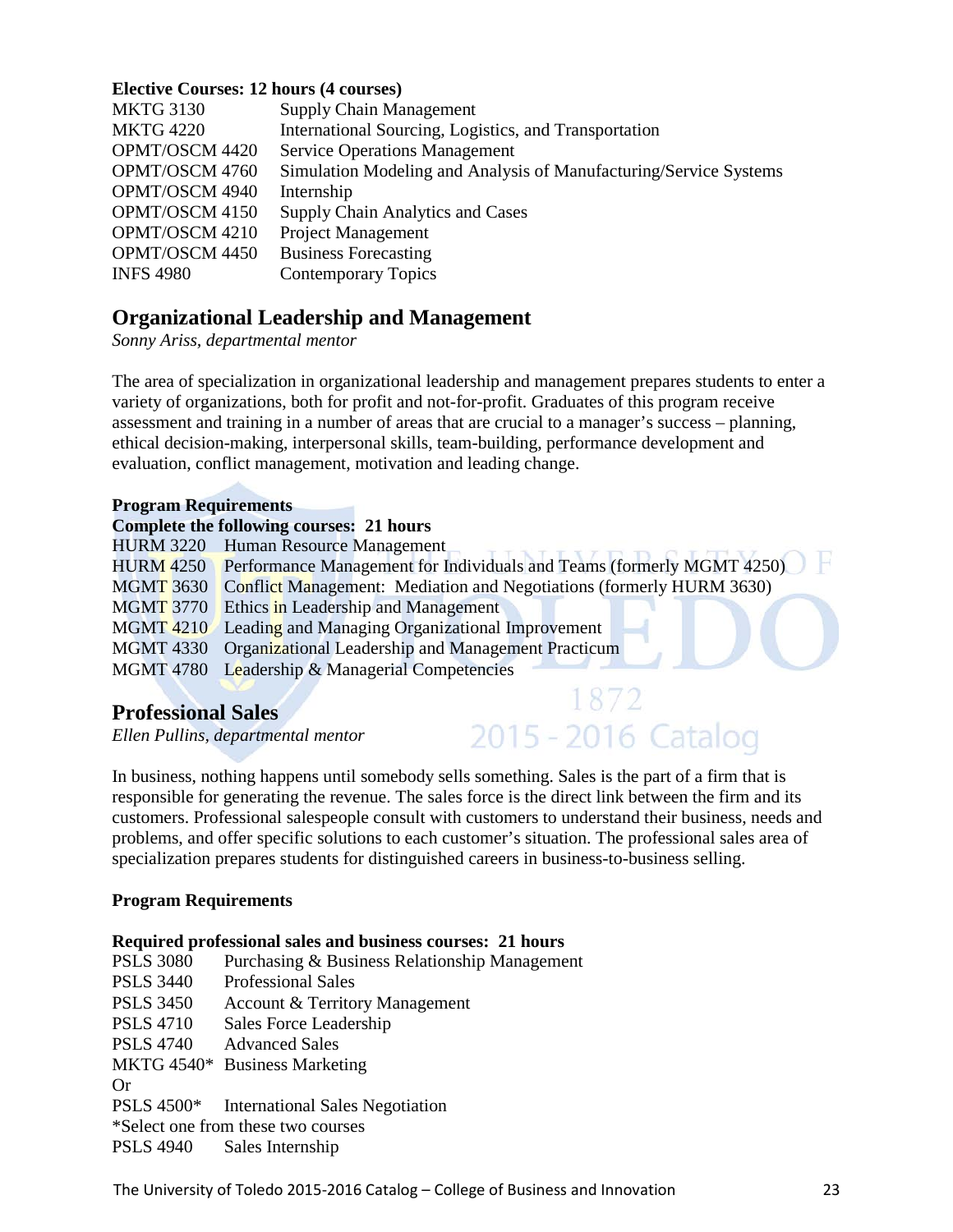**Recommended courses to fulfill General Education/University Core requirements:** 

COMM 1010 Communication Principles and Practices PHIL 1020 Critical Thinking PSY 1010 Introduction to Psychology SOC 1010 Introduction to Sociology

## **Minors**

## **Business Minor or Business Electives for Business Students – 9 hours**

Students complete 3 junior/senior level Business electives or a 3 courses toward an approved Business minor as part of their degree requirements.

The following minors are **ONLY** available for College of Business and Innovation students. Students cannot duplicate credit in their minor, area of specialization and upper division core. The minor consists of three courses (9 hours), unless otherwise noted. Business minors for non-business majors are listed later in this section.

## **Accounting**

Non-Accounting major Accounting courses are currently not being offered. Students who meet the eligibility requirements to enroll in Accounting major courses (minimum 2.75 higher ed GPA and 2.75 in BUAD 2040 + 2050 or equivalent courses), may select any 3 ACCT major courses to meet<br>the requirements of an ACCT minor. the requirements of an ACCT minor.

## **Business Analysis**

| <b>FINA 3070</b>                     | <b>Business Fluctuations and Outlooks (BANS 3070)</b>                   |
|--------------------------------------|-------------------------------------------------------------------------|
| $\bf{Or}$<br><b>FINA 3080</b>        | Managerial Economics (BANS 3060)                                        |
| <b>INFS 3250</b><br><b>OPMT 4450</b> | Software Applications in Business<br>2015 - 2016 Catalog<br>Forecasting |

## **Business Economics**

| <b>FINA 3070</b>             | Business Fluctuations & Economic Outlook (BANS 3070) |
|------------------------------|------------------------------------------------------|
| <b>FINA 3080</b>             | Managerial Economics (BANS 3060)                     |
| <b>OPMT</b> 4450 Forecasting |                                                      |
| $\Omega$ r                   |                                                      |
| <b>FINA 3500</b>             | International Finance                                |

## **Business Law**

## **Complete any three of the following:**

| BLAW 3550 Legal & Safety Compliance Issues in Human Resource Management   |
|---------------------------------------------------------------------------|
| BLAW 3570 The Laws of Structuring and Operating a Business                |
| BLAW 3670 International Business Law                                      |
| BLAW 4570 Legal and Ethical Aspects of Managing Innovation and Technology |
| <b>BLAW 4580</b> Detection and Prevention of Deceptive Business Practices |
| MGMT 3770 Ethics in Leadership and Management                             |
|                                                                           |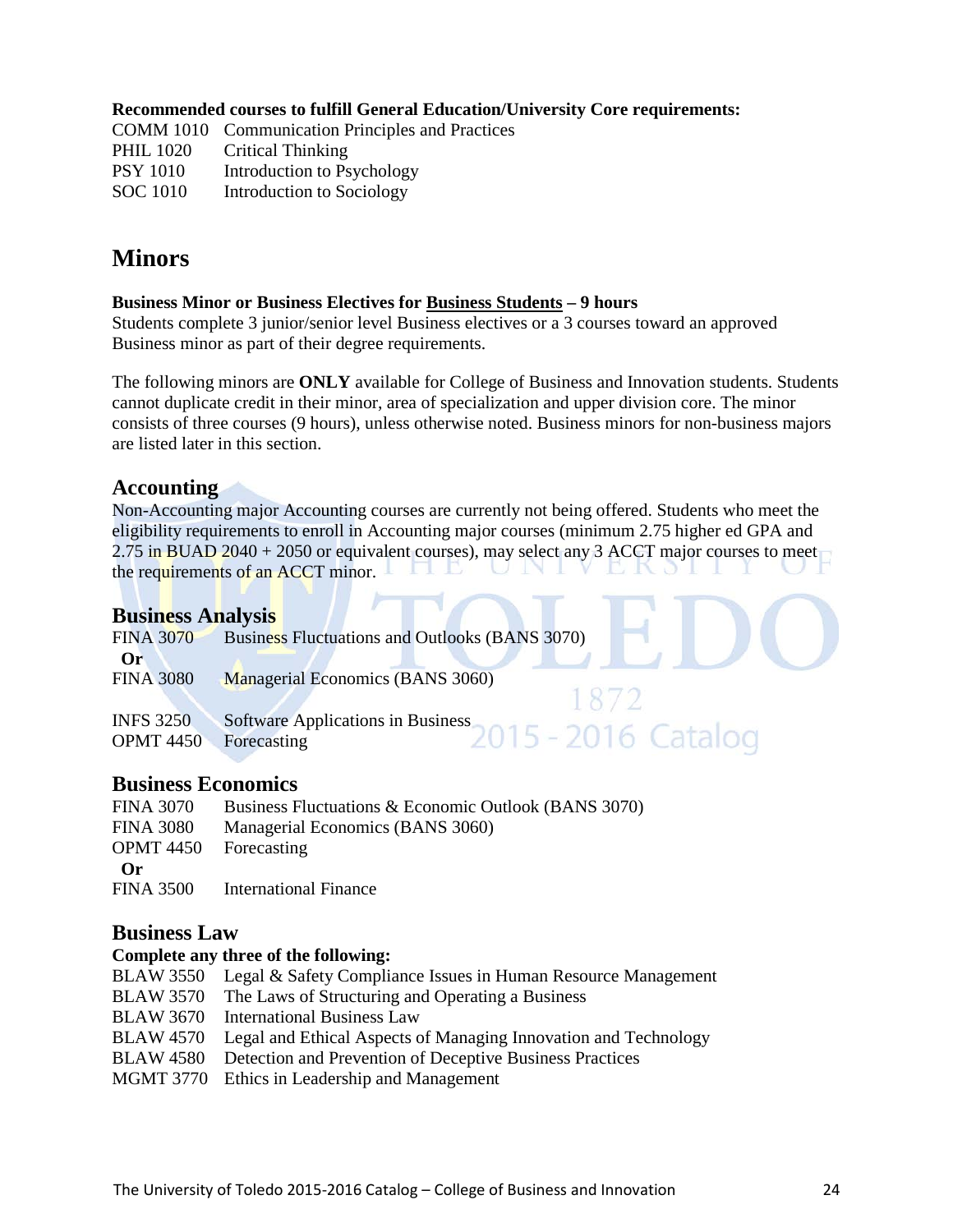## **Commercial Real Estate**

## **Required Courses:**

| <b>FINA 3660</b> | Real Estate Principles, Practices and Finance |
|------------------|-----------------------------------------------|
| FINA 3670        | <b>Real Estate Valuation</b>                  |
| <b>FINA 3680</b> | Real Estate Law, Insurance and Taxes          |

## **Electronic Commerce / Digital Marketing**

## **Required Courses:**

| <b>EBUS 3090</b> | E-Commerce & the Networked Economy     |
|------------------|----------------------------------------|
| <b>EBUS 3180</b> | Web Design for Business Communications |

## **Elective: Choose one of the following**

| <b>EBUS 4040</b> | E-Commerce Intelligence Management                                   |
|------------------|----------------------------------------------------------------------|
| <b>EBUS</b> 4150 | E-Commerce Business Models & Project Management (with dept approval) |
| <b>INFS 3150</b> | Principles of Structural Computer Programming & Problem Solving      |
|                  | MKTG 3280 Internet Marketing                                         |

## **Entrepreneurship, Family, & Small Business**

## **Required Courses:**

| <b>EFSB 4590</b> | <b>Entrepreneurship and Small Business Management</b> |
|------------------|-------------------------------------------------------|
| <b>EFSB 4010</b> | Growing Family and Entrepreneurial Businesses         |
| <b>EFSB 3480</b> | <b>Entrepreneurial Finance</b>                        |
|                  |                                                       |

**IINIV** With departmental approval, EFSB 4690 or 4790 may be used as a substitution in the minor – consult an adviser<br>EFSB 4690

1872

Innovation and Technology Commercialization EFSB 4790 Franchising

## **Finance**

## **Required Courses:**

| FINA 3480 Investments                                                                |  |
|--------------------------------------------------------------------------------------|--|
| TNA 3480 Investments<br>FINA 4080 Intermediate Corporate Finance 2015 - 2016 Catalog |  |
| FINA 4090 Financial Institutions and Markets                                         |  |

## **Financial Services**

## **Complete three of the following:**

| <b>FINA 3480</b> | FINA 3660 | FINA 4090                      | FINA 3600 |
|------------------|-----------|--------------------------------|-----------|
| <b>FINA 3670</b> | FINA 4870 | FINA 3610                      | FINA 4100 |
| <b>FINA 4890</b> |           | (PSLS 3440 with dept approval) |           |

## **Information Systems**

## **Required course:**

INFS 3250 Software Applications in Business **Or**<br>**INFS** 3770 Database Management Systems

## **Any two additional electives:**

| <b>INFS 3150</b> | <b>INFS</b> 3160 | <b>INFS 3240</b> | <b>INFS 3250</b> |
|------------------|------------------|------------------|------------------|
| <b>INES 3370</b> | <b>INES 3770</b> | <b>INES 3980</b> | <b>INFS 4300</b> |
| <b>INFS 4320</b> | <b>INFS 4620</b> | <b>INFS 4810</b> |                  |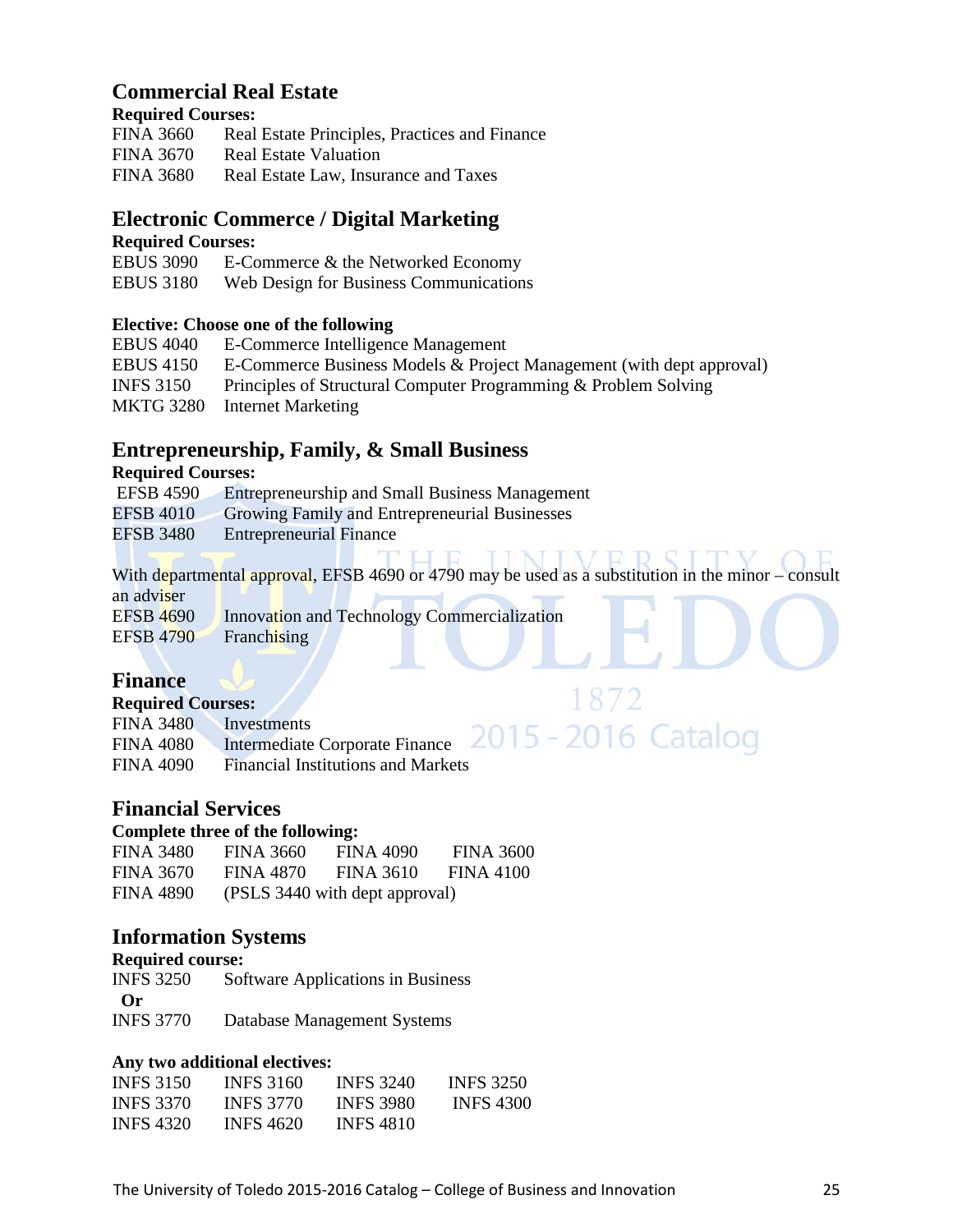## **Insurance and Risk Management**

## **Required Courses:**

| <b>FINA 3600</b> | <b>Risk Management</b>        |
|------------------|-------------------------------|
| <b>FINA 3610</b> | Life and Health Insurance     |
| <b>FINA 4890</b> | Financial and Estate Planning |

## **International Business**

## **Select three courses, taking into consideration any prerequisites:**

| <b>BLAW 3670</b> | <b>International Business Law</b>                      |
|------------------|--------------------------------------------------------|
| <b>FINA 3500</b> | <b>International Finance</b>                           |
| <b>IBUS 3600</b> | <b>International Management</b>                        |
| <b>IBUS 4360</b> | <b>Global Business Strategies</b>                      |
| <b>IBUS 3150</b> | <b>Understanding Cultural Differences for Business</b> |
| <b>MKTG 3140</b> | <b>International Marketing</b>                         |
| <b>MKTG 3260</b> | <b>Global Framework for E-Commerce</b>                 |
| <b>MKTG 4220</b> | International Sourcing, Logistics and Transportation   |
| <b>PSLS 4500</b> | <b>International Sales Negotiation</b>                 |
|                  |                                                        |

## **Management**

## **Complete three of the following:**

|                  | HURM 3220 Human Resource Management                                             |
|------------------|---------------------------------------------------------------------------------|
|                  | HURM 4250 Performance Management for Individuals and Teams (formerly MGMT 4250) |
|                  | MGMT 3630 Conflict Management: Mediation and Negotiations (formerly HURM 3630)  |
|                  | <b>MGMT</b> 3770 Ethics in Leadership and Management                            |
|                  | MGMT 4210 Leading and Managing Organizational Improvement                       |
|                  | <b>MGMT 4780</b> Leadership and Managerial Competencies                         |
|                  |                                                                                 |
| <b>Marketing</b> |                                                                                 |
|                  |                                                                                 |

## **Marketing**

## **Required:**

|                  | MKTG 3850 Buyer Behavior and Relationship Management $\Box$ |
|------------------|-------------------------------------------------------------|
|                  |                                                             |
| <b>MKTG 3880</b> | Marketing Research and Data-Based Management 016 Catalog    |

## **Electives:**

Select two courses (6 hours)

- MKTG 3140 International Marketing
- MKTG 3280 Internet Marketing
- MKTG 3690 Principles of Marketing Communication
- MKTG 4540 Business Marketing
- MKTG 3130 Supply Chain Management
- MKTG 3260 Global Framework for E-Commerce
- MKTG 3870 Advertising Strategy
- MKTG 3910 Direct Marketing
- MKTG 4110 Sports Marketing
- MKTG 4120 Marketing Channels Management
- MKTG 4220 International Sourcing, Logistics & Transportation
- MKTG 4520 Advanced Market Analysis
- MKTG 4570 Product & Pricing Management
- MKTG 4980 Special Topics
- MKTG 4990 Independent Study
- PSLS 3080 Purchasing & Business Relationship Mgmt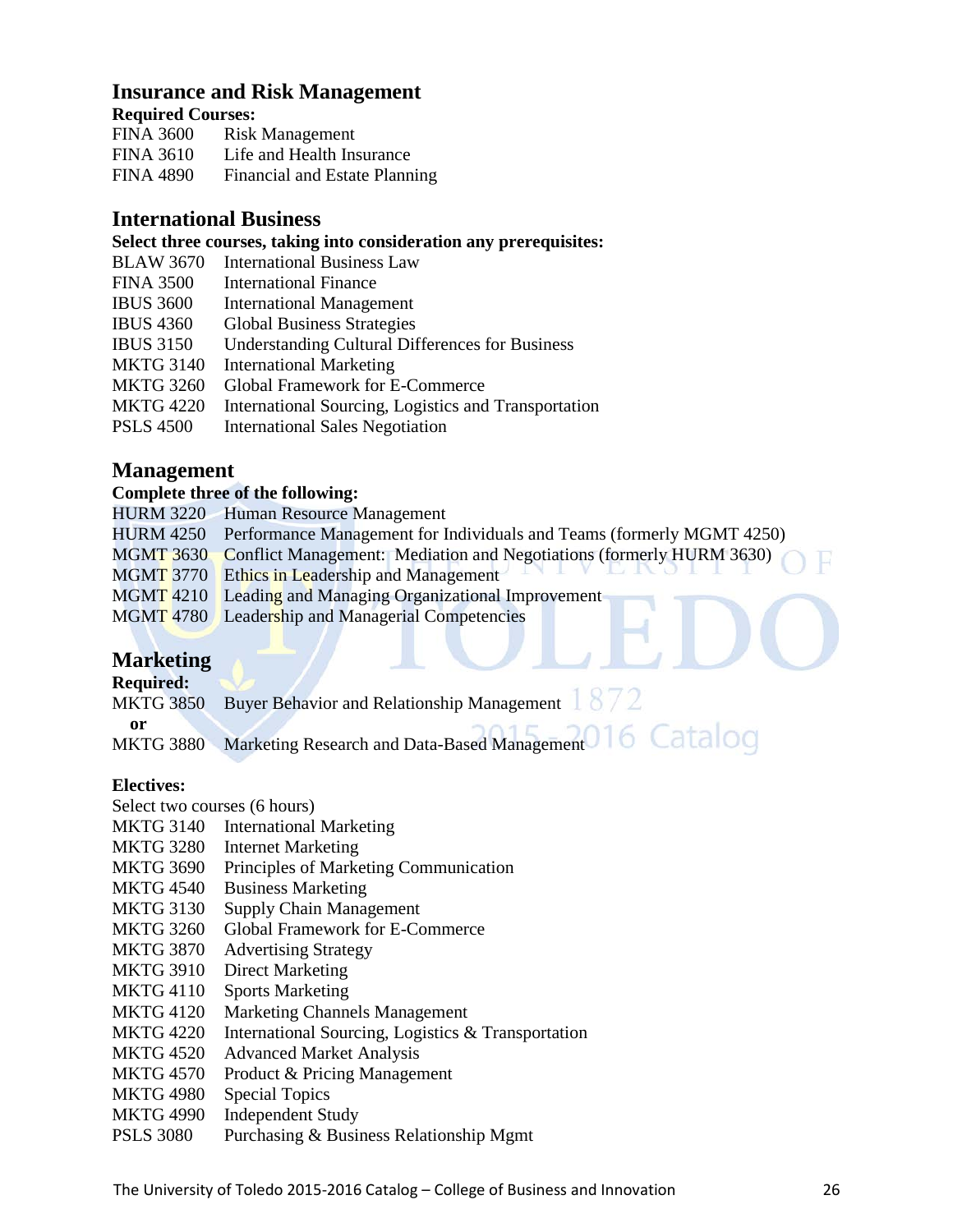PSLS 3440 Professional Sales PSLS 4710 Sales Force Leadership

## **Operations Management**

## **Select three courses:**

| <b>OPMT 3340</b> | <b>Quality Management</b>           |
|------------------|-------------------------------------|
| <b>OPMT</b> 4760 | Simulation Modeling                 |
| <b>OPMT 3610</b> | Production Planning and Scheduling  |
| <b>OPMT 3660</b> | Materials Management and Purchasing |

## **Professional Sales**:

**Required:** 

PSLS 3440 Professional Sales

## **Electives: Select two from the following**

| <b>PSLS 3080</b> | Purchasing and Business Relationship Management |
|------------------|-------------------------------------------------|
| <b>PSLS 3450</b> | <b>Account and Territory Management</b>         |
| <b>PSLS 4500</b> | <b>International Sales Negotiation</b>          |
| <b>PSLS 4710</b> | Sales Force Leadership                          |
| <b>PSLS 4740</b> | <b>Advanced Sales</b>                           |
| <b>MKTG 4540</b> | <b>Business Marketing</b>                       |

## **Supply Chain Management**

**Required:**  MKTG 3130 Intro to Supply Chain Management

## **Electives: Select two from the following**

1872 OPMT 3340 Quality Management OPMT 3660 Materials Management & Purchasing MKTG 4220 International Sourcing, Logistics, Transportation 016 Catalog

E UNIVERSITY

# **Degree Requirements for the [Bachelor of Science in Information](http://www.utoledo.edu/business/academic_programs/bsit.html)  [Technology \(BSIT\)](http://www.utoledo.edu/business/academic_programs/bsit.html)**

## **Grade and Hour Requirements**

The information technology (IT) program is a unique program offered jointly by the College of Engineering and the College of Business and Innovation. The program features a hands-on education leading to careers in the management of the technology infrastructure of organizations of all types and sizes.

In order to earn the B.S. degree, students must complete a minimum of 128 hours of course work, with a minimum cumulative 2.0 GPA on a 4.0 scale. All General Education/University Core requirements must also be satisfied. Since many of the courses offered though the College of Engineering are term specific, it is very important to do courses in sequence to avoid delaying graduation.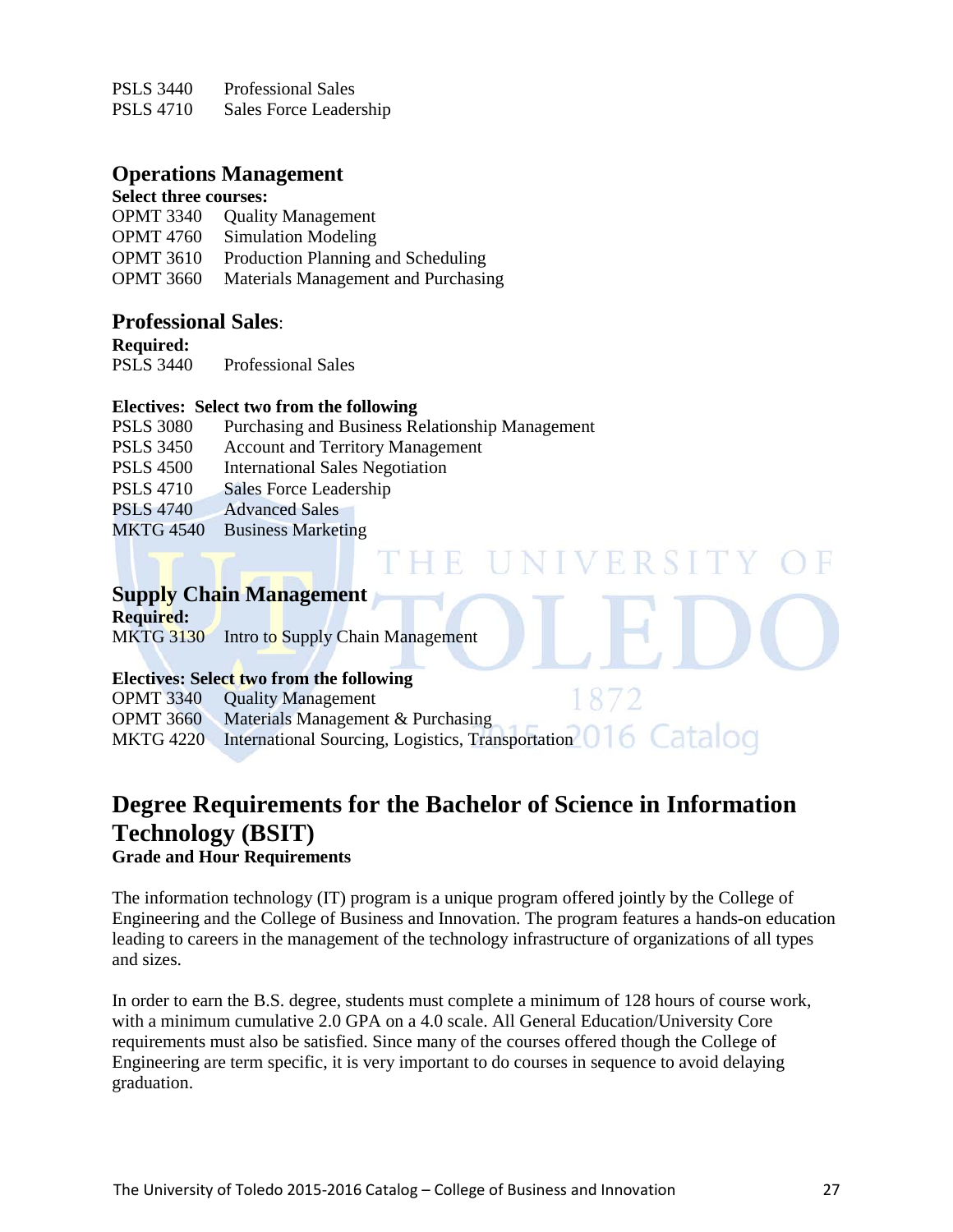#### **The University of Toledo College of Business and Innovation**

BS in Information Technology Degree Requirements 2015-2016

*Sample Full-Time Plan of Study*

|           |      |                              |        | <b>Fall Semester</b>                | <b>Spring Semester</b> |             |        |                                       |    |
|-----------|------|------------------------------|--------|-------------------------------------|------------------------|-------------|--------|---------------------------------------|----|
|           |      | <b>BUAD</b>                  | 1000   | Orientation                         | 1                      | <b>ENGL</b> | 2960   | <b>Organizational Report Writing</b>  | 3  |
|           |      | ENGL                         | 1110   | <b>College Composition I</b>        | 3                      | <b>ECON</b> | 1200   | Intro to Micro Economics              | 3  |
|           |      | <b>MATH</b>                  | 1730   | Calculus w/Appls to Bus. & Fin.     | 5                      | <b>ENGT</b> | 3050   | <b>Fundamentals of Electricity</b>    | 4  |
| Freshman  | Year | <b>CSET</b>                  | 1100   | Intro to CSET                       | 4                      |             |        | Social Science Elective               | 3  |
|           |      | <b>ECON</b>                  | 1150   | Intro to Macro Economics            | 3                      |             |        | Natural Science Lecture               | 3  |
|           |      |                              |        |                                     |                        |             |        | Natural Science Lab                   | 1  |
|           |      |                              |        | <b>Total Hours</b>                  | 16                     |             |        | <b>Total Hours</b>                    | 16 |
|           |      | <b>ENGT</b>                  | 2500   | <b>Tech Project Mgmt</b>            | 3                      | <b>CSET</b> | 1200   | <b>GUI Programming</b>                | 3  |
|           |      | <b>BUAD</b>                  | 2040   | <b>Financial Accounting Info</b>    | 3                      | <b>BUAD</b> | 2050   | <b>Accounting for Decision Making</b> | 3  |
| Sophomore | Year | <b>ITEC</b>                  | 2100   | <b>Small Computer Systems</b>       | 4                      | <b>CSET</b> | 2200   | PC & Industrial Networks              | 4  |
|           |      |                              | $\ast$ | <b>Humanities</b>                   | 3                      |             | $\ast$ | Humanities/MC Non-Western             | 3  |
|           |      | Multicultural U.S. Diversity |        |                                     |                        |             |        | <b>Communication Elective</b>         | 3  |
|           |      |                              |        | <b>Total Hours</b>                  | 16                     |             |        | <b>Total Hours</b>                    | 16 |
|           |      | <b>ENGT</b>                  | 3010   | Appl Statistics and DOE             | 4                      | <b>CSET</b> | 3250   | <b>Client Side Scripting</b>          | 3  |
|           |      | <b>CSET</b>                  | 3100   | Adv Website Design                  | 3                      | <b>CSET</b> | 3300   | Database Driven Websites              | 4  |
| Junior    | Year | <b>CSET</b>                  | 3200   | <b>Client Server Computing</b>      | 3                      | <b>CSET</b> | 3400   | Unix System Admin./Tech Elective      | 3  |
|           |      | <b>INFS</b>                  | 3770   | Database Mgmt Systems               | 3                      | <b>BUAD</b> | 3030   | Managerial & Behavioral Proc.         | 3  |
|           |      | <b>BUAD</b>                  | 3050   | Information Technology Mgmt.        | $\overline{3}$         | <b>INFS</b> | 4300   | Dist. Sys & Web Design                | 3  |
|           |      |                              |        | <b>Total Hours</b>                  | 16                     |             |        | <b>Total Hours</b>                    | 16 |
|           |      | <b>CSET</b>                  | 4100   | CGI Prog w/ Perl & Java             | $\overline{3}$         | <b>CSET</b> | 4250   | <b>Applied Program Languages</b>      | 3  |
|           |      | <b>CSET</b>                  | 4150   | <b>Web Server Administration</b>    | 3                      | <b>INFS</b> | 4510   | <b>Systems Analysis &amp; Design</b>  | 3  |
| Senior    | Year | <b>CSET</b>                  | 4750   | Computer Network & Data Comm        | $\overline{4}$         | <b>CSET</b> | 4850   | Computer Network Security/Tech El.    | 4  |
|           |      | <b>BUAD</b>                  | 3020   | Manufacturing and Service Systems   | 3                      | <b>BUAD</b> | 3040   | Prin. of Financial Mgmt./Tech Elect.  | 3  |
|           |      | <b>BUAD</b>                  | 3010   | Principles of Marketing/Tech Elect. | 3                      |             | $\ast$ | Natural Science Lecture               | 3  |
|           |      |                              |        | <b>Total Hours</b>                  | 16                     |             |        | <b>Total Hours</b>                    | 16 |

Notes: \* Select from approved General Education/University Core course work, see Degree Audit for course selections.

## **Bachelor of Applied Organizational Technology (BAOT)**

The applied organizational technology program is designed for students who already have a technical associate's degree. These students can complete a bachelor's degree in the equivalent of two additional years of full-time study at The University of Toledo including a business focus along with an individualized plan to meet career goals.

#### **Grade and Hour Requirements**

In order to earn the B.A.T. degree, students must complete a minimum of 126 hours of course work, with a minimum cumulative 2.0 GPA on a 4.0 scale. The total hours include transfer hours as well as hours completed at The University of Toledo. Requirement categories are listed below. Students must complete a minimum of 30 hours at the University of Toledo to meet senior residency requirements. Additional grade requirements are listed below. All General Education / University Core requirements must also be satisfied.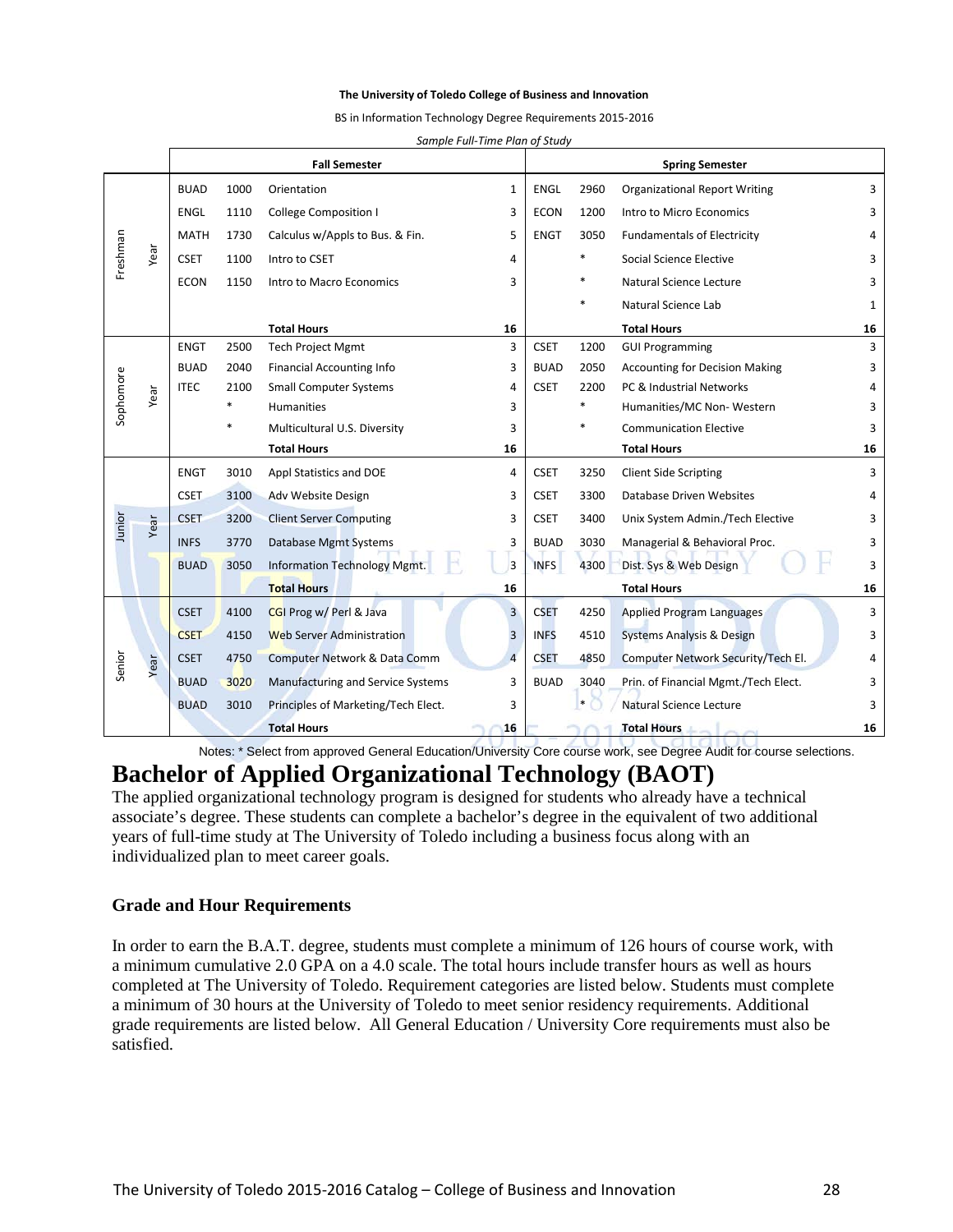#### **Degree requirements**

Because each Associate Degree may contain courses that transfer in to a variety of requirements in the program, degree requirements are evaluated on an individual basis. Because of this, it is impossible to list a plan of study for the remaining requirements. Below is a listing of the overall degree requirements prior to transfer evaluations.

#### **1. General Education/University Core (36 credit hours) including**:

| <b>English Composition</b>       | 6 hrs |
|----------------------------------|-------|
| Core Math (excluding Statistics) | 3 hrs |
| Humanities/Fine Arts             | 6 hrs |
| Social Science                   | 6 hrs |
| Natural Sciences (including lab) | 7 hrs |
| Multicultural:                   |       |
| Diversity of U.S.                | 3 hrs |
| Non-western                      | 3 hrs |
|                                  |       |

## **2. General Business Concentration**

| 2. GUIULAI DUSINUSS CONCENTI AUONI                       |                                                                                                             |
|----------------------------------------------------------|-------------------------------------------------------------------------------------------------------------|
| A. Prerequisites:                                        |                                                                                                             |
|                                                          | A minimum cumulative GPA of 2.25 is required in the following prerequisite courses or their equivalents.    |
| ECON 1150 and 1200, or equivalent                        | $3-6$ hrs                                                                                                   |
| <b>Any Core MATH</b>                                     | THE UNIVESTSITY OF                                                                                          |
| BUAD 2060 or equivalent                                  |                                                                                                             |
| BUAD 1020 or equivalent                                  | 3 hrs                                                                                                       |
|                                                          |                                                                                                             |
|                                                          | Eighteen $(18)$ hours are required beyond the prerequisite courses above. A grade of C $(2.0)$ or better is |
|                                                          | required in each of the following courses (maximum of 2 courses may transfer towards minor)                 |
|                                                          |                                                                                                             |
| <b>B.</b> Required Foundation Course:                    |                                                                                                             |
| BUAD 2040 <sup>**</sup> Financial Accounting Information | $18/3$ hrs                                                                                                  |
|                                                          |                                                                                                             |
| C. Additional Requirements:                              | 2015 - 2016 Catalog                                                                                         |
|                                                          | Select three $(3)$ courses from the following (one must be $3000$ level to avoid additional course work).   |

|                    | Select three (3) courses from the following (one must be 3000 level to avoid additional course work): |       |
|--------------------|-------------------------------------------------------------------------------------------------------|-------|
| <b>BUAD 1010</b>   | Introduction to Business                                                                              | 3 hrs |
| <b>BUAD 2030</b>   | <b>Executive Communication Essentials</b>                                                             | 3 hrs |
| <b>BUAD 2050**</b> | Accounting for Business Decision Making                                                               | 3 hrs |
| <b>BUAD 2070</b>   | Application of Statistics in Bus Decision Making                                                      | 3 hrs |
| <b>BUAD 2080</b>   | <b>Global Environment of Business</b>                                                                 | 3 hrs |
|                    | BUAD 3010 <sup>**</sup> Principles of Marketing                                                       | 3 hrs |
|                    | BUAD 3020 <sup>**</sup> Principles of Manufacturing and Service Systems                               | 3 hrs |
| <b>BUAD 3030</b>   | Managerial and Behavioral Processes in Organization                                                   | 3 hrs |
|                    | BUAD 3040 <sup>**</sup> Principles of Financial Management                                            | 3 hrs |
| <b>BUAD 3050</b>   | <b>Information Technology Management</b>                                                              | 3 hrs |
| <b>BUAD 3470</b>   | Legal & Ethical Environment of Business                                                               | 3 hrs |
|                    |                                                                                                       |       |

Select two (2) additional courses from the eight listed above or select two courses at the 3000- or 4000 level from ACCT, FINA, INFS, MGMT, EFSB, IBUS, EBUS, OPMT, HURM, PSLS, BANS, BLAW, or MKTG to complete the additional requirements. (Prerequisites for selected courses must be fulfilled.) Prerequisites for an MBA can also be fulfilled by completing any of the indicated (\*\*) courses with a minimum grade of  $C(2.0)$ .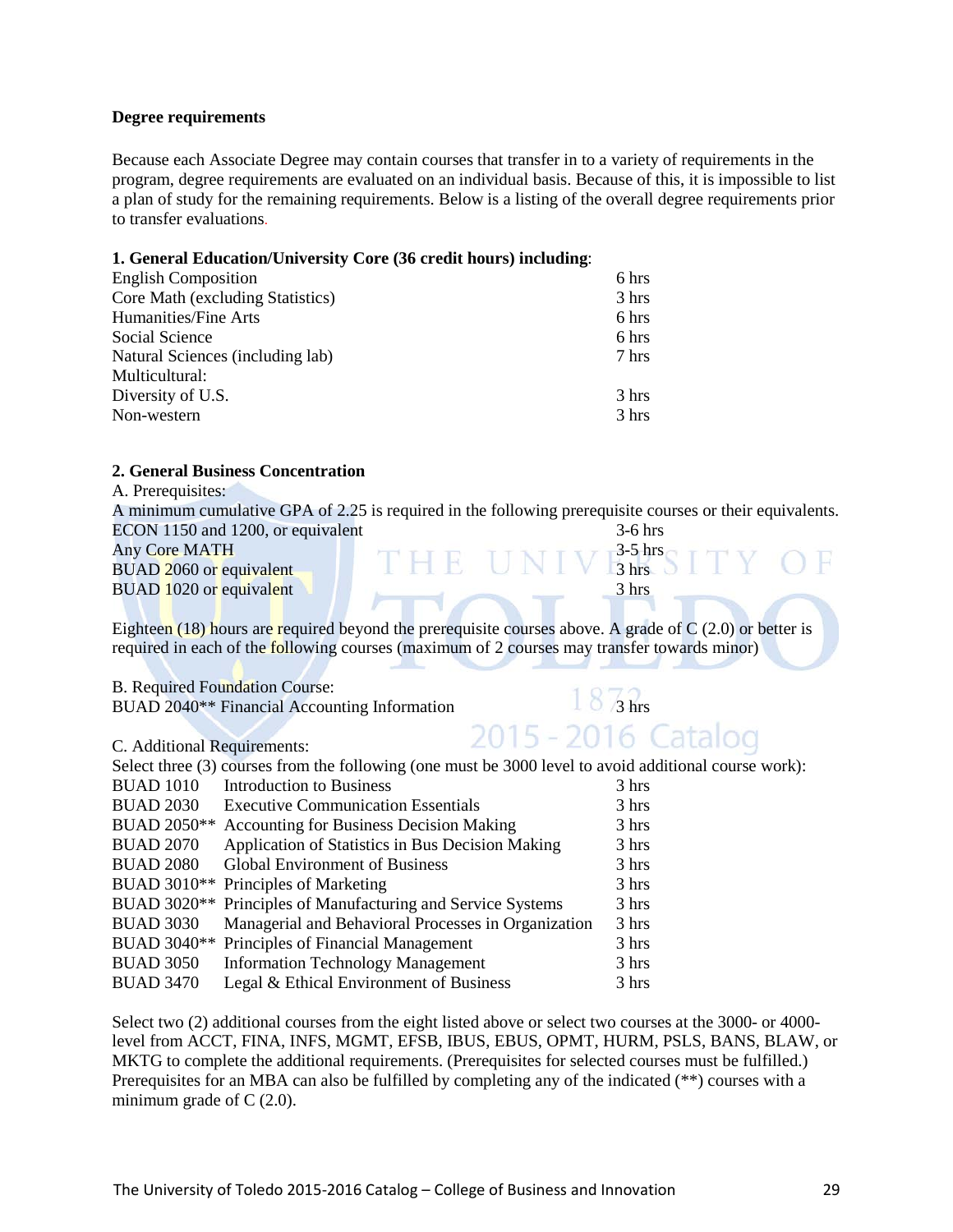#### **3. Upper Level Courses**

30 hours must be taken as upper division courses (numbered 3000-4000) from a college outside the College of Business and Innovation at UT. All prerequisites must be met.

• 15 hours of the 30 upper level hours **must** be from the Colleges of Languages, Literature and Social Sciences; Natural Sciences and Mathematics; and Visual and Performing Arts.

• An additional 15 hours of upper level hours must come from any college **except** the College of Business and Innovation at UT.

• Students have the opportunity to complete a minor in the Colleges of Languages, Literature and Social Sciences; Natural Sciences and Mathematics; and Visual and Performing Arts with the proper selection of classes.

#### **4. Additional courses/ credit hours may be necessary to make up the difference toward the minimum 126 hours required for the degree program.**

#### **Additional Notes:**

• Approximately 60-66 hours will be transferred in from an Associate Degree. This may include some General Education core and business classes as well as technical courses. These technical courses will be at the 1000-2000 level and credit will be counted under Additional Courses.

## **Programs of Study – Associate Degrees**

In order to earn any associate degree, students must complete a minimum of 60 semester hours of course work, with a minimum cumulative 2.0 GPA on a 4.0 scale. A minimum of 15 hours must be complete through the University of Toledo. Please consult the Office of Student Retention and Academic Success and Fall 2015 Degree Audits for additional information.

## **Accounting Technology** – minimum 60 hours

Accounting is often called the language of business. Business owners, executives, managers and other decision-makers rely on accountants to give them relevant, understandable financial information. In today's rapidly changing environment, accountants must be prepared to deal with increasingly complex concepts and accounting principles

|           |      |             |        | <b>Fall Semester</b>                    |                |             |        | <b>Spring Semester</b>               |                |
|-----------|------|-------------|--------|-----------------------------------------|----------------|-------------|--------|--------------------------------------|----------------|
|           |      | <b>BUAD</b> | 1000   | Orientation                             | $\mathbf{1}$   | <b>ENGL</b> | 2960   | <b>Organizational Report Writing</b> | 3              |
|           |      | <b>ENGL</b> | 1110   | <b>College Composition I</b>            | 3              | <b>ACTG</b> | 1050   | <b>Managerial Accounting</b>         | 3              |
|           |      | <b>CMPT</b> | 1100   | <b>Computer Information Application</b> | 3              | <b>BMGT</b> | 1500   | <b>Workplace Communications s</b>    | 3              |
| Freshman  | Year | <b>BMGT</b> | 1010   | <b>Business Principles</b>              | 3              | MATH        |        | 1180/1200/1320                       | $3 - 4$        |
|           |      | <b>ACTG</b> | 1040   | <b>Financial Accounting</b>             | 3              | <b>CMPT</b> | 1410   | Microsoft Excel                      | $\overline{2}$ |
|           |      |             | $\ast$ | Social Science Elective                 | 3              |             |        |                                      |                |
|           |      |             |        | <b>Total Hours</b>                      | 16             |             |        | <b>Total Hours</b>                   | 14/15          |
|           |      | ACTG/CMPT   | 1200   | QuickBooks                              | 3              | <b>ACTG</b> | 2100   | Intermediate Accounting              | 3              |
|           |      | <b>ACTG</b> | 2300   | <b>Cost Accounting</b>                  | 3              | <b>ACTG</b> | 2400   | <b>Fundamentals of Taxation</b>      | 3              |
|           | Year | <b>BMGT</b> | 2110   | Managing in a Global Economy            | $\overline{2}$ | <b>BMGT</b> | 2310   | Legal Environments of Business       | 3              |
| Sophomore |      | <b>BMGT</b> | 2700   | Managing Diversity in the Workplace     | 3              |             | $\ast$ | <b>Technical Elective</b>            | 3              |
|           |      |             | $\ast$ | Natural Science Elective                | 3              |             | $\ast$ | <b>Humanities Elective</b>           | 3              |
|           |      |             |        | <b>Total Hours</b>                      | 15             |             |        | <b>Total Hours</b>                   | 15             |

ABA Degree Requirements for Accounting Technology 2015-2016 *Sample Full-Time Plan of Study*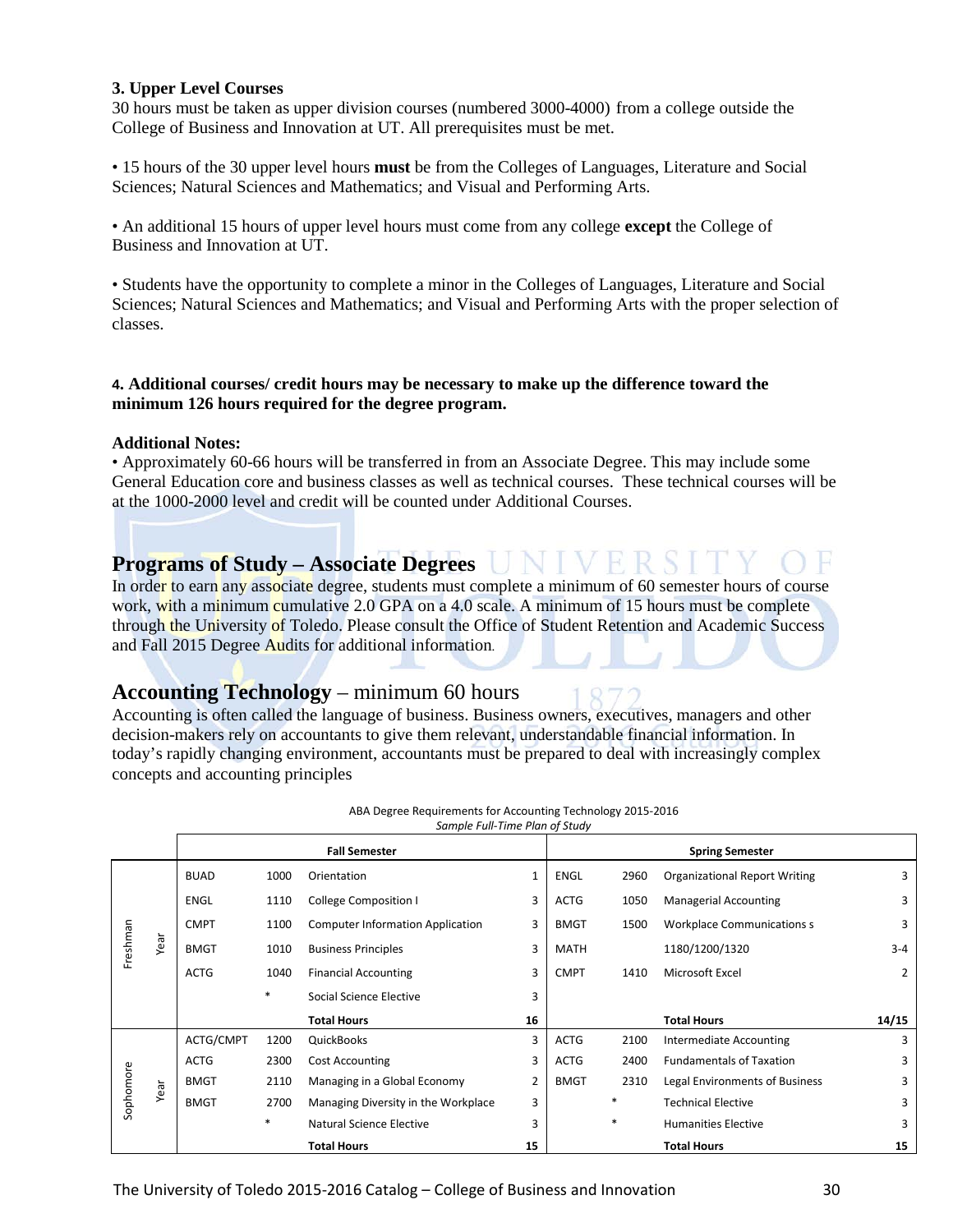## **Business Management Technology** – minimum 60 hours

Did you know that many entrepreneurs do not possess the management skills necessary to keep their businesses operating? Business management technology prepares students for supervisory or management positions in the service and production industries. This associate degree program provides students with the necessary skills for small business ownership. Business management technology professionals are trained in the areas of planning, organizing and supervising. In addition, students gain experience in accounting and computer applications, which are vital subjects in the modern workplace.

|           |      | Sample Full-Time Plan of Study |                      |                                          |         |             |      |                                      |    |  |
|-----------|------|--------------------------------|----------------------|------------------------------------------|---------|-------------|------|--------------------------------------|----|--|
|           |      |                                | <b>Fall Semester</b> |                                          |         |             |      | <b>Spring Semester</b>               |    |  |
|           |      | <b>BUAD</b>                    | 1000                 | Orientation                              | 1       | <b>ENGL</b> | 2960 | <b>Organizational Report Writing</b> | 3  |  |
|           |      | <b>ENGL</b>                    | 1110                 | <b>College Composition I</b>             | 3       | <b>BMGT</b> | 1500 | <b>Workplace Communications</b>      | 3  |  |
|           |      | <b>MATH</b>                    |                      | 1180/1200/1320                           | $3 - 4$ | <b>BMGT</b> | 1540 | Organizational Behavior              | 3  |  |
| Freshman  | Year | <b>BMGT</b>                    | 1010                 | <b>Business Principles</b>               | 3       | <b>CMPT</b> | 1430 | Microsoft Word                       | 2  |  |
|           |      | <b>CMPT</b>                    | 1100                 | <b>Computer Information Applications</b> | 3       |             | *    | <b>Humanities Elective</b>           | 3  |  |
|           |      |                                | *                    | Social Science Elective                  | 3       |             |      |                                      |    |  |
|           |      |                                |                      | <b>Total Hours</b>                       | 16      |             |      | <b>Total Hours</b>                   | 14 |  |
|           |      | <b>BMGT</b>                    | 2010                 | <b>Workplace Management</b>              | 3       | <b>ACTG</b> | 1050 | <b>Managerial Accounting</b>         | 3  |  |
|           |      | <b>ACTG</b>                    | 1040                 | <b>Financial Accounting</b>              | 3       | <b>BMGT</b> | 2020 | Human Resource Development           | 3  |  |
|           | Year | <b>BMGT</b>                    | 2110                 | Managing in a Global Economy             | 3       | <b>BMGT</b> | 2310 | Legal Environments of Business       | 3  |  |
| Sophomore |      | <b>BMGT</b>                    | 2700                 | Managing Diversity in the Workplace      | 3       | <b>MARS</b> | 1010 | <b>Marketing Principles</b>          | 3  |  |
|           |      |                                |                      | <b>Natural Science Elective</b>          | 3       |             |      | <b>Humanities Elective</b>           | 3  |  |
|           |      |                                |                      | <b>Total Hours</b>                       | 15      |             |      | <b>Total Hours</b>                   | 15 |  |

## ABM Degree Requirements for Business Management Technology 2015-2016

**Computer Network Administration** – minimum 60 hours<br>Computer network administration prepares students for work in the computer networking industry. Students learn about operating systems management, programming, networking fundamentals and computer integration. The course work prepares students for professional certifications for companies like Microsoft, CompTIA and Cisco. The associate degree offers students the fastest track to a successful career.

| Sample Full-Time Plan of Study | AAB Requirements for Computer Network Administration 2015-2016 |  |
|--------------------------------|----------------------------------------------------------------|--|
|                                |                                                                |  |

|           |      |             |        | <b>Fall Semester</b>                |         |             |        | <b>Spring Semester</b>                   |    |
|-----------|------|-------------|--------|-------------------------------------|---------|-------------|--------|------------------------------------------|----|
|           |      | <b>BUAD</b> | 1000   | Orientation                         | 1       | <b>CMPT</b> | 1020   | <b>Computer Concepts</b>                 | 4  |
|           |      | ENGL        | 1110   | College Composition I               | 3       | ENGL        | 2960   | <b>Organizational Report Writing</b>     | 3  |
| Freshman  | Year | <b>CMPT</b> | 1110   | PC Operating Systems                | 3       | <b>CNET</b> | 2400   | <b>Network Operating Systems Support</b> | 4  |
|           |      | <b>MATH</b> |        | 1180/1200/1320                      | $3 - 4$ | <b>CNET</b> | 2200   | Network Technologies                     | 4  |
|           |      |             | $\ast$ | Social Science Elective             | 3       |             | $\ast$ | <b>Technical Elective</b>                | 1  |
|           |      |             |        | <b>Total Hours</b>                  | 14      |             |        | <b>Total Hours</b>                       | 16 |
|           |      | <b>CNET</b> | 2100   | <b>Microsoft Operating Systems</b>  | 3       | <b>ACTG</b> | 1050   | <b>Managerial Accounting</b>             | 3  |
|           |      | <b>ACTG</b> | 1040   | <b>Financial Accounting</b>         | 3       | <b>BMGT</b> | 1500   | <b>Workplace Communications</b>          | 3  |
|           | Year | <b>CNET</b> | 2150   | Computer Hardware                   | 3       | <b>CNET</b> | 2410   | Network Services and Infrastructure      | 3  |
| Sophomore |      | <b>BMGT</b> | 2700   | Managing Diversity in the Workplace | 3       | <b>CNET</b> | 2300   | Linux Operating Systems                  | 4  |
|           |      |             | $*$    | <b>Humanities Elective</b>          | 3       |             | $*$    | Natural Science Elective                 | 3  |
|           |      |             |        | <b>Total Hours</b>                  | 15      |             |        | <b>Total Hours</b>                       | 16 |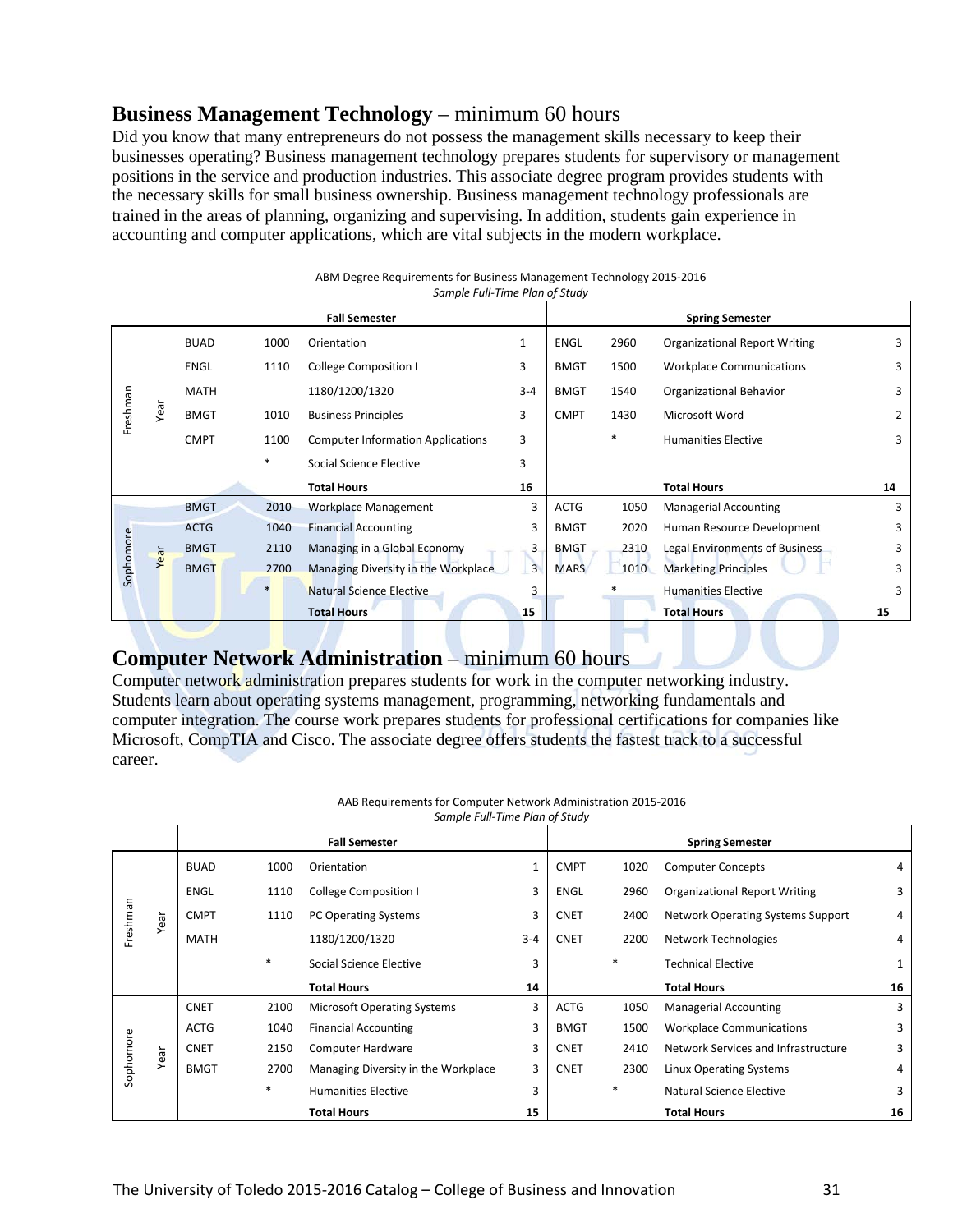## **Computer Software Specialist** – minimum 60 hours –

Graduates of the computer software specialist degree program are knowledgeable of the most important software packages used in today's workplace. Along with the ability to produce professional spreadsheets, databases, documents, and presentations, students will gain important communication and decision-making skills.

|           |      | Sumple Full-Time Plum of Study |        |                                 |                |             |                        |                                      |                |  |
|-----------|------|--------------------------------|--------|---------------------------------|----------------|-------------|------------------------|--------------------------------------|----------------|--|
|           |      |                                |        | <b>Fall Semester</b>            |                |             | <b>Spring Semester</b> |                                      |                |  |
|           |      | <b>BUAD</b>                    | 1000   | Orientation                     | 1              | ENGL        | 2960                   | <b>Organizational Report Writing</b> | 3              |  |
|           |      | ENGL                           | 1110   | <b>College Composition I</b>    | 3              | <b>BMGT</b> | 2010                   | Workplace Management                 | 3              |  |
| Freshman  | Year | <b>MATH</b>                    |        | 1180/1200/1320                  | $3 - 4$        | <b>BMGT</b> | 2700                   | Managing Diversity in the Workplace  | 3              |  |
|           |      | <b>BMGT</b>                    | 1010   | <b>Business Principles</b>      | 3              | <b>CMPT</b> | 1440                   | Microsoft PowerPoint                 | $\overline{2}$ |  |
|           |      | <b>CMPT</b>                    | 1430   | Microsoft Word                  | $\overline{2}$ | <b>CMPT</b> | 1410                   | Microsoft Excel                      | 2              |  |
|           |      |                                | *      | Social Science Elective         | 3              |             | $\ast$                 | <b>Humanities Elective</b>           | 3              |  |
|           |      |                                |        | <b>Total Hours</b>              | 15             |             |                        | <b>Total Hours</b>                   | 16             |  |
|           |      | <b>CMPT</b>                    | 1420   | <b>Microsoft Access</b>         | $\overline{2}$ | <b>CMPT</b> | 2410                   | Adobe InDesign                       | 3              |  |
|           |      | <b>ACTG</b>                    | 1040   | <b>Financial Accounting</b>     | 3              |             | *                      | <b>Technical Elective</b>            | 3              |  |
|           | Year | <b>CMPT</b>                    | 1600   | Internet Design and Publishing  | 3              | <b>CMPT</b> | 2460                   | <b>Advanced Microsoft Excel</b>      | 2              |  |
| Sophomore |      | <b>CMPT</b>                    | 1320   | Internet and WWW                | $\mathbf{1}$   | <b>ACTG</b> | 1050                   | <b>Managerial Accounting</b>         | 3              |  |
|           |      | <b>BMGT</b>                    | 1500   | <b>Workplace Communications</b> | 3              |             |                        | Natural Science Elective             | 3              |  |
|           |      |                                | $\ast$ | <b>Technical Elective</b>       | 3              |             |                        |                                      |                |  |
|           |      |                                |        | <b>Total Hours</b>              | 15             |             |                        | <b>Total Hours</b>                   | 14             |  |

| AAB Requirements for Computer Software Specialist 2015-2016 |
|-------------------------------------------------------------|
| Sample Full-Time Plan of Study                              |

## **Information Services and Support** – minimum 60 hours

Information services and support prepares students for work in the computer industry as software and hardware support professionals, information technology staff and computer technicians. The industry is continually expanding and certain areas will see significant growth in the near future. As uses for computers continue to grow, there will be an increased need for new applications, software and technology. 20 5 - 2016 Catalog

|           |      | Sample Full-Time Plan of Study |                      |                                 |                |             |                        |                                      |                |  |
|-----------|------|--------------------------------|----------------------|---------------------------------|----------------|-------------|------------------------|--------------------------------------|----------------|--|
|           |      |                                | <b>Fall Semester</b> |                                 |                |             | <b>Spring Semester</b> |                                      |                |  |
|           |      | <b>BUAD</b>                    | 1000                 | Orientation                     | 1              | <b>ENGL</b> | 2960                   | <b>Organizational Report Writing</b> | 3              |  |
|           |      | ENGL                           | 1110                 | College Composition I           | 3              | <b>BMGT</b> | 2700                   | Managing Diversity in the Workplace  | 3              |  |
| Freshman  | Year | <b>MATH</b>                    |                      | 1180/1200/1320                  | $3 - 4$        | <b>CMPT</b> | 1020                   | <b>Computer Concepts</b>             | 4              |  |
|           |      | <b>BMGT</b>                    | 1010                 | <b>Business Principles</b>      | 3              | <b>CMPT</b> | 1120                   | Visual Basic Programming             | 4              |  |
|           |      | <b>CMPT</b>                    | 1100                 | Microsoft Office Applications   | 3              | <b>CMPT</b> | 1410                   | Microsoft Excel                      | $\overline{2}$ |  |
|           |      |                                |                      | <b>Total Hours</b>              | 14             |             |                        | <b>Total Hours</b>                   | 16             |  |
|           |      | <b>ACTG</b>                    | 1040                 | <b>Financial Accounting</b>     | 3              | <b>ACTG</b> | 1050                   | <b>Managerial Accounting</b>         | 3              |  |
|           |      |                                | $\ast$               | <b>Humanities Elective</b>      | 3              | <b>CNET</b> | 2200                   | Network Technologies                 | 4              |  |
|           | Year | <b>CMPT</b>                    | 1440                 | Microsoft PowerPoint            | $\overline{2}$ | <b>CMPT</b> | 1320                   | Internet and WWW                     | 1              |  |
| Sophomore |      | <b>BMGT</b>                    | 1500                 | <b>Workplace Communications</b> | 3              |             | $\ast$                 | Natural Science Elective             | 3              |  |
|           |      | <b>CMPT</b>                    | 1420                 | Microsoft Access Database Appl. | $\overline{2}$ |             | *                      | <b>Technical Elective</b>            | 1              |  |
|           |      | <b>CNET</b>                    | 2150                 | <b>Computer Hardware</b>        | 3              |             | $\ast$                 | Social Science Elective              | 3              |  |
|           |      |                                |                      | <b>Total Hours</b>              | 16             |             |                        | <b>Total Hours</b>                   | 15             |  |

AAB Degree Requirements for Information Services and Support 2015-2016 *Sample Full-Time Plan of Study*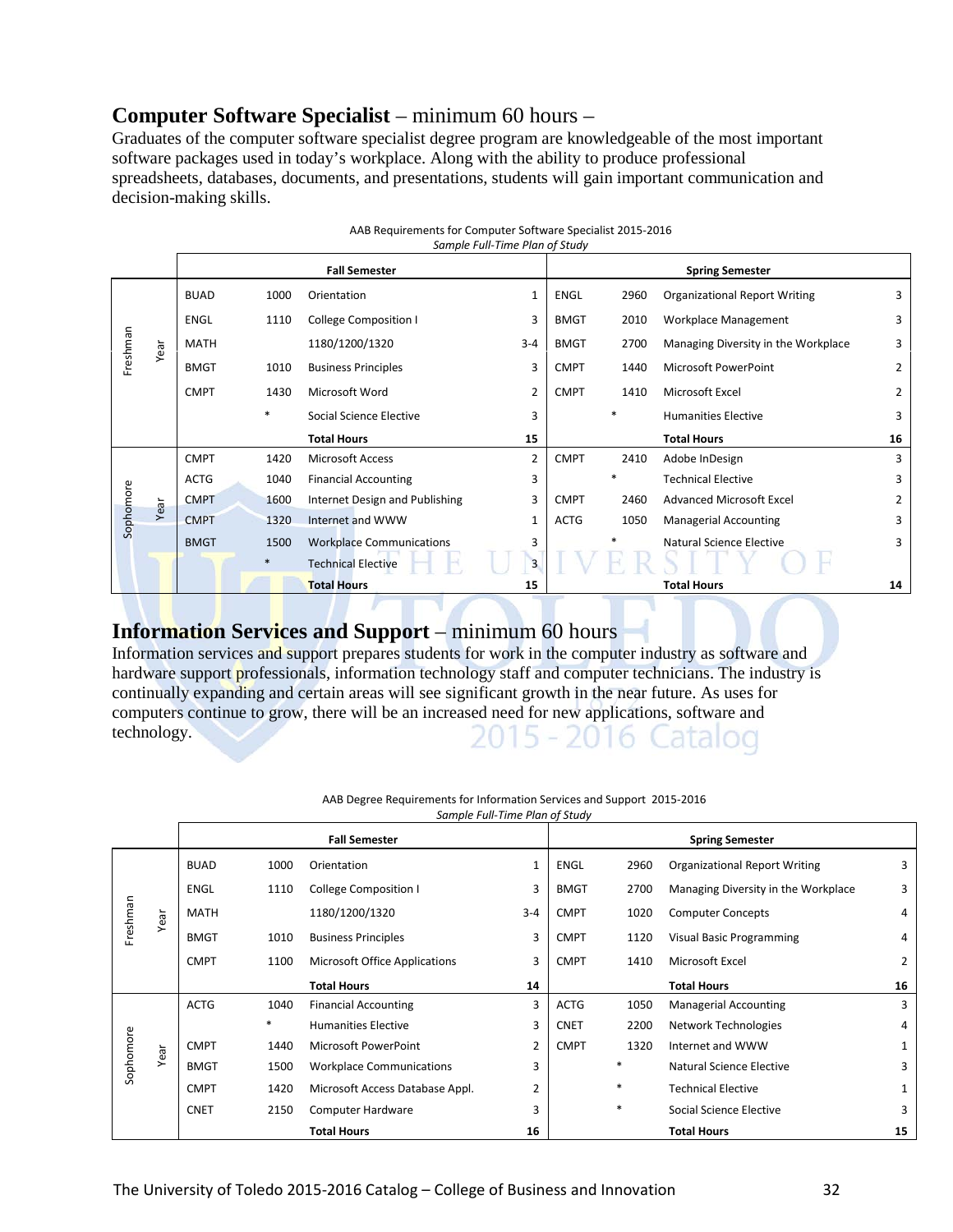## **Pre-Business Administration** – minimum 60 hours

The Associate of Arts in Pre-Business is designed as the first half of the Bachelor of Business Administration degree. It is a general studies associate degree as it contains mostly the general education courses required of all students plus the beginning general business requirements.

|           |      | <b>Fall Semester</b> |        |                                     |    |             |        | <b>Spring Semester</b>                  |    |
|-----------|------|----------------------|--------|-------------------------------------|----|-------------|--------|-----------------------------------------|----|
|           |      | <b>BUAD</b>          | 1000   | Orientation                         | 1  | <b>ENGL</b> | 2960   | <b>Organizational Report Writing</b>    | 3  |
|           |      | <b>ENGL</b>          | 1110   | <b>College Composition I</b>        | 3  |             | $\ast$ | <b>Humanities Elective</b>              | 3  |
| Freshman  | Year | <b>MATH</b>          | 1320   | College Algebra                     | 3  | MATH        | 1730   | Calculus for Business with Applications | 5  |
|           |      | <b>BMGT</b>          | 1010   | <b>Business Principles</b>          | 3  | <b>ECON</b> | 1150   | Principles of Macroeconomics            | 3  |
|           |      | <b>CMPT</b>          | 1100   | Microsoft Office Applications       | 3  |             |        |                                         |    |
|           |      |                      | $\ast$ | Social Science Elective             | 3  |             |        |                                         |    |
|           |      |                      |        | <b>Total Hours</b>                  | 16 |             |        | <b>Total Hours</b>                      | 14 |
|           |      | <b>ECON</b>          | 1200   | Principles of Microeconomics        | 3  | <b>BMGT</b> | 2110   | Managing in a Global Economy            | 3  |
|           |      | <b>ACTG</b>          | 1040   | <b>Financial Accounting</b>         | 3  | <b>ACTG</b> | 1050   | <b>Managerial Accounting</b>            | 3  |
|           | Year | <b>BUAD</b>          | 2060   | Data Analysis for Business          | 3  | <b>BUAD</b> | 2070   | <b>Applications of Statistics</b>       | 3  |
| Sophomore |      | <b>BMGT</b>          | 2700   | Managing Diversity in the Workplace | 3  |             | $\ast$ | Natural Science Elective                | 3  |
|           |      |                      |        | Natural Science Elective            | 3  |             | $\ast$ | <b>Humanities Elective</b>              | 3  |
|           |      |                      |        | <b>Total Hours</b>                  | 15 |             |        | <b>Total Hours</b>                      | 15 |

| AA Degree Requirements for Pre-Business Administration 2015-2016 |  |
|------------------------------------------------------------------|--|
| Sample Full-Time Plan of Study                                   |  |

# THE UNIVERSITY OF

## **Programming and Software Development** – minimum 60 hours

Programming and software development prepares students with a strong foundation of software and database design. The degree features the most popular programming languages and relates them to business and Web applications. As uses for computers continues to grow, there will be a resulting need for new applications, software and technology.

# AAB Degree Requirements for Programming and Software Development 2015-2016

*Sample Full-Time Plan of Study*

|           |      |             | <b>Fall Semester</b> |                             |              |             | <b>Spring Semester</b> |                                      |    |  |
|-----------|------|-------------|----------------------|-----------------------------|--------------|-------------|------------------------|--------------------------------------|----|--|
|           |      | <b>BUAD</b> | 1000                 | Orientation                 | $\mathbf{1}$ | <b>ENGL</b> | 2960                   | <b>Organizational Report Writing</b> | 3  |  |
|           |      | <b>ENGL</b> | 1110                 | College Composition I       | 3            | <b>BMGT</b> | 1500                   | <b>Workplace Communications</b>      | 3  |  |
| Freshman  | Year | <b>MATH</b> |                      | 1180/1200/1320              | $3 - 4$      | <b>CMPT</b> | 1020                   | <b>Computer Concepts</b>             | 4  |  |
|           |      | <b>BMGT</b> | 1010                 | <b>Business Principles</b>  | 3            | <b>CMPT</b> | 1120                   | <b>Visual Basic Programming</b>      | 4  |  |
|           |      | <b>CMPT</b> | 1100                 | Microsoft Office Apps       | 3            | <b>CMPT</b> | 1420                   | Microsoft Access Database Appl.      | 2  |  |
|           |      |             |                      | <b>Total Hours</b>          | 14           |             |                        | <b>Total Hours</b>                   | 16 |  |
|           |      |             | *                    | <b>Humanities Elective</b>  | 3            | <b>CNET</b> | 2200                   | Network Technologies                 | 4  |  |
|           |      | <b>ACTG</b> | 1040                 | <b>Financial Accounting</b> | 3            | <b>BMGT</b> | 2700                   | Managing Diversity in the Workplace  | 3  |  |
|           | Year | <b>CMPT</b> | 2030                 | C Family Programming        | 4            | <b>ACTG</b> | 1050                   | <b>Managerial Accounting</b>         | 3  |  |
| Sophomore |      | <b>CNET</b> | 2150                 | Computer Hardware           | 3            |             | ∗                      | <b>Technical Elective</b>            | 2  |  |
|           |      |             | $\ast$               | Natural Science Elective    | 3            |             | $\ast$                 | Social Science Elective              | 3  |  |
|           |      |             |                      | <b>Total Hours</b>          | 16           |             |                        | <b>Total Hours</b>                   | 15 |  |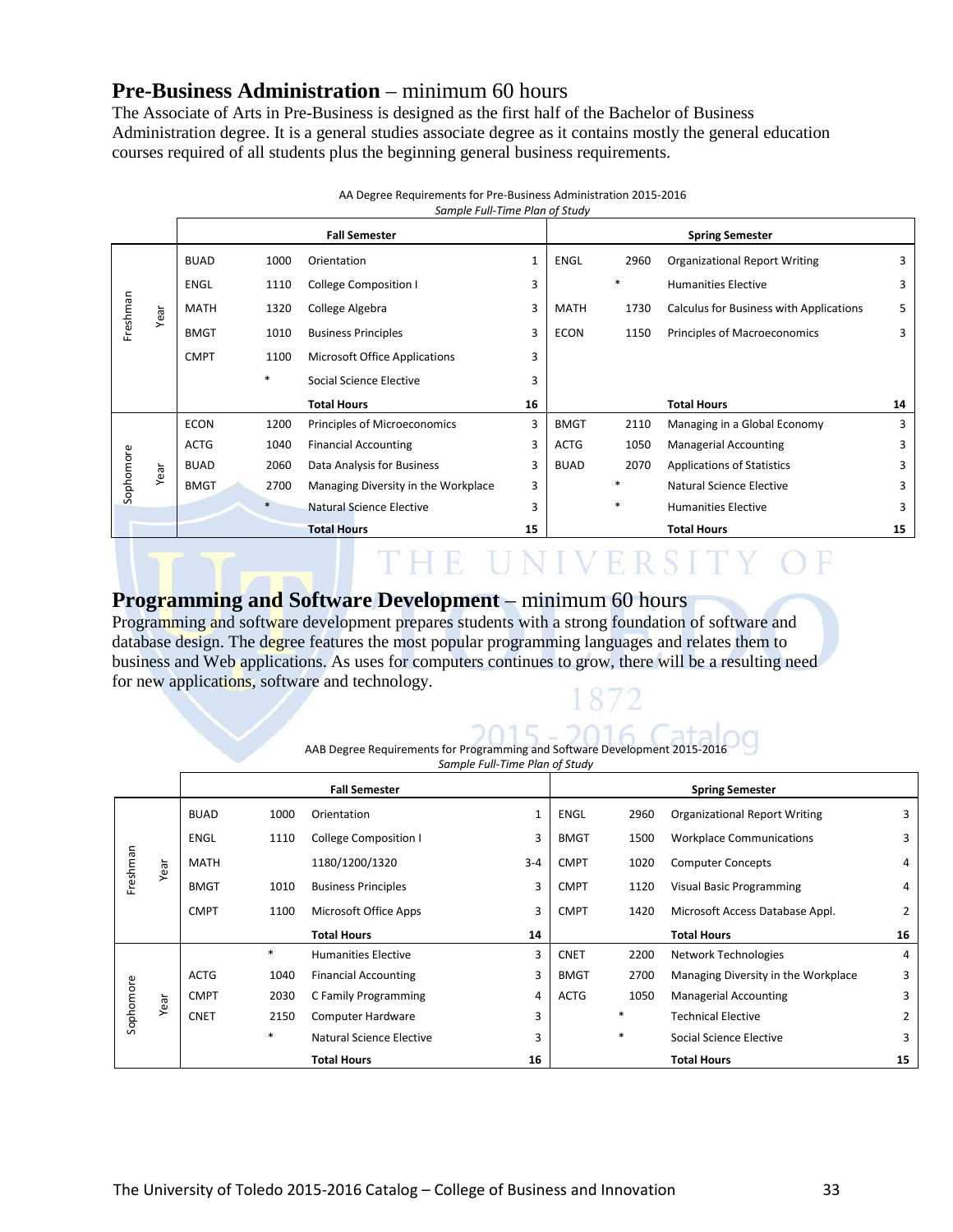## **Intermodal Transportation Technology –** minimum 60 hours

This program will help prepare students for a variety of entry level positions with in the transportation fields including truck, air, water and rail. Positions will be available in industries such as manufacturing for larger retails and establishments.

|           |      |             |        | <b>Fall Semester</b>            |    |             |      | <b>Spring Semester</b>               |    |
|-----------|------|-------------|--------|---------------------------------|----|-------------|------|--------------------------------------|----|
|           |      | <b>BUAD</b> | 1000   | Orientation                     | 1  | ENGL        | 2960 | <b>Organizational Report Writing</b> | 3  |
|           |      | <b>ENGL</b> | 1110   | College Composition I           | 3  | <b>ACTG</b> | 1040 | <b>Financial Accounting</b>          | 3  |
| Freshman  | Year | <b>BMGT</b> | 1010   | <b>Business Principles</b>      | 3  | <b>BMGT</b> | 2010 | Workplace Management                 | 3  |
|           |      | <b>CMPT</b> | 1100   | Microsoft Office Apps           | 3  | <b>TPDT</b> | 1010 | Principles of Transportation         | 3  |
|           |      |             | $\ast$ | <b>Humanities Elective</b>      | 3  | MATH        | 1200 | Mathematical Modeling / Algebra      | 4  |
|           |      |             | $\ast$ | Social Science Elective         | 3  |             |      |                                      |    |
|           |      |             |        | <b>Total Hours</b>              | 16 |             |      | <b>Total Hours</b>                   | 16 |
|           |      | <b>TPDT</b> | 2010   | Regulation of Transportation    | 3  | <b>TPDT</b> | 2130 | Warehousing & Terminal Mgmt          | 3  |
|           |      | <b>TPDT</b> | 2070   | Technology Uses in Logistics    | 3  | <b>TPDT</b> | 2210 | Mgmt of Commercial Transportation    | 3  |
|           | Year | <b>BMGT</b> | 1500   | <b>Workplace Communications</b> | 3  | <b>TPDT</b> | 2990 | Intermodal Transportation Capstone   | 3  |
| Sophomore |      |             | $\ast$ | <b>Technical Elective</b>       | 3  | <b>BMGT</b> | 2700 | Managing Diversity in the Workplace  | 3  |
|           |      |             |        | Natural Science Elective        | 3  | <b>BUAD</b> | 2000 | Career Development I                 | 1  |
|           |      |             |        | <b>Total Hours</b>              | 15 |             |      | <b>Total Hours</b>                   | 13 |

AAB Degree Requirements for Intermodal Transportation Technology 2015-2016 *Sample Full-Time Plan of Study*

# UNIVERSITY OF

## **Technical Studies -** minimum 60 hours

COBI's interdisciplinary program in technical studies is useful for students who want to gain technical expertise in more than one discipline. Students must have an approved educational plan in order to be eligible for any A.T.S. program. Students explore their interests in a variety of technical areas, achieve specific career goals and have the opportunity to apply their credits to a bachelor's degree in Applied Organizational Technology through The College of Business and Innovation. 2015 - 2016 Catalog

Degree Requirements minimum 60 hrs.

| <b>English Composition</b>                                          |  |  |
|---------------------------------------------------------------------|--|--|
| <b>General Education/University CORE Requirements</b>               |  |  |
| including Humanities, Social Science, Natural Science,<br>$\bullet$ |  |  |
| Multicultural and Math areas                                        |  |  |
| Technical Field #1<br>$15$ hrs.                                     |  |  |
| Technical Field #2<br>$12$ hrs.                                     |  |  |
| Occupational Objective/additional Technical Competence<br>12hrs     |  |  |

**Technical Fields and Occupational Objectives must be planned in coordination with an academic adviser in the College of Business and Innovation.**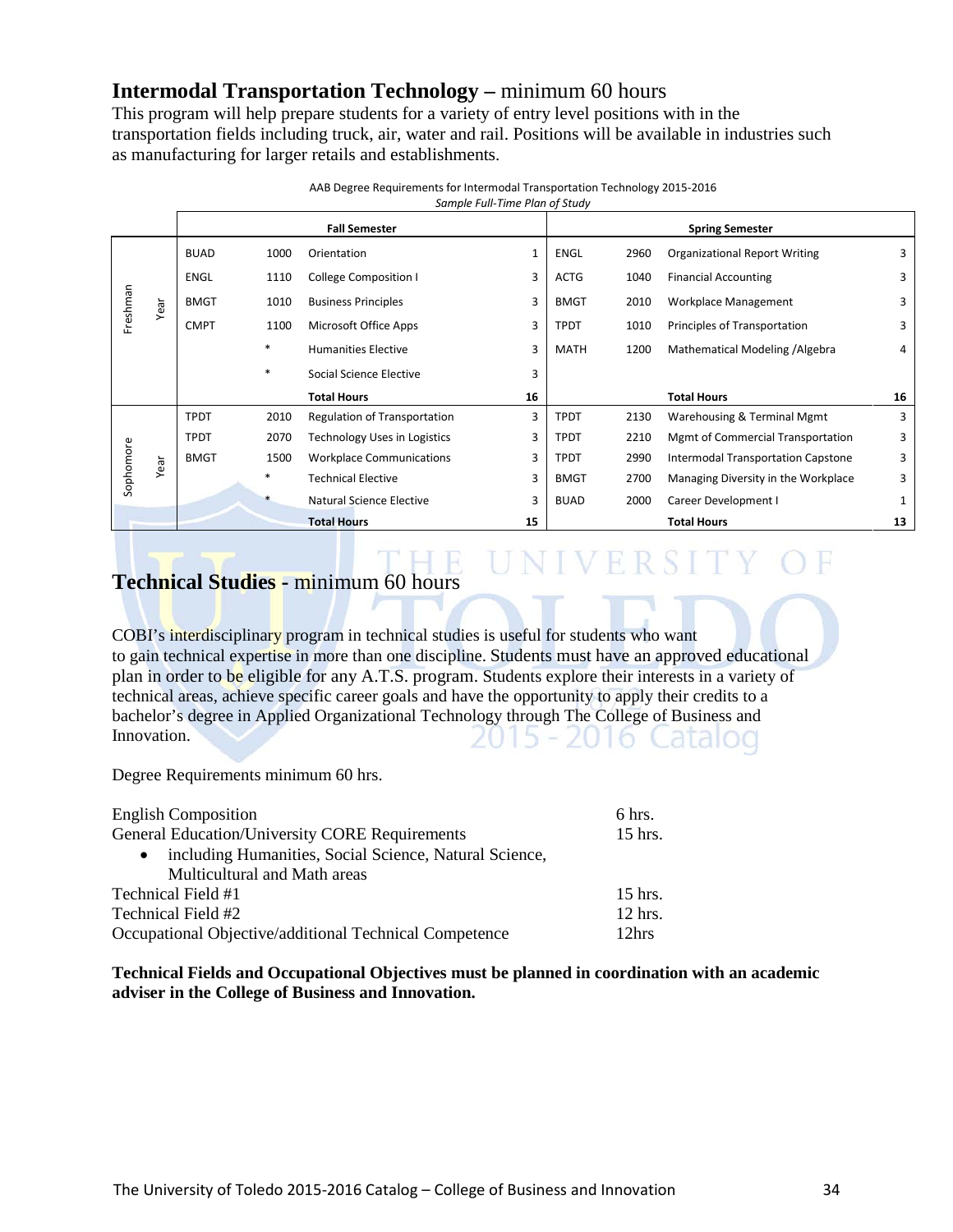|           |      |             |      | <b>Fall Semester</b>                |         |             |        | <b>Spring Semester</b>               |    |
|-----------|------|-------------|------|-------------------------------------|---------|-------------|--------|--------------------------------------|----|
|           |      | <b>BUAD</b> | 1000 | Orientation                         | 1       | <b>ENGL</b> | 2960   | <b>Organizational Report Writing</b> | 3  |
|           |      | <b>ENGL</b> | 1110 | <b>College Composition I</b>        | 3       | <b>BMGT</b> | 1500   | <b>Workplace Communications</b>      | 3  |
|           |      |             | *    | Social Science Elective             | 3       | <b>CMPT</b> | 1400   | Dreamweaver Web Page Devel.          | 3  |
| Freshman  | Year | <b>BMGT</b> | 2700 | Managing Diversity in the Workplace | 3       | <b>CMPT</b> | 1500   | Flash Web Animation                  | 3  |
|           |      | <b>CMPT</b> | 1100 | <b>Computer Information Appl</b>    | 3       |             | *      | <b>Humanities Elective</b>           | 3  |
|           |      |             |      |                                     |         | <b>CMPT</b> | 1320   | Internet & WWW                       | 1  |
|           |      |             |      | <b>Total Hours</b>                  | 13      |             |        | <b>Total Hours</b>                   | 16 |
|           |      | <b>MATH</b> |      | 1180/1200/1320                      | $3 - 4$ | <b>CMPT</b> | 2410   | Adobe InDesign                       | 3  |
|           |      | <b>CMPT</b> | 1530 | Beginning Adobe Photoshop           | 3       | <b>CMPT</b> | 2620   | Website Redesign                     | 3  |
|           | Year | <b>CMPT</b> | 1600 | Internet Design & Publishing        | 3       | <b>ACTG</b> | 1040   | <b>Financial Accounting</b>          | 3  |
| Sophomore |      | <b>BMGT</b> | 2010 | Workplace Management                | 3       |             | $\ast$ | Natural Science Elective             | 3  |
|           |      | <b>CMPT</b> | 1700 | Blogging & Social Networking        | 3       |             |        | <b>Technical Elective</b>            | 1  |
|           |      |             |      |                                     |         | <b>BMGT</b> | 2310   | Legal Environment of Business        | 3  |
|           |      |             |      | <b>Total Hours</b>                  | 15      |             |        | <b>Total Hours</b>                   | 16 |

ATS Degree Requirements for Technical Studies – Focus Web Design *Sample Full-Time Plan of Study*

## **Business Minors for Non-Business Students at The University of Toledo**

The College of Business and Innovation offers a general minor and seven specialty minors (accounting; business analysis; electronic commerce/information technology; entrepreneurship, family and small business; international business; professional sales and operations/supply chain management) for students in non-business programs at The University of Toledo. These minors are recommended for students who want to enhance their academic programs with business-related course work. Students taking courses in the business minor must meet course prerequisite requirements. These minors are designed specifically for non-business students and should not be confused with the individual minors offered for College of Business and Innovation students. Students can complete a maximum of two minors and may take no more than one course that fulfills the requirements of both minors. Students should contact advisers in the College of Business and Innovation for additional details about the minors and advisers in their college to check on the fit into their curriculum.

## **General Minor for Non-Business Students**

## **Requirements for the General Minor in Business for Non-Business Students**

1. A minimum cumulative GPA of 2.25 is required in the following prerequisite courses or their equivalents. A student who does not meet the minimum standards but has at least a cumulative 2.0 in the prerequisites will be reviewed by the College of Business and Innovation on an individual basis.

**Economics**  Select from ECON 1150 and 1200, MIME 2600 or equivalent **Mathematics**  Select from any UT CORE Math course except statistics **Computing** Select from BUAD 1020, CMPT 1100 or approved equivalent **Business Statistics**  Select from BUAD 2060, MATH 2630, 2600, or equivalent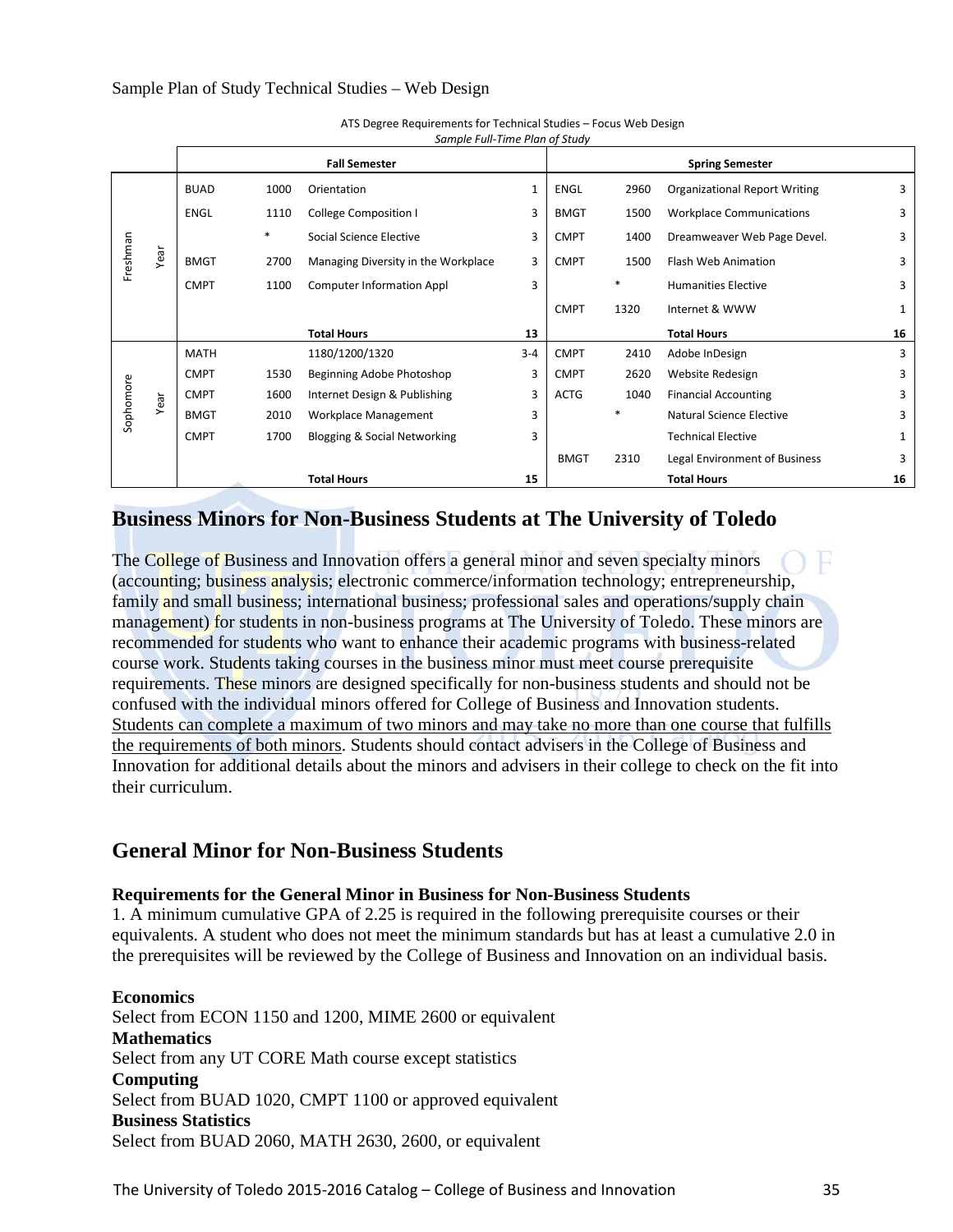2. Eighteen hours are required beyond the prerequisite courses above. A grade of C (2.0) or higher is required in each of the following courses, at least one of which must be at the 3000 level to avoid additional course work:

## **Required Foundation Course**

| <b>BUAD 2040</b> | <b>Financial Accounting Information</b> |
|------------------|-----------------------------------------|
| OR               |                                         |
| <b>ACTG 1040</b> | Principles of Financial Accounting      |

## **Additional Requirements**

A. Select 3 courses from the following with at least one course at 3000 level to avoid additional coursework. Approved associate degree equivalents courses are shown in ( ). (Prerequisites for selected courses must be fulfilled.) :

| <b>BUAD 1010</b> | Introduction to Business (or BMGT 1010)               |
|------------------|-------------------------------------------------------|
| <b>BUAD 2050</b> | Accounting for Business (or ACTG 1050)                |
| <b>BUAD 2070</b> | Application of Statistics in Business Decision Making |
| <b>BUAD 2080</b> | Global Environment of Business (or BMGT 2110)         |
| <b>BUAD 3010</b> | Principles of Marketing                               |
| <b>BUAD 3020</b> | Principles of Manufacturing and Service System        |
| <b>BUAD 3030</b> | Managerial and Behavioral Processes in Organizations  |
| <b>BUAD 3040</b> | <b>Principles of Financial Management</b>             |
| <b>BUAD 3050</b> | <b>Information Technology Management</b>              |
| <b>BUAD 3470</b> | Legal & Ethical Environment of Business               |
|                  |                                                       |

B. Select **two** additional 3000 or 4000 level courses from the 6 listed above or select two courses at the 3000 or 4000 level from ACCT, FINA, INFS, MGMT, EFSB, IBUS, EBUS, OPMT, HURM, PSLS, BANS, BLAW or MKTG to complete the additional requirements. (Prerequisites for selected courses must be fulfilled.) 2015 - 2016 Catalog

C. At least three of the five courses selected to fulfill the additional minor in business requirements must be at the 3000 or 4000 level.

## **Accounting Minor for Non-Business Students**

## **Program Requirements**

The accounting minor for non-business students requires 16 credit hours. A grade of C (2.0) or higher is required in all courses used to fulfill the accounting minor requirements. Prerequisites for all courses must be fulfilled.

## **Required Course: 4 hours**

ACCT 3110 External Financial Reporting I

Prerequisite: Junior standing; a higher education GPA of 2.750 or higher and a 2.750 or higher GPA in BUAD 2040 and 2050 (or equivalent courses), which must include a grade of C (2.0) or higher in BUAD 2040 and 2050 (or equivalent courses).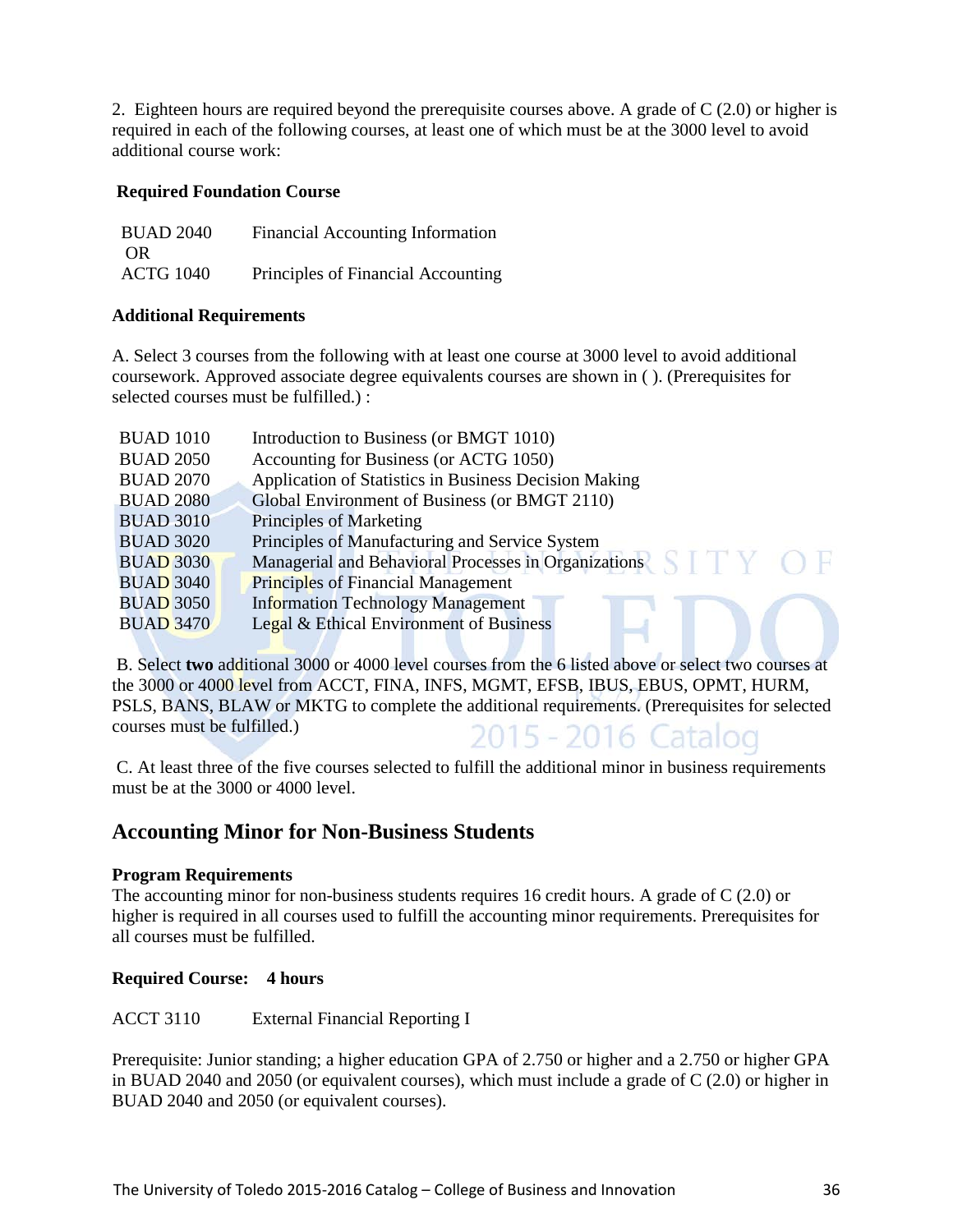## **Electives: Select four courses from the following: 12 hours**

| <b>ACCT 3310</b> | Accounting Information Systems and Controls<br>Prerequisite: ACCT 3110 with a grade of $C(2.0)$ or better                                                                                                                                                                        |
|------------------|----------------------------------------------------------------------------------------------------------------------------------------------------------------------------------------------------------------------------------------------------------------------------------|
| <b>ACCT 3210</b> | Individual Taxation<br>Prerequisite: Junior standing; a higher education GPA of 2.750 or higher and a<br>2.750 or higher GPA in BUAD 2040 and 2050 (or equivalent courses), which<br>must include a grade of C (2.0) or higher in BUAD 2040 and 2050 (or equivalent<br>courses). |
| <b>ACCT 3320</b> | Internal Reporting (formerly 4310)                                                                                                                                                                                                                                               |
| <b>ACCT 3120</b> | <b>External Financial Reporting II</b><br>Prerequisite: ACCT 3110 with a grade of $C(2.0)$ or better                                                                                                                                                                             |
| <b>FINA 4080</b> | Intermediate Financial Management<br>Prerequisite: BUAD 3040                                                                                                                                                                                                                     |

## **Business Analysis Minor for Non-Business Students**

#### **Program Requirements**

The business analysis minor for non-business students requires 15 hours. Prerequisites for all courses must be fulfilled.

THE UNIVERSIT

1872

**Required Courses: 9 hours** 

| <b>FINA 3080</b> | Managerial Economics (formerly BANS 3060)                        |
|------------------|------------------------------------------------------------------|
| <b>FINA 3070</b> | Business Fluctuations and Economic Outlooks (formerly BANS 3070) |
| <b>OPMT</b> 4450 | Forecasting                                                      |

#### **Electives: Select two courses from the following: 6 hours**

| EBUS 3090        | OPMT3310         |
|------------------|------------------|
| FINA 3480        | <b>OPMT 3750</b> |
| FINA 3890        | <b>OPMT</b> 4750 |
| FINA 4090        | <b>MKTG3880</b>  |
| <b>INES 3250</b> | <b>PSLS3080</b>  |
|                  |                  |

## **E-Business and Information Technology Applications Minor for Non-Business Students**

#### **Program Requirements**

The e-business and information technology applications minor requires basic business computer proficiency (e.g., BUAD 1020, CMPT 1100 or equivalent); MIME 2600 or ECON 1200, or equivalent, Meet all course prerequisites; and 15 credit hours from selected EBUS- and INFS-related courses.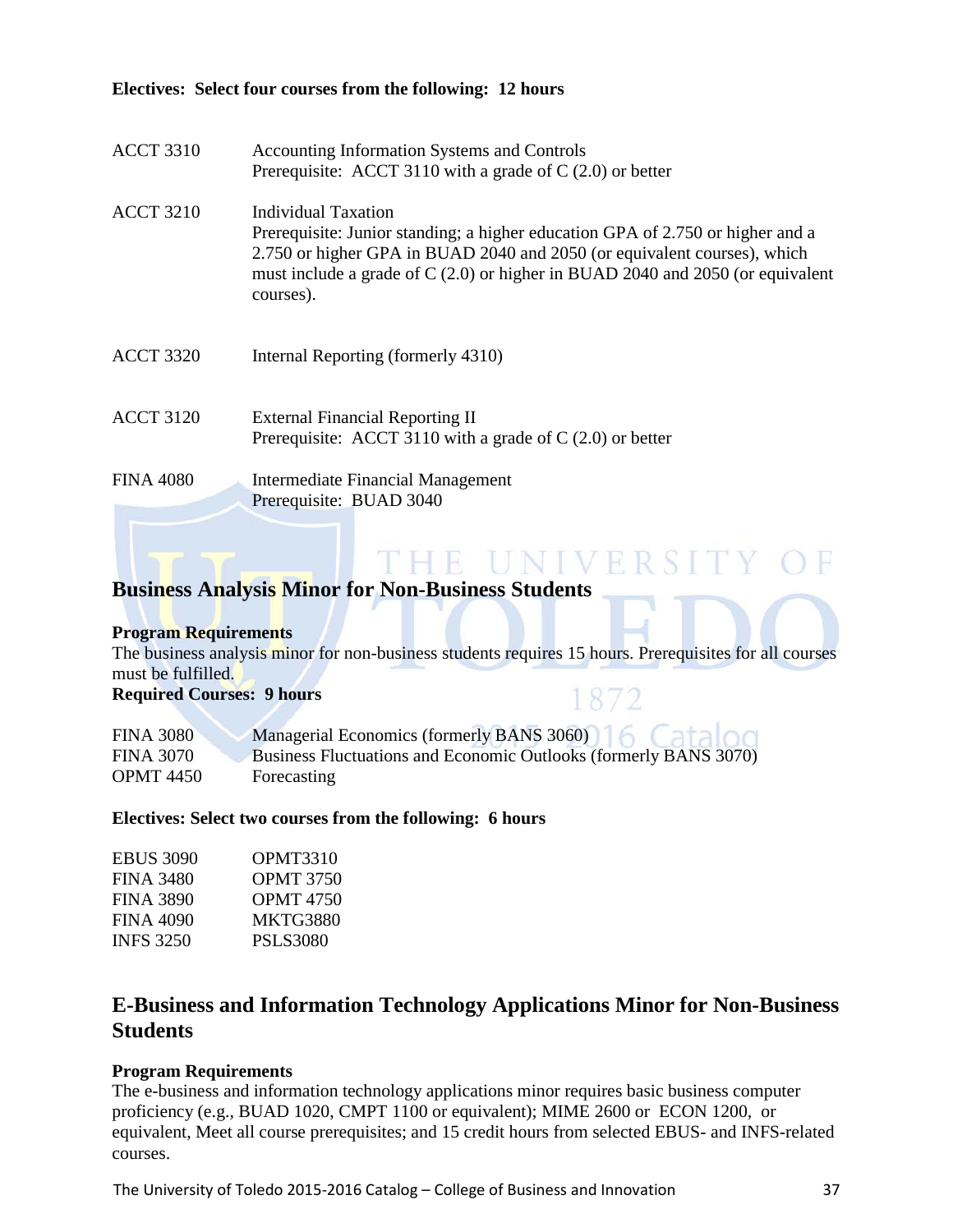#### **Required: 6 hours**

| <b>EBUS 3090</b> | E-Commerce and the Networked Economy Prerequisite: junior standing            |
|------------------|-------------------------------------------------------------------------------|
| <b>INFS 3250</b> | Software Applications in Business Prerequisite: junior standing and BUAD 1020 |
|                  | or equivalent                                                                 |

## **Electives: 9 hours**

| <b>INFS 3770</b> | Database Management Systems Prerequisite: junior standing                |
|------------------|--------------------------------------------------------------------------|
| <b>EBUS 3180</b> | Web Design for Business Communication Prerequisite: junior standing      |
| <b>INFS 3370</b> | Business Data Communications Prerequisite: BUAD 3050                     |
| <b>MKTG 3260</b> | Global Framework for E-Commerce Prerequisite: BUAD 2080                  |
| <b>MKTG 3280</b> | Internet Marketing Prerequisite: BUAD 3010                               |
| <b>BUAD 3050</b> | Information Technology Management Prerequisite: junior standing and BUAD |
|                  | 1020 or equivalent                                                       |
| <b>INFS 3980</b> | Special Topics in Information Systems                                    |

## **Entrepreneurship, Family, and Small Business Minor for Non-Business Students**

Prerequisites for all courses must be fulfilled.

# **Required Business Courses: 15 hours**

| <b>EFSB 3500</b> | Introduction to Entrepreneurship                                        |
|------------------|-------------------------------------------------------------------------|
| <b>BUAD 2040</b> | Financial Accounting OR ACTG 1040<br>Principles of Financial Accounting |
| <b>EFSB</b> 3480 | <b>Entrepreneurial Finance</b>                                          |
| <b>EFSB 4590</b> | Entrepreneurship & Small Business Management                            |
| <b>EFSB 4010</b> | Growing Family & Entrepreneurship Business                              |

**Business Elective: Select one from the following: 3 hours** 2016 Catalog

| <b>BUAD 3010</b> | Principles of Marketing             |
|------------------|-------------------------------------|
| <b>EFSB 4690</b> | <b>Technology Commercialization</b> |
| <b>EFSB 4790</b> | Franchising                         |

## **International Business Minor for Non-Business Students**

**The State** 

#### **Program Description:**

The international business minor for non-business students requires 18 to 21 hours of business courses (including international business electives). Prerequisites for all courses must be fulfilled.

#### I. **Required Course in Economics:**

Select from ECON 1150 and ECON 1200 OR MIME 2600 or equivalent (These are not business course hours and do not count toward the 18 to 21 hours of business courses required in the program)

## **II. Required Business Courses: 9 hours**

BUAD 2080 Global Environment of Business Prerequisite: Sophomore standing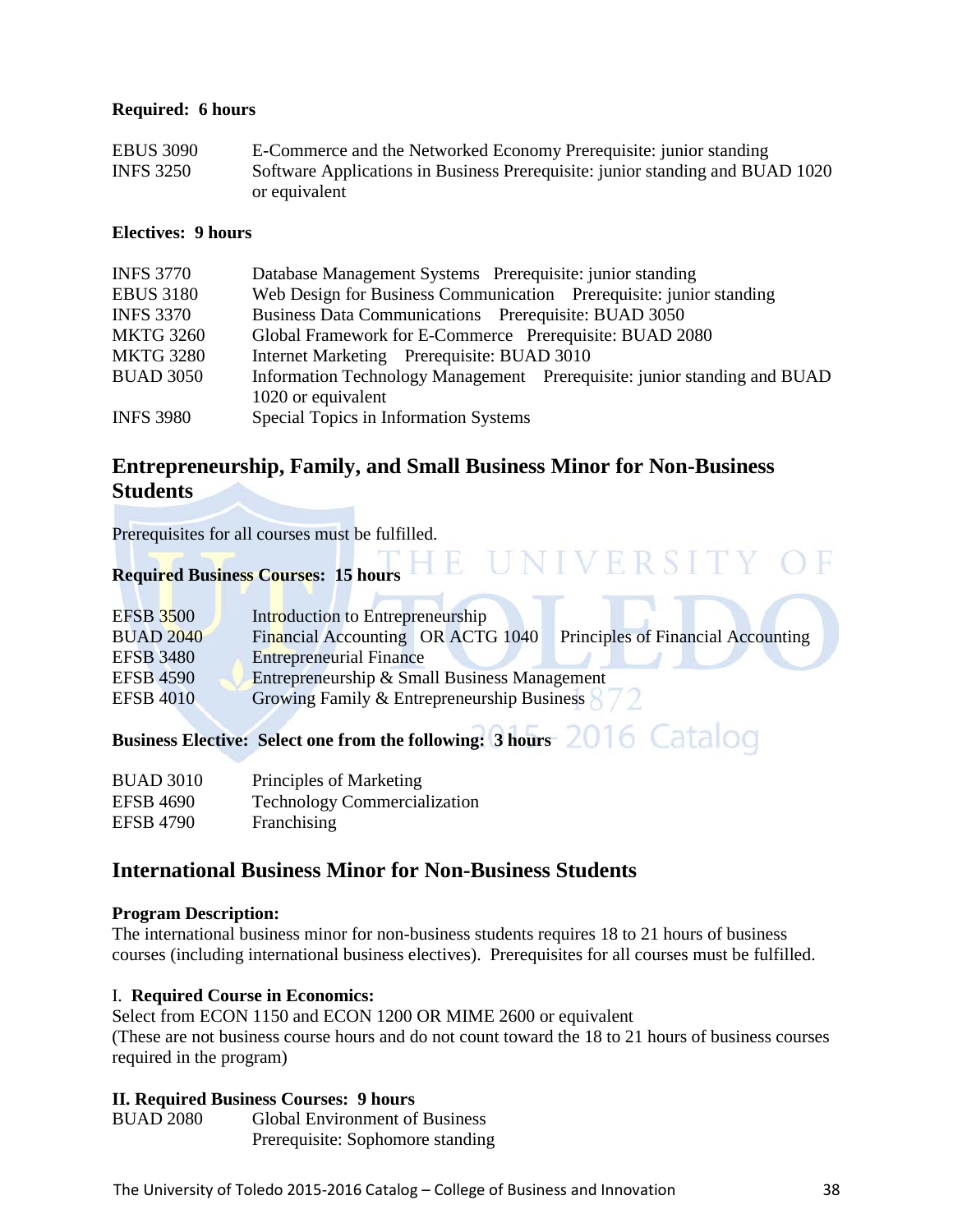## AND

## **Select two courses from the following: 6 hours**

| <b>BUAD 3010</b> | Principles of Marketing                                  |
|------------------|----------------------------------------------------------|
|                  | Prerequisites: ECON 1200 Or MIME 2600, Junior standing   |
| <b>BUAD 3030</b> | Managerial and Behavioral Processes in Organizations     |
|                  | Prerequisite: Junior standing                            |
| <b>BUAD 3040</b> | Principles of Financial Management                       |
|                  | Prerequisite: BUAD 2040 Financial Accounting Information |

## **III. International Business Electives: 9 hours Select at least two courses from the following:**

| <b>IBUS 3600</b> | <b>International Management</b>          |
|------------------|------------------------------------------|
|                  | Prerequisite: BUAD 3030, Junior standing |
| <b>MKTG 3140</b> | <b>International Marketing</b>           |
|                  | Prerequisite: BUAD 3010                  |
| <b>FINA 3500</b> | <b>International Finance</b>             |
|                  | Prerequisite: BUAD 3040                  |

## **If needed, select additional hours from the following:**

| <b>IBUS 3150</b> | <b>Understanding Cultural Differences in Business</b> |
|------------------|-------------------------------------------------------|
|                  | Prerequisite: Junior standing UNIVERSITY O            |
| <b>IBUS 4100</b> | Study Abroad Program*                                 |
|                  | Prerequisite: Permission of Chair and Faculty         |
| <b>IBUS 4180</b> | <b>North American Business Practices</b>              |
|                  | Prerequisite: Junior standing                         |
| <b>MKTG 3260</b> | <b>Global Framework for E-commerce</b>                |
|                  | Prerequisite: Junior standing                         |
| <b>MKTG 4220</b> | International Sourcing, Logistics, and Transportation |
|                  | Prerequisite: BUAD 2080<br>2015 - 2016 Catalog        |
| <b>BLAW 3670</b> | <b>International Business Law</b>                     |
|                  | Prerequisite: BUAD 3030                               |
|                  |                                                       |

\* Subject to approval of departmental chair or IB faculty adviser

## **Professional Sales Minor for Non-Business Students**

## **Required Courses:**

**Economics: 3 hours**  Select from MIME 2600 **or** ECON 1200 3

#### **Required Business Courses: 12 hours**

| Principles of Marketing                 |
|-----------------------------------------|
| <b>Sales</b>                            |
| <b>Account and Territory Management</b> |
| <b>Advanced Sales</b>                   |
|                                         |

## **Business Elective: Select one from the following: 3 hours**

PSLS 3080 Purchasing and Business Relationship Management PSLS 4710 Sales Force Leadership

The University of Toledo 2015-2016 Catalog – College of Business and Innovation 39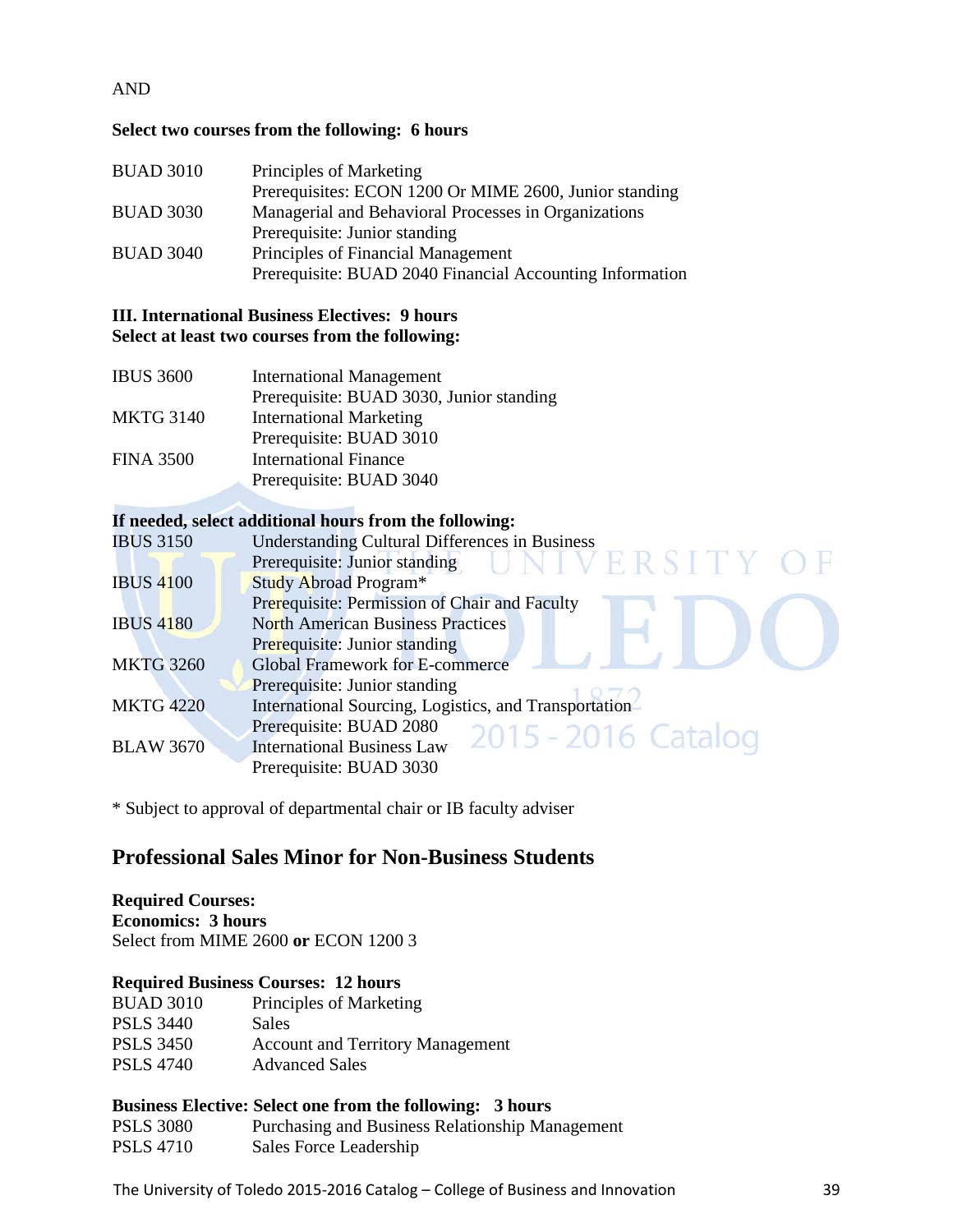## **Operations Management/Supply Chain Management for Non-Business Students**

## **Program Requirements**

Students must complete statistics and BUAD 3020 or equivalent as prerequisite and 15 credit hours.

| <b>MKTG 3130</b> | Introduction to Supply Chain Management |
|------------------|-----------------------------------------|
| <b>EBUS 3090</b> | E-Commerce and the Network Economy      |
| <b>OPMT 3660</b> | Materials Management and Purchasing     |
| <b>OPMT 3340</b> | <b>Quality Management</b>               |
| <b>OPMT 3610</b> | Production Planning and Control         |
| <b>MKTG 4220</b> | Logistics and Transportation            |
| <b>OPMT 4420</b> | <b>Service Operations Management</b>    |

Recommended for operations management track: OPMT 3340, 3610 and 3660 and any other two courses from above list

Recommended for supply chain management track: MKTG 3130, EBUS 3090, OPMT 3660 and 4220, and one other course from above list

## **Marketing for Non-Business Students -** pending Faculty Senate Approval –2015

## **Workplace Certificates – [Non-Degree Granting Programs](http://www.utoledo.edu/business/aot/)**

While not an official academic designation on a transcript, these workplace certificates have creditbearing courses which appear on an official transcript and give added value to career goals. Coursework may also be applied to future degree programs. Review of these scenarios must be discussed with a COBI academic adviser.

## **Requirements:**

## Accounting Technology - 6 courses - 17 hours ACTG 1040 Principles of Financial Accounting Catalog ACTG 1050 Principles of Management Accounting ACTG/CMPT 1200 QuickBooks ACTG 2100 Intermediate Accounting I ACTG 2400 Fundamentals of Taxation CMPT 1410 Microsoft Excel Spreadsheet

Business Management Technology - 5 courses - 15 hours

| BMGT 1010 |  | <b>Business Principles</b> |  |
|-----------|--|----------------------------|--|
|           |  |                            |  |

- BMGT 1540 Organizational Behavior
- BMGT 2010 Workplace Management
- BMGT 2020 Human Resource Development
- BMGT 2110 Managing in a Global Economy
- Computer Network Administration 5 courses 17 hours

| <b>CMPT 1110</b> | <b>PC Operating Systems</b>              |
|------------------|------------------------------------------|
| <b>CNET 2100</b> | <b>Microsoft Operating Systems</b>       |
| <b>CNET 2150</b> | <b>Computer Hardware</b>                 |
| <b>CNET 2200</b> | <b>Network Technologies</b>              |
| <b>CNET 2400</b> | <b>Network Operating Systems Support</b> |
|                  |                                          |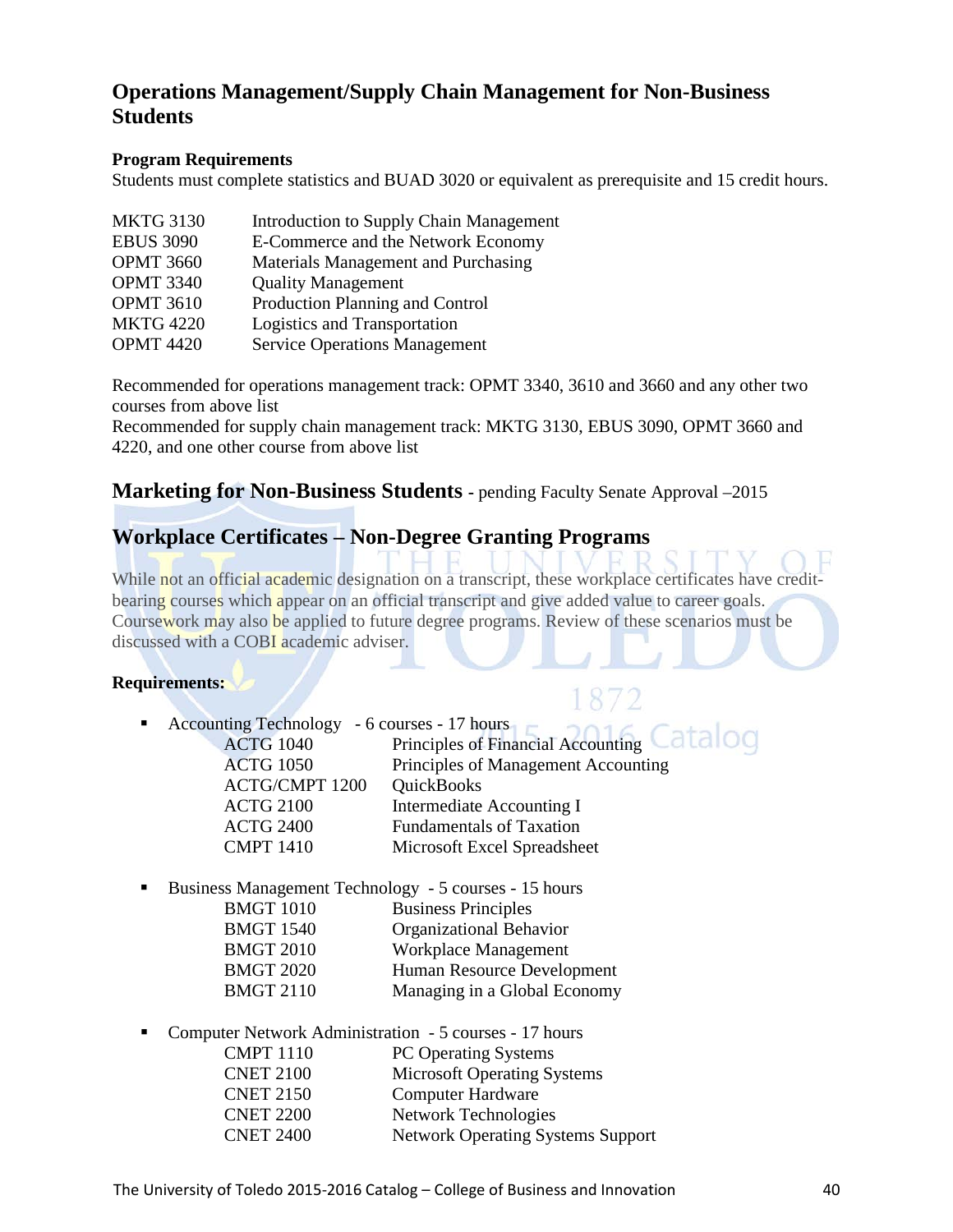|  |  |  | • Computer Software Specialist - 7 courses - 15 hours |  |  |
|--|--|--|-------------------------------------------------------|--|--|
|--|--|--|-------------------------------------------------------|--|--|

| <b>CMPT 1410</b> | Microsoft Excel Spreadsheets                  |
|------------------|-----------------------------------------------|
| <b>CMPT1420</b>  | <b>Microsoft Access Database Applications</b> |
| <b>CMPT 1430</b> | Microsoft Word                                |
| <b>CMPT 1440</b> | <b>Microsoft PowerPoint Presentations</b>     |
| <b>CMPT 2410</b> | Adobe InDesign Desktop Publishing             |
| <b>CMPT 2430</b> | <b>Advanced Microsoft Word</b>                |
| <b>CMPT 2460</b> | <b>Advanced Microsoft Excel Spreadsheets</b>  |
|                  |                                               |

Financial Planning - 5 courses - 15 hours

| (BUAD 2040/ACTG 1040 is also required, if not previously taken, as a prerequisite) |  |
|------------------------------------------------------------------------------------|--|
| $Required - 3 courses$                                                             |  |

| <b>FINA 3600</b>             | <b>Risk Management</b>                                              |  |
|------------------------------|---------------------------------------------------------------------|--|
| <b>FINA 3610</b>             | Life and Health Insurance                                           |  |
| <b>FINA 4890</b>             | Financial and Estate Planning                                       |  |
| Electives – select 2 courses |                                                                     |  |
|                              | BUAD 3040 – Required if student has not taken Financial Principles, |  |
| <b>FINA 3480</b>             | Investments                                                         |  |
| <b>FINA 4090</b>             | <b>Financial Markets and Institution</b>                            |  |
| <b>PSLS 3440</b>             | <b>Professional Sales</b>                                           |  |
|                              |                                                                     |  |

Information Services and Support - 5 courses - 15 hours

| <b>CMPT 1020</b> | <b>Computer Concepts</b>                      |  |
|------------------|-----------------------------------------------|--|
| <b>CMPT 1410</b> | Microsoft Excel Spreadsheet Applications      |  |
| <b>CMPT 1420</b> | <b>Microsoft Access Database Applications</b> |  |
| <b>CNET 2150</b> | <b>Computer Hardware</b>                      |  |
| <b>CNET 2200</b> | <b>Network Technologies</b>                   |  |
|                  |                                               |  |

**Programming and Software Development - 4 courses - 15 hours** 

| <b>CMPT 1020</b><br><b>CMPT</b> 1120 | <b>Computer Concepts</b><br><b>Application Programming</b><br>Catalog |
|--------------------------------------|-----------------------------------------------------------------------|
| <b>CMPT 2030</b>                     | C-Family Programming                                                  |
| <b>CNET 2150</b>                     | Computer Hardware                                                     |

Real Estate - 5 courses - 15 hours

(BUAD 2040/ACTG 1040 is also required if not previously taken) Required  $-3$  courses FINA 3660 Real Estate Principle, Practices, and Finance FINA 3670 Real Estate Evaluation FINA 3680 Real Estate Law, Insurance, and Taxes Electives – select 2 courses BUAD 3040 – Required if student has not taken Financial Principles, FINA 3480 Investments FINA 4090 Financial Markets and Institution PSLS 3440 Professional Sales

Web Design - 6 courses - 16 hours

| <b>CMPT</b> 1320 | Internet & World Wide Web        |
|------------------|----------------------------------|
| CMPT 1400        | Dreamweaver Web Page Development |
| <b>CMPT 1500</b> | <b>Flash Web Animation</b>       |

The University of Toledo 2015-2016 Catalog – College of Business and Innovation 41